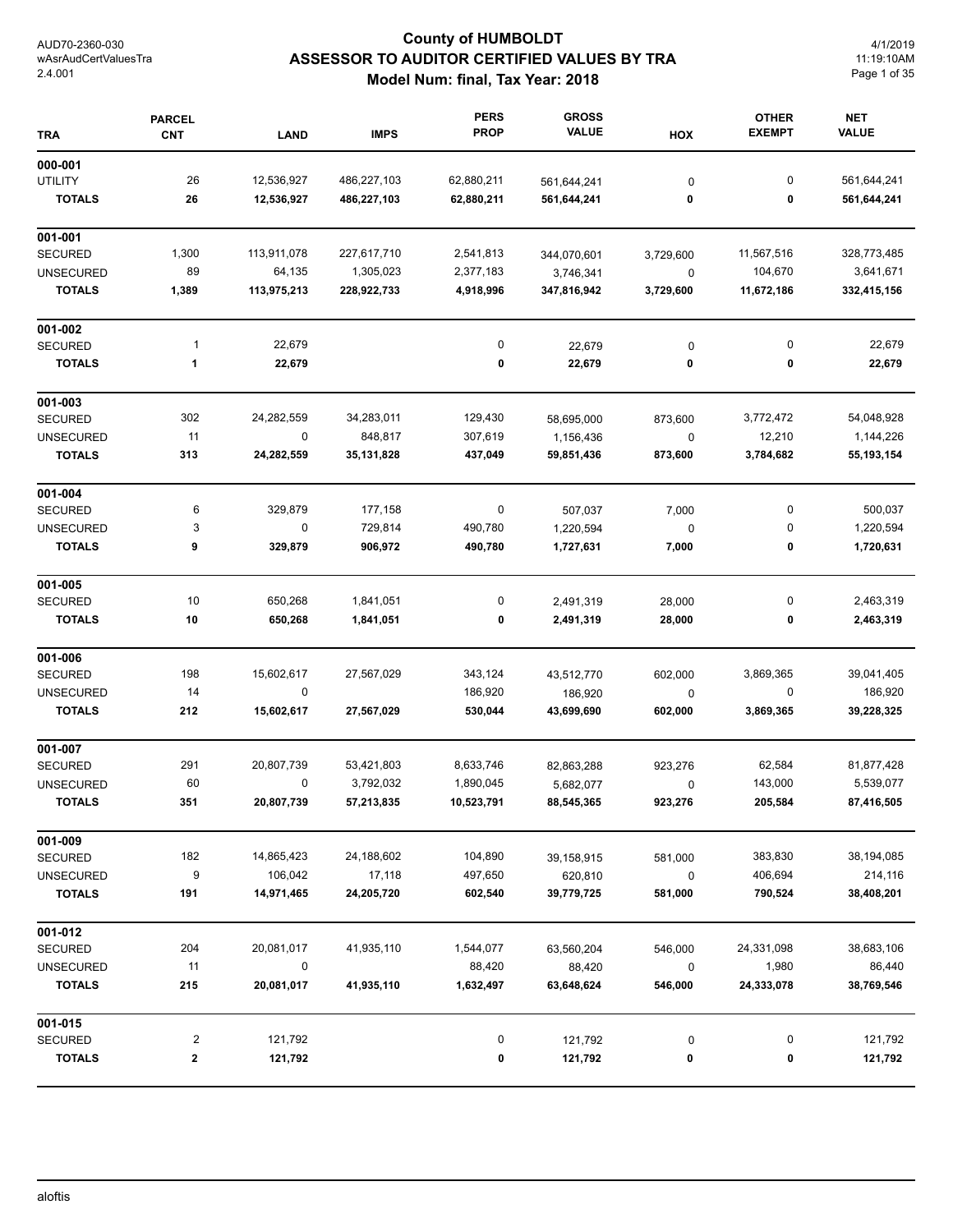# **County of HUMBOLDT ASSESSOR TO AUDITOR CERTIFIED VALUES BY TRA Model Num: final, Tax Year: 2018**

4/1/2019 11:19:14AM Page 2 of 35

| <b>TRA</b>       | <b>PARCEL</b><br><b>CNT</b> | <b>LAND</b> | <b>IMPS</b> | <b>PERS</b><br><b>PROP</b> | <b>GROSS</b><br><b>VALUE</b> | HOX     | <b>OTHER</b><br><b>EXEMPT</b> | <b>NET</b><br><b>VALUE</b> |
|------------------|-----------------------------|-------------|-------------|----------------------------|------------------------------|---------|-------------------------------|----------------------------|
| 001-017          |                             |             |             |                            |                              |         |                               |                            |
| <b>SECURED</b>   | 8                           | 280,618     | 428,699     | 0                          | 709,317                      | 21,000  | 1,603                         | 686,714                    |
| <b>UNSECURED</b> | 1                           | $\mathbf 0$ |             | 4,200                      | 4,200                        | 0       | 0                             | 4,200                      |
| <b>TOTALS</b>    | 9                           | 280,618     | 428,699     | 4,200                      | 713,517                      | 21,000  | 1,603                         | 690,914                    |
| 001-018          |                             |             |             |                            |                              |         |                               |                            |
| <b>SECURED</b>   | 18                          | 1,617,398   | 4,957,209   | 24,190                     | 6,598,797                    | 14,000  | 4,708                         | 6,580,089                  |
| <b>TOTALS</b>    | 18                          | 1,617,398   | 4,957,209   | 24,190                     | 6,598,797                    | 14,000  | 4,708                         | 6,580,089                  |
| 001-019          |                             |             |             |                            |                              |         |                               |                            |
| <b>SECURED</b>   | 2                           | 80,839      | 115,836     | 0                          | 196,675                      | 0       | $\pmb{0}$                     | 196,675                    |
| <b>TOTALS</b>    | $\bf{2}$                    | 80,839      | 115,836     | 0                          | 196,675                      | 0       | 0                             | 196,675                    |
| 001-021          |                             |             |             |                            |                              |         |                               |                            |
| SECURED          | 43                          | 3,606,466   | 7,296,736   | 10,260                     | 10,913,462                   | 70,000  | 1,791                         | 10,841,671                 |
| <b>TOTALS</b>    | 43                          | 3,606,466   | 7,296,736   | 10,260                     | 10,913,462                   | 70,000  | 1,791                         | 10,841,671                 |
| 001-022          |                             |             |             |                            |                              |         |                               |                            |
| SECURED          | 29                          | 2,930,189   | 3,518,865   | 59,690                     | 6,508,744                    | 35,000  | 0                             | 6,473,744                  |
| <b>TOTALS</b>    | 29                          | 2,930,189   | 3,518,865   | 59,690                     | 6,508,744                    | 35,000  | 0                             | 6,473,744                  |
| 001-023          |                             |             |             |                            |                              |         |                               |                            |
| <b>SECURED</b>   | 4                           | 316,846     | 362,756     | 0                          | 679,602                      | 0       | 0                             | 679,602                    |
| <b>TOTALS</b>    | 4                           | 316,846     | 362,756     | 0                          | 679,602                      | 0       | 0                             | 679,602                    |
| 001-025          |                             |             |             |                            |                              |         |                               |                            |
| <b>SECURED</b>   | 128                         | 14,214,258  | 25,135,823  | 25,320                     | 39,375,401                   | 406,000 | 163,536                       | 38,805,865                 |
| <b>UNSECURED</b> | 5                           | $\mathbf 0$ |             | 27,910                     | 27,910                       | 0       | 0                             | 27,910                     |
| <b>TOTALS</b>    | 133                         | 14,214,258  | 25,135,823  | 53,230                     | 39,403,311                   | 406,000 | 163,536                       | 38,833,775                 |
| 001-026          |                             |             |             |                            |                              |         |                               |                            |
| <b>SECURED</b>   | 14                          | 815,140     | 1,519,075   | 0                          | 2,334,215                    | 14,000  | 650                           | 2,319,565                  |
| <b>TOTALS</b>    | 14                          | 815,140     | 1,519,075   | 0                          | 2,334,215                    | 14,000  | 650                           | 2,319,565                  |
| 001-027          |                             |             |             |                            |                              |         |                               |                            |
| SECURED          | 57                          | 3,625,911   | 3,092,103   | 67,925                     | 6,785,939                    | 62,432  | 1,811,125                     | 4,912,382                  |
| <b>UNSECURED</b> | $\mathbf{1}$                | 0           |             | 3,160                      | 3,160                        | 0       | 0                             | 3,160                      |
| <b>TOTALS</b>    | 58                          | 3,625,911   | 3,092,103   | 71,085                     | 6,789,099                    | 62,432  | 1,811,125                     | 4,915,542                  |
| 001-028          |                             |             |             |                            |                              |         |                               |                            |
| SECURED          | 28                          | 1,977,566   | 1,776,281   | 14,729                     | 3,768,576                    | 70,000  | 0                             | 3,698,576                  |
| <b>UNSECURED</b> | $\mathbf{1}$                | 0           |             | 5,670                      | 5,670                        | 0       | 0                             | 5,670                      |
| <b>TOTALS</b>    | 29                          | 1,977,566   | 1,776,281   | 20,399                     | 3,774,246                    | 70,000  | 0                             | 3,704,246                  |
| 001-029          |                             |             |             |                            |                              |         |                               |                            |
| <b>SECURED</b>   | 71                          | 4,658,000   | 2,745,090   | 1,455,910                  | 8,859,000                    | 281,077 | 1,683                         | 8,576,240                  |
| <b>TOTALS</b>    | ${\bf 71}$                  | 4,658,000   | 2,745,090   | 1,455,910                  | 8,859,000                    | 281,077 | 1,683                         | 8,576,240                  |
| 001-030          |                             |             |             |                            |                              |         |                               |                            |
| <b>SECURED</b>   | 16                          | 2,111,281   | 2,514,388   | 0                          | 4,625,669                    | 0       | 0                             | 4,625,669                  |
| <b>UNSECURED</b> | 6                           | $\mathbf 0$ | 63,252      | 227,200                    | 290,452                      | 0       | 0                             | 290,452                    |
| <b>TOTALS</b>    | 22                          | 2,111,281   | 2,577,640   | 227,200                    | 4,916,121                    | 0       | 0                             | 4,916,121                  |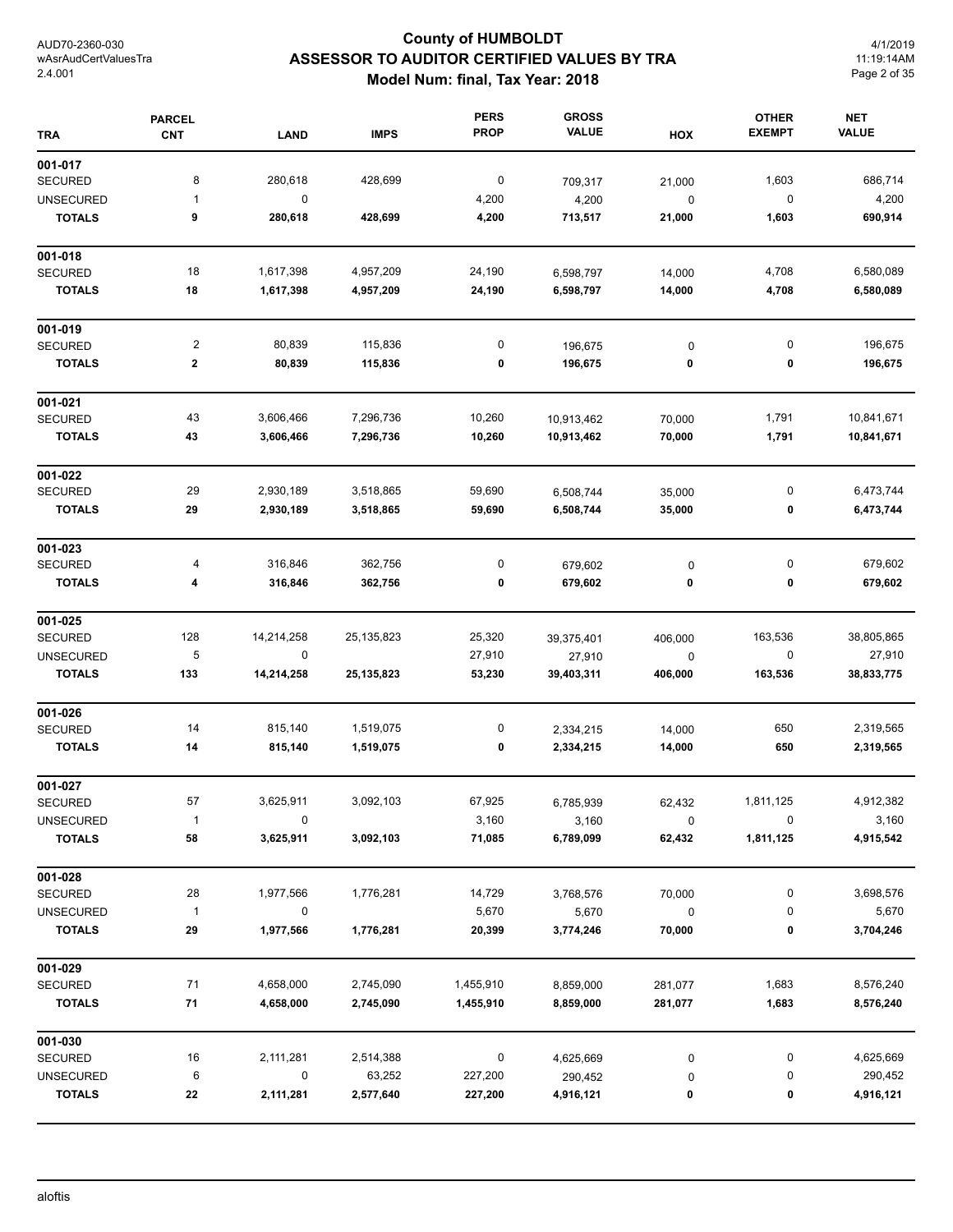# **County of HUMBOLDT ASSESSOR TO AUDITOR CERTIFIED VALUES BY TRA Model Num: final, Tax Year: 2018**

4/1/2019 11:19:14AM Page 3 of 35

| <b>TRA</b>       | <b>PARCEL</b><br><b>CNT</b> | <b>LAND</b> | <b>IMPS</b> | <b>PERS</b><br><b>PROP</b> | <b>GROSS</b><br><b>VALUE</b> | HOX         | <b>OTHER</b><br><b>EXEMPT</b> | <b>NET</b><br><b>VALUE</b> |
|------------------|-----------------------------|-------------|-------------|----------------------------|------------------------------|-------------|-------------------------------|----------------------------|
| 001-031          |                             |             |             |                            |                              |             |                               |                            |
| <b>SECURED</b>   | 200                         | 526,332     | 1,535,498   | 2,708,291                  | 4,770,121                    | 298,298     | 56,770                        | 4,415,053                  |
| <b>UNSECURED</b> | 3                           | $\pmb{0}$   | 8,800       | 21,250                     | 30,050                       | $\pmb{0}$   | $\boldsymbol{0}$              | 30,050                     |
| <b>TOTALS</b>    | 203                         | 526,332     | 1,544,298   | 2,729,541                  | 4,800,171                    | 298,298     | 56,770                        | 4,445,103                  |
| 001-032          |                             |             |             |                            |                              |             |                               |                            |
| <b>SECURED</b>   | 4                           | 172,164     | 820,611     | 0                          | 992,775                      | 14,000      | 0                             | 978,775                    |
| <b>UNSECURED</b> | 2                           | 0           |             | 17,370                     | 17,370                       | $\mathbf 0$ | 0                             | 17,370                     |
| <b>TOTALS</b>    | 6                           | 172,164     | 820,611     | 17,370                     | 1,010,145                    | 14,000      | 0                             | 996,145                    |
| 001-033          |                             |             |             |                            |                              |             |                               |                            |
| <b>SECURED</b>   | 70                          | 6,325,911   | 10,216,834  | 0                          | 16,542,745                   | 252,000     | 1,878                         | 16,288,867                 |
| <b>UNSECURED</b> | 5                           | 0           |             | 39,608                     | 39,608                       | $\mathbf 0$ | $\boldsymbol{0}$              | 39,608                     |
| <b>TOTALS</b>    | 75                          | 6,325,911   | 10,216,834  | 39,608                     | 16,582,353                   | 252,000     | 1,878                         | 16,328,475                 |
| 001-034          |                             |             |             |                            |                              |             |                               |                            |
| <b>SECURED</b>   | 80                          | 8,224,911   | 12,956,117  | 25,190                     | 21,206,218                   | 315,000     | 40                            | 20,891,178                 |
| <b>UNSECURED</b> | 4                           | $\pmb{0}$   | 24,508      | 18,975                     | 43,483                       | $\pmb{0}$   | 0                             | 43,483                     |
| <b>TOTALS</b>    | 84                          | 8,224,911   | 12,980,625  | 44,165                     | 21,249,701                   | 315,000     | 40                            | 20,934,661                 |
| 001-035          |                             |             |             |                            |                              |             |                               |                            |
| <b>SECURED</b>   | 987                         | 100,384,841 | 227,839,060 | 4,860,822                  | 333,084,723                  | 1,321,600   | 20,600,546                    | 311, 162, 577              |
| <b>UNSECURED</b> | 368                         | 941,733     | 13,957,174  | 15,581,720                 | 30,480,627                   | $\pmb{0}$   | 751,957                       | 29,728,670                 |
| <b>TOTALS</b>    | 1,355                       | 101,326,574 | 241,796,234 | 20,442,542                 | 363,565,350                  | 1,321,600   | 21,352,503                    | 340,891,247                |
| 001-036          |                             |             |             |                            |                              |             |                               |                            |
| <b>SECURED</b>   | 18                          | 2,339,807   | 4,272,055   | 0                          | 6,611,862                    | 28,000      | 0                             | 6,583,862                  |
| <b>TOTALS</b>    | 18                          | 2,339,807   | 4,272,055   | 0                          | 6,611,862                    | 28,000      | 0                             | 6,583,862                  |
| 001-037          |                             |             |             |                            |                              |             |                               |                            |
| <b>SECURED</b>   | 263                         | 18,419,909  | 31,542,493  | 209,430                    | 50,171,832                   | 630,000     | 1,291,905                     | 48,249,927                 |
| <b>UNSECURED</b> | 9                           | $\mathbf 0$ | 303,534     | 235,049                    | 538,583                      | $\pmb{0}$   | $\mathbf 0$                   | 538,583                    |
| <b>TOTALS</b>    | 272                         | 18,419,909  | 31,846,027  | 444,479                    | 50,710,415                   | 630,000     | 1,291,905                     | 48,788,510                 |
| 001-038          |                             |             |             |                            |                              |             |                               |                            |
| <b>SECURED</b>   | 260                         | 21,274,007  | 26,745,798  | 124,190                    | 48,143,995                   | 427,000     | 1,551,382                     | 46,165,613                 |
| <b>UNSECURED</b> | 4                           | 0           |             | 114,433                    | 114,433                      | 0           | 0                             | 114,433                    |
| <b>TOTALS</b>    | 264                         | 21,274,007  | 26,745,798  | 238,623                    | 48,258,428                   | 427,000     | 1,551,382                     | 46,280,046                 |
| 001-039          |                             |             |             |                            |                              |             |                               |                            |
| <b>SECURED</b>   | 311                         | 30,171,187  | 69,795,241  | 5,189,369                  | 105, 155, 797                | 839,997     | 13,185,260                    | 91,130,540                 |
| <b>UNSECURED</b> | 44                          | 0           | 2,660,561   | 7,062,318                  | 9,722,879                    | 0           | 0                             | 9,722,879                  |
| <b>TOTALS</b>    | 355                         | 30,171,187  | 72,455,802  | 12,251,687                 | 114,878,676                  | 839,997     | 13,185,260                    | 100,853,419                |
| 001-040          |                             |             |             |                            |                              |             |                               |                            |
| <b>SECURED</b>   | 5                           | 811,699     | 1,148,176   | 20,450                     | 1,980,325                    | 0           | 0                             | 1,980,325                  |
| <b>UNSECURED</b> | 1                           | 0           |             | 69,110                     | 69,110                       | 0           | 0                             | 69,110                     |
| <b>UTILITY</b>   | 1                           | 16,800      |             | 0                          | 16,800                       | 0           | 0                             | 16,800                     |
| <b>TOTALS</b>    | 7                           | 828,499     | 1,148,176   | 89,560                     | 2,066,235                    | 0           | 0                             | 2,066,235                  |
| 001-041          |                             |             |             |                            |                              |             |                               |                            |
| <b>SECURED</b>   | 6                           | 56,639      |             | 0                          | 56,639                       | 0           | 0                             | 56,639                     |
| <b>TOTALS</b>    | 6                           | 56,639      |             | 0                          | 56,639                       | 0           | 0                             | 56,639                     |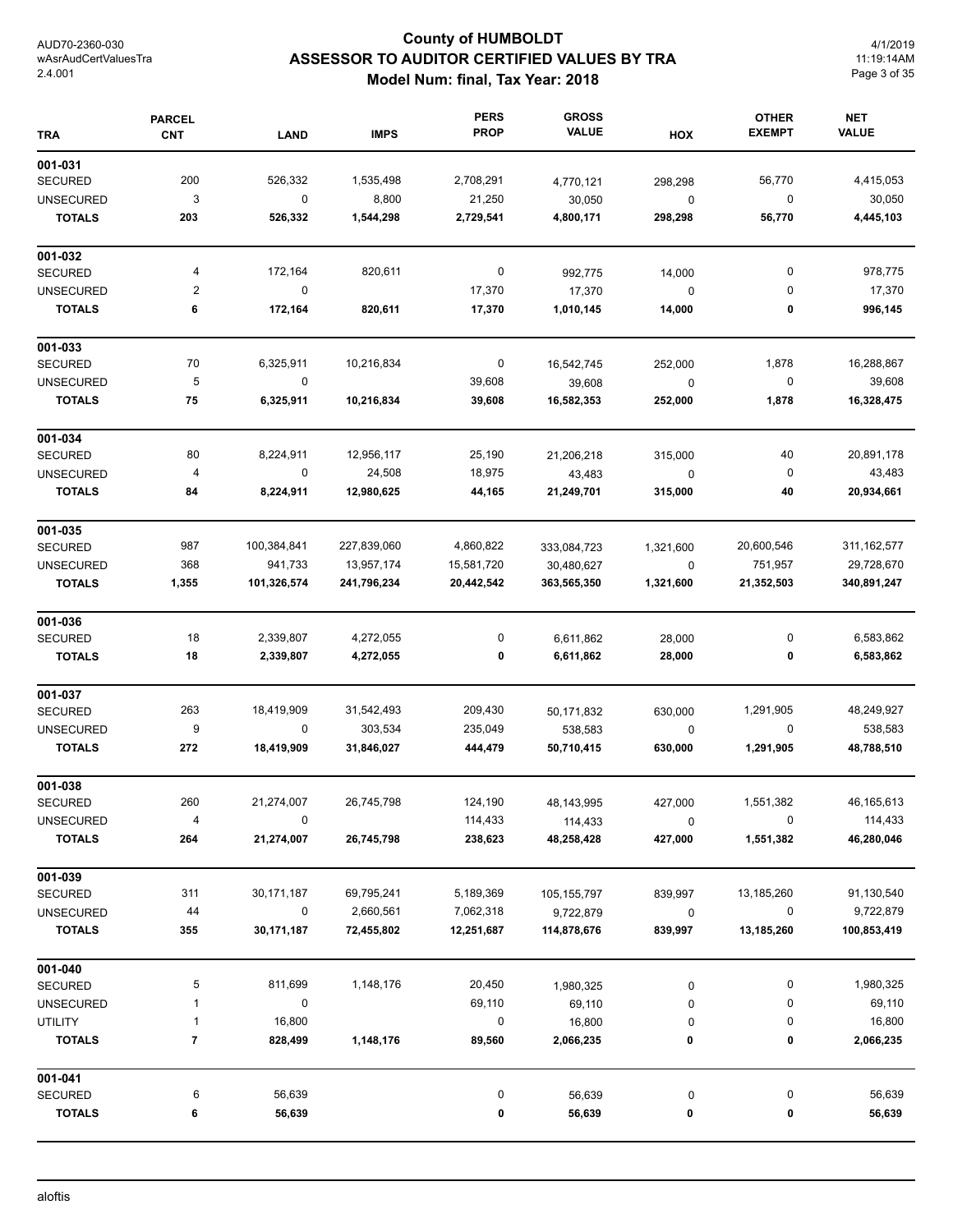# **County of HUMBOLDT ASSESSOR TO AUDITOR CERTIFIED VALUES BY TRA Model Num: final, Tax Year: 2018**

4/1/2019 11:19:14AM Page 4 of 35

| <b>TRA</b>       | <b>PARCEL</b><br><b>CNT</b> | <b>LAND</b> | <b>IMPS</b>  | <b>PERS</b><br><b>PROP</b> | <b>GROSS</b><br><b>VALUE</b> | HOX         | <b>OTHER</b><br><b>EXEMPT</b> | <b>NET</b><br><b>VALUE</b> |
|------------------|-----------------------------|-------------|--------------|----------------------------|------------------------------|-------------|-------------------------------|----------------------------|
| 001-042          |                             |             |              |                            |                              |             |                               |                            |
| <b>SECURED</b>   | 6                           | 1,417,285   | 5,651,872    | 26,870                     | 7,096,027                    | 0           | 0                             | 7,096,027                  |
| <b>UNSECURED</b> | 1                           | 0           | 7,830        | 5,180                      | 13,010                       | 0           | 0                             | 13,010                     |
| <b>TOTALS</b>    | 7                           | 1,417,285   | 5,659,702    | 32,050                     | 7,109,037                    | 0           | 0                             | 7,109,037                  |
| 001-043          |                             |             |              |                            |                              |             |                               |                            |
| <b>SECURED</b>   | 52                          | 6,429,959   | 17,792,839   | 427,450                    | 24,650,248                   | 0           | 446,373                       | 24,203,875                 |
| <b>UNSECURED</b> | 82                          | 404,139     | 2,220,178    | 8,672,113                  | 11,296,430                   | 0           | 0                             | 11,296,430                 |
| <b>TOTALS</b>    | 134                         | 6,834,098   | 20,013,017   | 9,099,563                  | 35,946,678                   | 0           | 446,373                       | 35,500,305                 |
| 001-044          |                             |             |              |                            |                              |             |                               |                            |
| <b>SECURED</b>   | 19                          | 2,026,139   | 3,124,203    | 44,420                     | 5,194,762                    | 0           | 0                             | 5,194,762                  |
| <b>UNSECURED</b> | 8                           | 60,554      | 43,860       | 2,276,190                  | 2,380,604                    | 0           | 0                             | 2,380,604                  |
| <b>TOTALS</b>    | 27                          | 2,086,693   | 3,168,063    | 2,320,610                  | 7,575,366                    | 0           | 0                             | 7,575,366                  |
| 001-045          |                             |             |              |                            |                              |             |                               |                            |
| <b>SECURED</b>   | 58                          | 5,207,362   | 11,461,072   | 0                          | 16,668,434                   | 112,000     | 0                             | 16,556,434                 |
| <b>TOTALS</b>    | 58                          | 5,207,362   | 11,461,072   | 0                          | 16,668,434                   | 112,000     | 0                             | 16,556,434                 |
| 001-046          |                             |             |              |                            |                              |             |                               |                            |
| <b>SECURED</b>   | 15                          | 1,638,579   | 2,599,704    | 21,450                     | 4,259,733                    | 84,000      | 0                             | 4,175,733                  |
| <b>UNSECURED</b> | $\mathbf{1}$                | 0           |              | 30,900                     | 30,900                       | 0           | 0                             | 30,900                     |
| <b>TOTALS</b>    | 16                          | 1,638,579   | 2,599,704    | 52,350                     | 4,290,633                    | 84,000      | 0                             | 4,206,633                  |
| 001-047          |                             |             |              |                            |                              |             |                               |                            |
| <b>SECURED</b>   | 8                           | 808,917     | 1,158,275    | 0                          | 1,967,192                    | 35,000      | 0                             | 1,932,192                  |
| <b>TOTALS</b>    | 8                           | 808,917     | 1,158,275    | 0                          | 1,967,192                    | 35,000      | 0                             | 1,932,192                  |
| 001-048          |                             |             |              |                            |                              |             |                               |                            |
| <b>SECURED</b>   | 63                          | 5,396,393   | 8,897,929    | 20,160                     | 14,314,482                   | 203,000     | 130,841                       | 13,980,641                 |
| <b>UNSECURED</b> | 5                           | 0           |              | 99,110                     | 99,110                       | $\mathbf 0$ | 0                             | 99,110                     |
| <b>TOTALS</b>    | 68                          | 5,396,393   | 8,897,929    | 119,270                    | 14,413,592                   | 203,000     | 130,841                       | 14,079,751                 |
| 001-049          |                             |             |              |                            |                              |             |                               |                            |
| <b>SECURED</b>   | 7                           | 313,154     | 559,604      | 0                          | 872,758                      | 14,000      | 0                             | 858,758                    |
| UNSECURED        | $\mathbf{1}$                | $\Omega$    |              | 28,510                     | 28,510                       |             | 0                             | 28,510                     |
| <b>TOTALS</b>    | 8                           | 313,154     | 559,604      | 28,510                     | 901,268                      | 14,000      | 0                             | 887,268                    |
| 001-051          |                             |             |              |                            |                              |             |                               |                            |
| SECURED          | 60                          | 7,217,683   | 14, 131, 938 | 0                          | 21,349,621                   | 273,000     | 0                             | 21,076,621                 |
| <b>UNSECURED</b> | $\overline{2}$              | $\pmb{0}$   |              | 6,340                      | 6,340                        | 0           | 0                             | 6,340                      |
| <b>TOTALS</b>    | 62                          | 7,217,683   | 14,131,938   | 6,340                      | 21,355,961                   | 273,000     | 0                             | 21,082,961                 |
| 001-052          |                             |             |              |                            |                              |             |                               |                            |
| SECURED          | 5                           | 609,713     | 454,088      | 0                          | 1,063,801                    | 14,000      | 0                             | 1,049,801                  |
| <b>TOTALS</b>    | 5                           | 609,713     | 454,088      | 0                          | 1,063,801                    | 14,000      | 0                             | 1,049,801                  |
| 001-053          |                             |             |              |                            |                              |             |                               |                            |
| SECURED          | 5                           | 595,181     | 697,763      | 0                          | 1,292,944                    | 21,000      | 0                             | 1,271,944                  |
| <b>TOTALS</b>    | 5                           | 595,181     | 697,763      | 0                          | 1,292,944                    | 21,000      | 0                             | 1,271,944                  |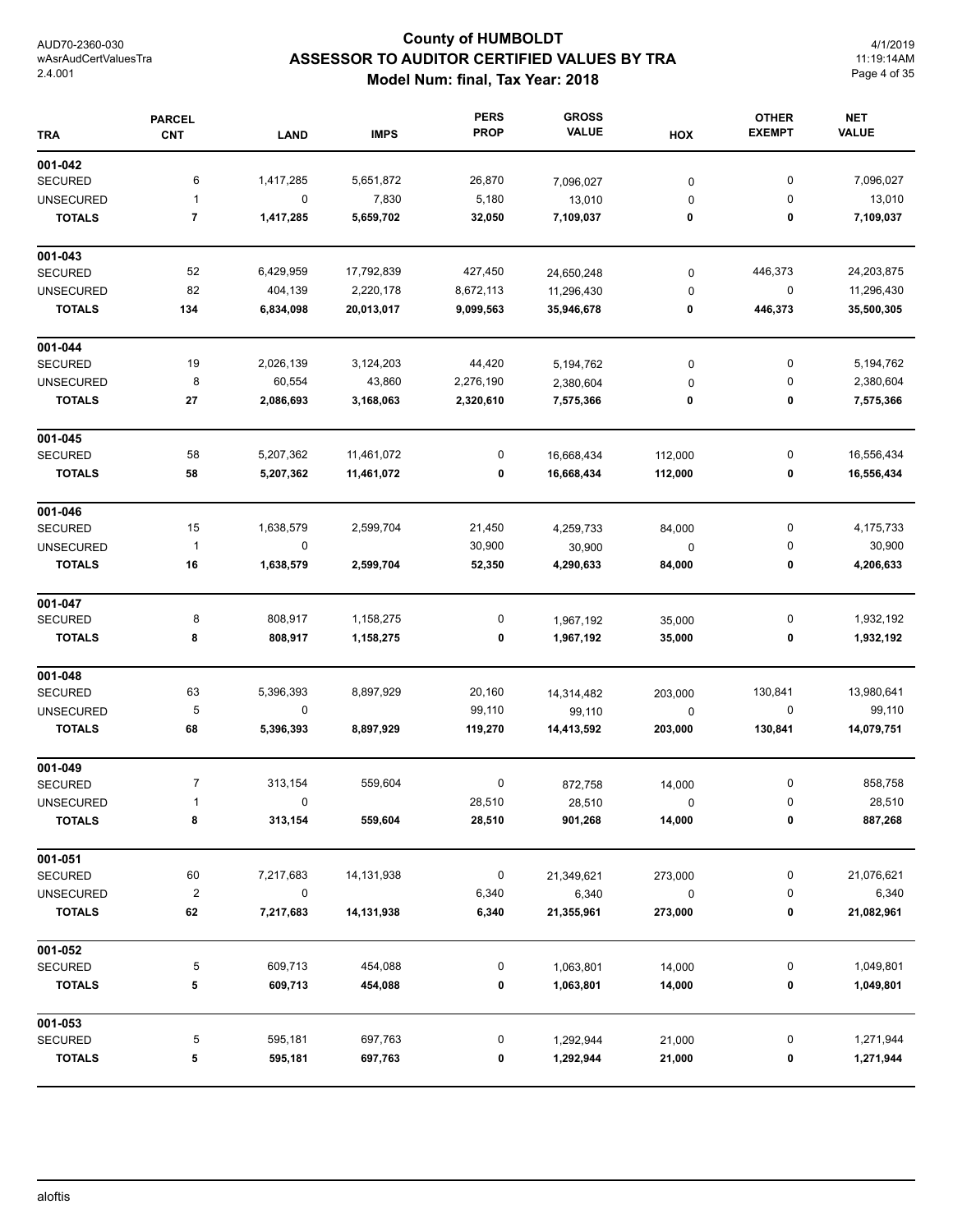# **County of HUMBOLDT ASSESSOR TO AUDITOR CERTIFIED VALUES BY TRA Model Num: final, Tax Year: 2018**

4/1/2019 11:19:14AM Page 5 of 35

| <b>TRA</b>       | <b>PARCEL</b><br><b>CNT</b> | <b>LAND</b> | <b>IMPS</b> | <b>PERS</b><br><b>PROP</b> | <b>GROSS</b><br><b>VALUE</b> | HOX         | <b>OTHER</b><br><b>EXEMPT</b> | <b>NET</b><br><b>VALUE</b> |
|------------------|-----------------------------|-------------|-------------|----------------------------|------------------------------|-------------|-------------------------------|----------------------------|
| 001-054          |                             |             |             |                            |                              |             |                               |                            |
| <b>SECURED</b>   | 41                          | 3,992,578   | 6,774,472   | 69,037                     | 10,836,087                   | 175,000     | 151                           | 10,660,936                 |
| <b>UNSECURED</b> | 3                           | $\mathbf 0$ |             | 10,900                     | 10,900                       | $\mathbf 0$ | 0                             | 10,900                     |
| <b>TOTALS</b>    | 44                          | 3,992,578   | 6,774,472   | 79,937                     | 10,846,987                   | 175,000     | 151                           | 10,671,836                 |
| 001-055          |                             |             |             |                            |                              |             |                               |                            |
| <b>SECURED</b>   | 1                           | 54,615      | 118,258     | 0                          | 172,873                      | 7,000       | 0                             | 165,873                    |
| <b>TOTALS</b>    | 1                           | 54,615      | 118,258     | 0                          | 172,873                      | 7,000       | 0                             | 165,873                    |
| 001-056          |                             |             |             |                            |                              |             |                               |                            |
| <b>SECURED</b>   | 120                         | 10,001,033  | 16,521,389  | 0                          | 26,522,422                   | 287,000     | 656,961                       | 25,578,461                 |
| <b>UNSECURED</b> | $\overline{\mathbf{c}}$     | $\mathbf 0$ | 1,650       | 20,400                     | 22,050                       | $\pmb{0}$   | $\pmb{0}$                     | 22,050                     |
| <b>TOTALS</b>    | 122                         | 10,001,033  | 16,523,039  | 20,400                     | 26,544,472                   | 287,000     | 656,961                       | 25,600,511                 |
| 001-058          |                             |             |             |                            |                              |             |                               |                            |
| <b>SECURED</b>   | 14                          | 1,837,586   | 1,665,147   | 770,180                    | 4,272,913                    | 21,000      | 818,300                       | 3,433,613                  |
| <b>UNSECURED</b> | $\mathbf{1}$                | $\mathbf 0$ | 3,910       | 74,400                     | 78,310                       | 0           | 0                             | 78,310                     |
| <b>TOTALS</b>    | 15                          | 1,837,586   | 1,669,057   | 844,580                    | 4,351,223                    | 21,000      | 818,300                       | 3,511,923                  |
| 001-059          |                             |             |             |                            |                              |             |                               |                            |
| <b>SECURED</b>   | 1                           | 134,432     | 262,279     | $\boldsymbol{0}$           | 396,711                      | 0           | 0                             | 396,711                    |
| <b>UNSECURED</b> | $\mathbf 2$                 | 0           | 4,780       | 841,597                    | 846,377                      | 0           | 0                             | 846,377                    |
| <b>TOTALS</b>    | 3                           | 134,432     | 267,059     | 841,597                    | 1,243,088                    | 0           | 0                             | 1,243,088                  |
| 001-060          |                             |             |             |                            |                              |             |                               |                            |
| <b>SECURED</b>   | 11                          | 323,779     | 287,594     | 0                          | 611,373                      | 14,000      | 0                             | 597,373                    |
| <b>TOTALS</b>    | 11                          | 323,779     | 287,594     | 0                          | 611,373                      | 14,000      | 0                             | 597,373                    |
| 001-061          |                             |             |             |                            |                              |             |                               |                            |
| SECURED          | 17                          | 1,215,790   | 2,369,161   | 0                          | 3,584,951                    | 70,000      | 189,637                       | 3,325,314                  |
| <b>TOTALS</b>    | 17                          | 1,215,790   | 2,369,161   | 0                          | 3,584,951                    | 70,000      | 189,637                       | 3,325,314                  |
| 002-000          |                             |             |             |                            |                              |             |                               |                            |
| <b>SECURED</b>   | 527                         | 30,154,981  | 47,169,349  | 1,705,307                  | 79,029,637                   | 1,594,529   | 1,546,762                     | 75,888,346                 |
| <b>UNSECURED</b> | 25                          | 87,199      | 520,766     | 1,358,850                  | 1,966,815                    | 0           | 17,930                        | 1,948,885                  |
| <b>TOTALS</b>    | 552                         | 30,242,180  | 47,690,115  | 3,064,157                  | 80,996,452                   | 1,594,529   | 1,564,692                     | 77,837,231                 |
| 002-001          |                             |             |             |                            |                              |             |                               |                            |
| <b>SECURED</b>   | 63                          | 4,355,675   | 8,888,461   | 244,827                    | 13,488,963                   | 133,000     | 631                           | 13,355,332                 |
| <b>UNSECURED</b> | 17                          | 81,383      | 2,346,911   | 1,773,890                  | 4,202,184                    | 0           | 1,050                         | 4,201,134                  |
| <b>TOTALS</b>    | 80                          | 4,437,058   | 11,235,372  | 2,018,717                  | 17,691,147                   | 133,000     | 1,681                         | 17,556,466                 |
| 002-002          |                             |             |             |                            |                              |             |                               |                            |
| <b>SECURED</b>   | 13                          | 495,404     | 180,735     | 67,000                     | 743,139                      | 0           | 0                             | 743,139                    |
| <b>UNSECURED</b> | $\overline{\mathbf{c}}$     | 0           |             | 37,360                     | 37,360                       | 0           | 0                             | 37,360                     |
| <b>TOTALS</b>    | 15                          | 495,404     | 180,735     | 104,360                    | 780,499                      | 0           | 0                             | 780,499                    |
| 002-005          |                             |             |             |                            |                              |             |                               |                            |
| SECURED          | 1                           | 47,291      | 7,124       | 0                          | 54,415                       | 0           | 0                             | 54,415                     |
| <b>TOTALS</b>    | 1                           | 47,291      | 7,124       | 0                          | 54,415                       | 0           | 0                             | 54,415                     |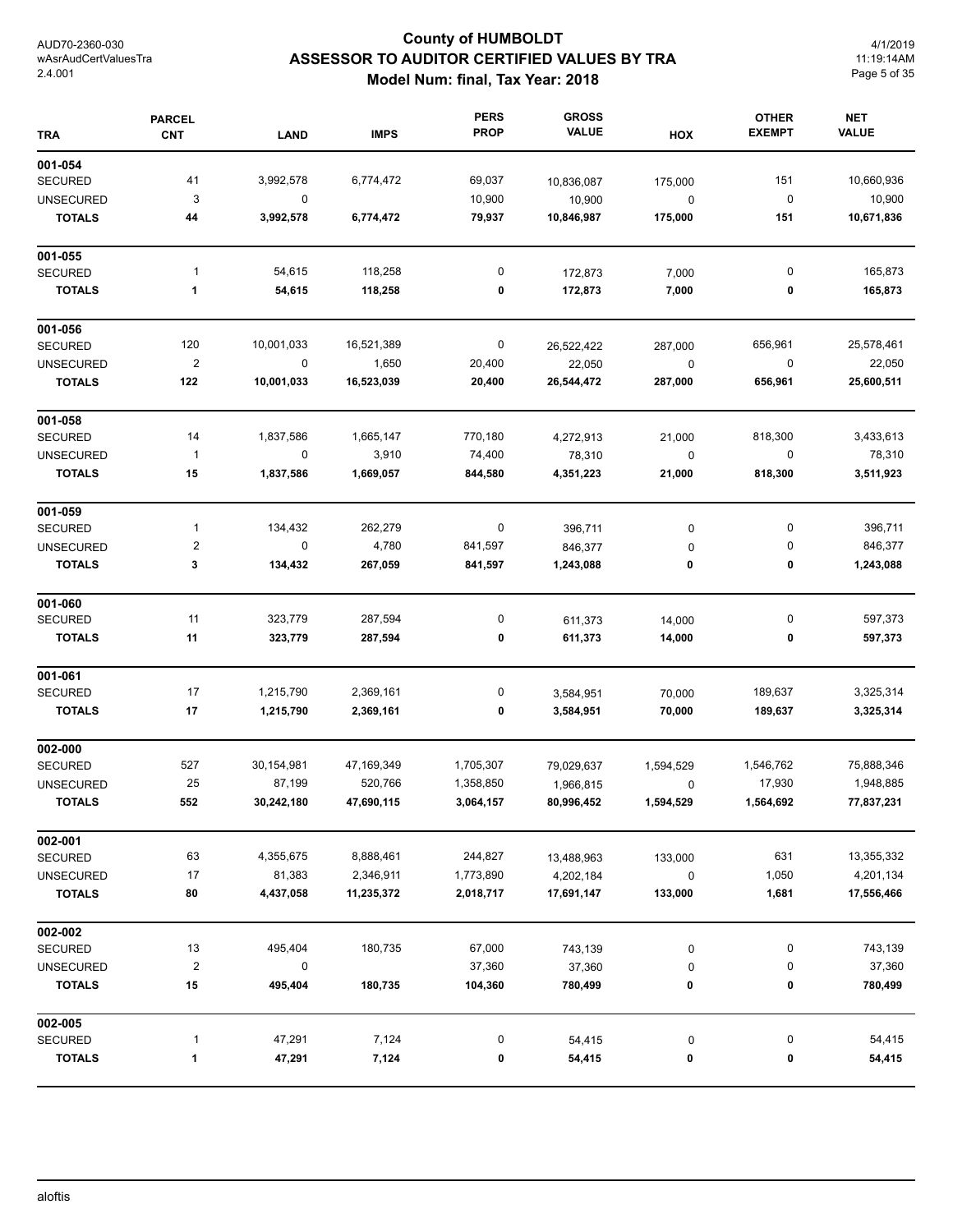# **County of HUMBOLDT ASSESSOR TO AUDITOR CERTIFIED VALUES BY TRA Model Num: final, Tax Year: 2018**

4/1/2019 11:19:14AM Page 6 of 35

| <b>TRA</b>                        | <b>PARCEL</b><br><b>CNT</b> | <b>LAND</b>    | <b>IMPS</b>         | <b>PERS</b><br><b>PROP</b> | <b>GROSS</b><br><b>VALUE</b> | HOX         | <b>OTHER</b><br><b>EXEMPT</b> | <b>NET</b><br><b>VALUE</b> |
|-----------------------------------|-----------------------------|----------------|---------------------|----------------------------|------------------------------|-------------|-------------------------------|----------------------------|
| 003-000                           |                             |                |                     |                            |                              |             |                               |                            |
| <b>SECURED</b>                    | 7,822                       | 556,560,496    | 1,165,762,427       | 48,644,812                 | 1,770,967,735                | 23,292,556  | 299,487,601                   | 1,448,187,578              |
| <b>UNSECURED</b>                  | 1,115                       | 2,105,115      | 38,003,407          | 42,300,929                 | 82,409,451                   | 56,000      | 13,708,200                    | 68,645,251                 |
| <b>TOTALS</b>                     | 8,937                       | 558,665,611    | 1,203,765,834       | 90,945,741                 | 1,853,377,186                | 23,348,556  | 313,195,801                   | 1,516,832,829              |
| 003-001                           |                             |                |                     |                            |                              |             |                               |                            |
| <b>SECURED</b>                    | 104                         | 5,091,956      | 12,704,618          | 605,545                    | 18,402,119                   | 42,821      | 2,014                         | 18,357,284                 |
| <b>UNSECURED</b>                  | 135                         | 356,722        | 1,288,704           | 5,963,328                  | 7,608,754                    | 0           | 85,439                        | 7,523,315                  |
| <b>TOTALS</b>                     | 239                         | 5,448,678      | 13,993,322          | 6,568,873                  | 26,010,873                   | 42,821      | 87,453                        | 25,880,599                 |
| 003-002                           |                             |                |                     |                            |                              |             |                               |                            |
| SECURED                           | 268                         | 31,556,023     | 83,587,391          | 1,790,823                  | 116,934,237                  | 14,000      | 9,830,268                     | 107,089,969                |
| <b>UNSECURED</b>                  | 221                         | 1,679          | 5,653,974           | 9,092,161                  | 14,747,814                   | $\mathbf 0$ | 189,690                       | 14,558,124                 |
| <b>TOTALS</b>                     | 489                         | 31,557,702     | 89,241,365          | 10,882,984                 | 131,682,051                  | 14,000      | 10,019,958                    | 121,648,093                |
| 003-004                           |                             |                |                     |                            |                              |             |                               |                            |
| <b>SECURED</b>                    | $\mathbf{1}$                | 18,111         | 122,430             | 0                          | 140,541                      | 0           | 0                             | 140,541                    |
| <b>UNSECURED</b>                  | $\mathbf{1}$                | 0              |                     | 60,490                     | 60,490                       | 0           | 0                             | 60,490                     |
| <b>TOTALS</b>                     | 2                           | 18,111         | 122,430             | 60,490                     | 201,031                      | 0           | 0                             | 201,031                    |
| 003-005                           |                             |                |                     |                            |                              |             |                               |                            |
| <b>SECURED</b>                    | 8                           | 395,313        | 349,771             | 0                          | 745,084                      | 7,000       | 0                             | 738,084                    |
| <b>TOTALS</b>                     | 8                           | 395,313        | 349,771             | 0                          | 745,084                      | 7,000       | 0                             | 738,084                    |
| 003-006                           |                             |                |                     |                            |                              |             |                               |                            |
| <b>SECURED</b>                    | 11                          | 1,928,325      | 5,152,255           | 50                         | 7,080,630                    | 0           | 868                           | 7,079,762                  |
| <b>UNSECURED</b>                  | 4                           | 0              | 185,100             | 256,400                    | 441,500                      | 0           | 10,944                        | 430,556                    |
| <b>TOTALS</b>                     | 15                          | 1,928,325      | 5,337,355           | 256,450                    | 7,522,130                    | 0           | 11,812                        | 7,510,318                  |
| 003-007                           |                             |                |                     |                            |                              |             |                               |                            |
| <b>SECURED</b>                    | 267                         | 23,998,858     | 43,290,729          | 96,536                     | 67,386,123                   | 1,134,000   | 347,725                       | 65,904,398                 |
| <b>UNSECURED</b>                  | 13                          | 143,135        | 57,642              | 356,550                    | 557,327                      | 0           | 0                             | 557,327                    |
| <b>TOTALS</b>                     | 280                         | 24,141,993     | 43,348,371          | 453,086                    | 67,943,450                   | 1,134,000   | 347,725                       | 66,461,725                 |
| 003-008                           |                             |                |                     |                            |                              |             |                               |                            |
| <b>SECURED</b>                    | 12                          | 515,329        | 695,484             | 0                          | 1,210,813                    | 42,000      | U                             | 1,168,813                  |
| <b>UNSECURED</b>                  | $\mathbf{1}$                | 0              |                     | 3,380                      | 3,380                        | 0           | 0                             | 3,380                      |
| <b>TOTALS</b>                     | 13                          | 515,329        | 695,484             | 3,380                      | 1,214,193                    | 42,000      | 0                             | 1,172,193                  |
| 003-009                           |                             |                |                     |                            |                              |             |                               |                            |
| <b>SECURED</b>                    | 47                          | 2,275,961      | 2,559,835           | 41,510                     | 4,877,306                    | 21,000      | 0                             | 4,856,306                  |
| <b>UNSECURED</b><br><b>TOTALS</b> | 4<br>51                     | 0<br>2,275,961 | 89,280<br>2,649,115 | 112,580<br>154,090         | 201,860<br>5,079,166         | 0<br>21,000 | 0<br>0                        | 201,860<br>5,058,166       |
|                                   |                             |                |                     |                            |                              |             |                               |                            |
| 003-010<br><b>SECURED</b>         | 1,236                       | 139,449,287    | 276,524,756         | 11,916,505                 | 427,890,548                  | 1,430,800   | 35,897,396                    | 390,562,352                |
| <b>UNSECURED</b>                  | 465                         | 3,157,904      | 21,198,774          | 26,627,964                 | 50,984,642                   | 40,240      | 1,187,196                     | 49,757,206                 |
| <b>UTILITY</b>                    | 1                           | 393,350        |                     | 0                          | 393,350                      | 0           | 0                             | 393,350                    |
| <b>TOTALS</b>                     | 1,702                       | 143,000,541    | 297,723,530         | 38,544,469                 | 479,268,540                  | 1,471,040   | 37,084,592                    | 440,712,908                |
| 003-011                           |                             |                |                     |                            |                              |             |                               |                            |
| <b>SECURED</b>                    | 25                          | 16,585,924     | 30,645,689          | 252,570                    | 47,484,183                   | 0           | 6,902,774                     | 40,581,409                 |
| <b>UNSECURED</b>                  | 23                          | 0              | 10,179,966          | 8,085,804                  |                              |             |                               |                            |
|                                   |                             |                |                     |                            | 18,265,770                   | 0           | 3,670                         | 18,262,100                 |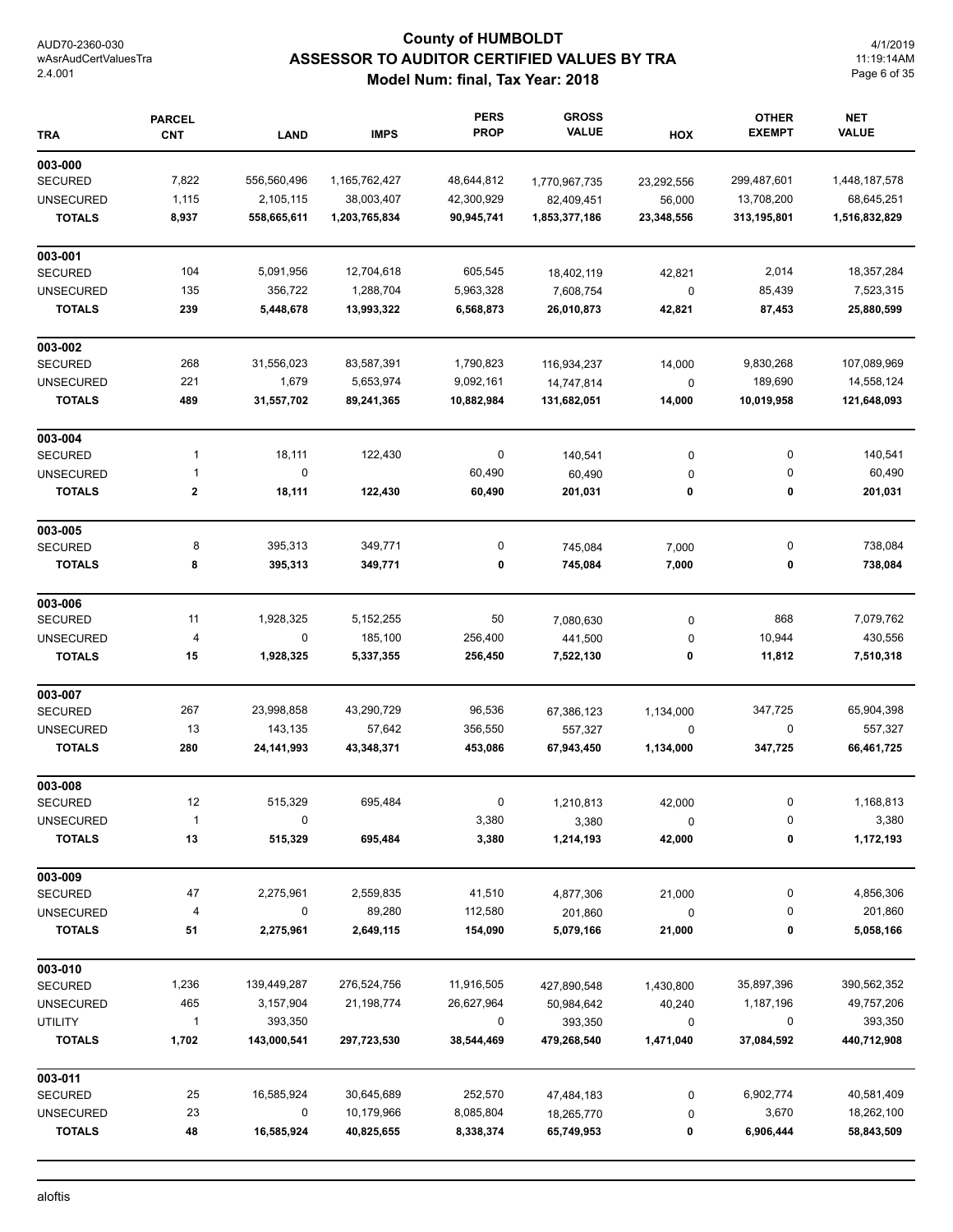# **County of HUMBOLDT ASSESSOR TO AUDITOR CERTIFIED VALUES BY TRA Model Num: final, Tax Year: 2018**

4/1/2019 11:19:14AM Page 7 of 35

| <b>TRA</b>       | <b>PARCEL</b><br><b>CNT</b> | <b>LAND</b> | <b>IMPS</b> | <b>PERS</b><br><b>PROP</b> | <b>GROSS</b><br><b>VALUE</b> | HOX         | <b>OTHER</b><br><b>EXEMPT</b> | <b>NET</b><br><b>VALUE</b> |
|------------------|-----------------------------|-------------|-------------|----------------------------|------------------------------|-------------|-------------------------------|----------------------------|
| 003-012          |                             |             |             |                            |                              |             |                               |                            |
| <b>SECURED</b>   | 87                          | 6,989,779   | 12,386,123  | 11,000                     | 19,386,902                   | 357,000     | 665,802                       | 18,364,100                 |
| <b>UNSECURED</b> | 5                           | $\mathbf 0$ |             | 106,570                    | 106,570                      | $\pmb{0}$   | $\pmb{0}$                     | 106,570                    |
| <b>TOTALS</b>    | 92                          | 6,989,779   | 12,386,123  | 117,570                    | 19,493,472                   | 357,000     | 665,802                       | 18,470,670                 |
| 003-013          |                             |             |             |                            |                              |             |                               |                            |
| <b>SECURED</b>   | 15                          | 1,677,245   | 2,199,812   | 0                          | 3,877,057                    | 35,000      | 0                             | 3,842,057                  |
| <b>UNSECURED</b> | $\overline{1}$              | 0           |             | 5,260                      | 5,260                        | $\mathbf 0$ | 0                             | 5,260                      |
| <b>TOTALS</b>    | 16                          | 1,677,245   | 2,199,812   | 5,260                      | 3,882,317                    | 35,000      | 0                             | 3,847,317                  |
| 003-014          |                             |             |             |                            |                              |             |                               |                            |
| <b>SECURED</b>   | 4                           | 90,810      | 152,995     | 0                          | 243,805                      | 14,000      | 0                             | 229,805                    |
| <b>TOTALS</b>    | 4                           | 90,810      | 152,995     | 0                          | 243,805                      | 14,000      | 0                             | 229,805                    |
| 003-015          |                             |             |             |                            |                              |             |                               |                            |
| <b>SECURED</b>   | 3                           | 350,453     | 2,042,900   | 228,500                    | 2,621,853                    | 0           | 0                             | 2,621,853                  |
| <b>UNSECURED</b> | 1                           | $\pmb{0}$   | 20,000      | 14,000                     | 34,000                       | 0           | 0                             | 34,000                     |
| <b>TOTALS</b>    | 4                           | 350,453     | 2,062,900   | 242,500                    | 2,655,853                    | 0           | 0                             | 2,655,853                  |
| 003-016          |                             |             |             |                            |                              |             |                               |                            |
| <b>SECURED</b>   | 110                         | 8,973,996   | 19,291,812  | 419,200                    | 28,685,008                   | 42,000      | 1,655,254                     | 26,987,754                 |
| <b>UNSECURED</b> | 20                          | $\pmb{0}$   | 64,420      | 414,848                    | 479,268                      | 0           | 3,150                         | 476,118                    |
| <b>TOTALS</b>    | 130                         | 8,973,996   | 19,356,232  | 834,048                    | 29,164,276                   | 42,000      | 1,658,404                     | 27,463,872                 |
| 003-017          |                             |             |             |                            |                              |             |                               |                            |
| <b>SECURED</b>   | 64                          | 4,842,365   | 18,423,866  | 91,250                     | 23,357,481                   | 0           | 286,705                       | 23,070,776                 |
| <b>UNSECURED</b> | 55                          | 0           | 537,918     | 1,314,425                  | 1,852,343                    | 0           | 0                             | 1,852,343                  |
| <b>TOTALS</b>    | 119                         | 4,842,365   | 18,961,784  | 1,405,675                  | 25,209,824                   | 0           | 286,705                       | 24,923,119                 |
| 003-018          |                             |             |             |                            |                              |             |                               |                            |
| <b>SECURED</b>   | 39                          | 3,480,956   | 15,476,253  | 582,199                    | 19,539,408                   | 0           | 0                             | 19,539,408                 |
| <b>UNSECURED</b> | 39                          | $\pmb{0}$   | 608,917     | 775,823                    | 1,384,740                    | 0           | 303,465                       | 1,081,275                  |
| <b>UTILITY</b>   | $\overline{1}$              | 194,060     |             | 0                          | 194,060                      | 0           | 0                             | 194,060                    |
| <b>TOTALS</b>    | 79                          | 3,675,016   | 16,085,170  | 1,358,022                  | 21,118,208                   | 0           | 303,465                       | 20,814,743                 |
| 003-019          |                             |             |             |                            |                              |             |                               |                            |
| <b>SECURED</b>   | 2                           | 757,737     | 168,895     | 0                          | 926,632                      | 0           | 0                             | 926,632                    |
| <b>TOTALS</b>    | 2                           | 757,737     | 168,895     | 0                          | 926,632                      | 0           | 0                             | 926,632                    |
| 003-022          |                             |             |             |                            |                              |             |                               |                            |
| <b>SECURED</b>   | 4                           | 2,941,162   | 3,874,859   | 0                          | 6,816,021                    | 0           | 1,707,677                     | 5,108,344                  |
| <b>UNSECURED</b> | $\overline{\mathbf{c}}$     | 0           | 3,170       | 20,660                     | 23,830                       | 0           | 0                             | 23,830                     |
| <b>TOTALS</b>    | 6                           | 2,941,162   | 3,878,029   | 20,660                     | 6,839,851                    | 0           | 1,707,677                     | 5,132,174                  |
| 003-023          |                             |             |             |                            |                              |             |                               |                            |
| SECURED          | 1                           | 395,579     |             | 0                          | 395,579                      | 0           | 395,579                       | 0                          |
| <b>TOTALS</b>    | 1                           | 395,579     |             | 0                          | 395,579                      | 0           | 395,579                       | 0                          |
| 003-024          |                             |             |             |                            |                              |             |                               |                            |
| <b>SECURED</b>   | 9                           | 2,199,542   | 1,795,006   | 19,650                     | 4,014,198                    | 0           | 0                             | 4,014,198                  |
| <b>UNSECURED</b> | 8                           | 0           | 1,032,794   | 204,333                    | 1,237,127                    | 0           | 0                             | 1,237,127                  |
| <b>TOTALS</b>    | 17                          | 2,199,542   | 2,827,800   | 223,983                    | 5,251,325                    | 0           | 0                             | 5,251,325                  |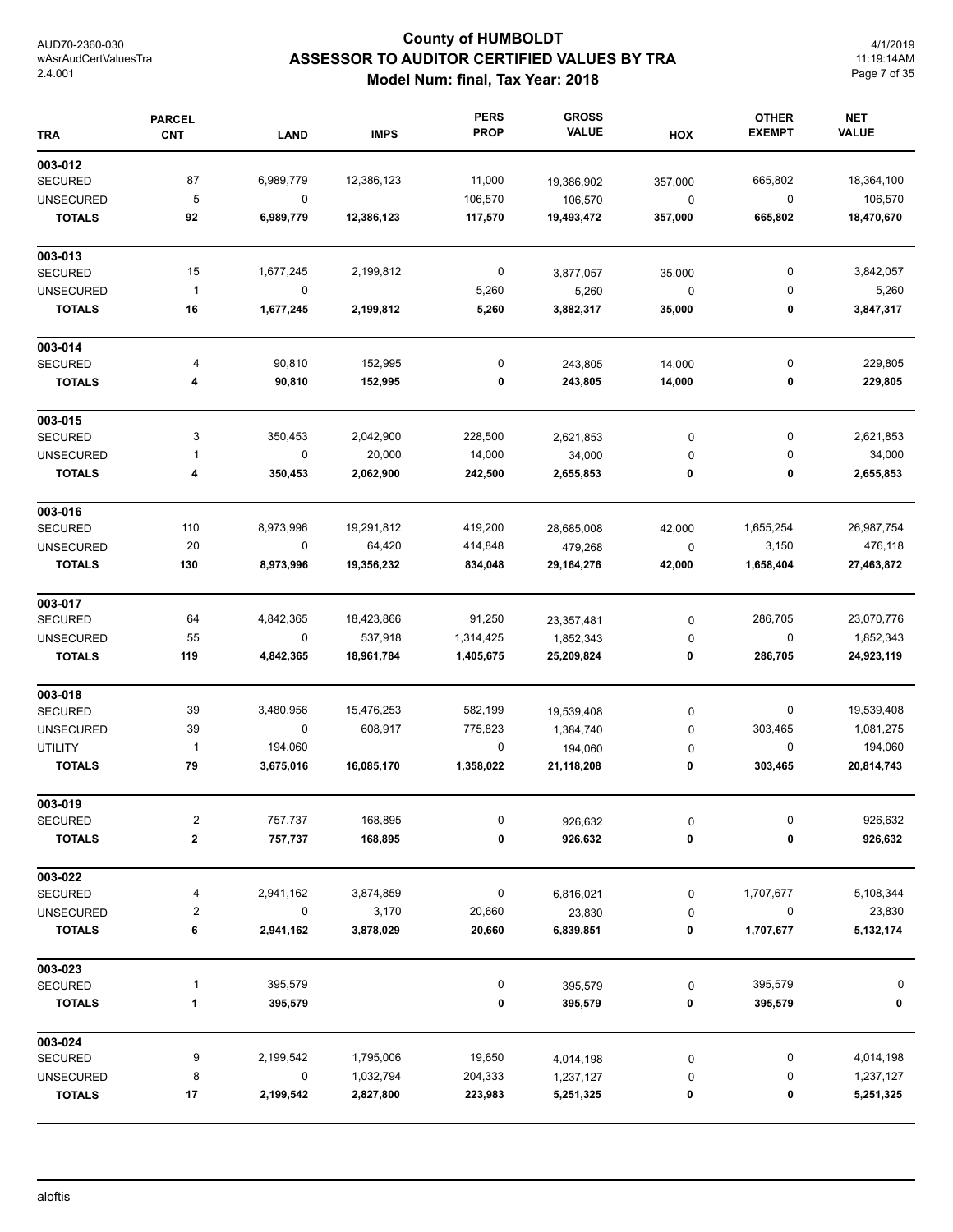# **County of HUMBOLDT ASSESSOR TO AUDITOR CERTIFIED VALUES BY TRA Model Num: final, Tax Year: 2018**

4/1/2019 11:19:14AM Page 8 of 35

| <b>TRA</b>       | <b>PARCEL</b><br><b>CNT</b> | <b>LAND</b> | <b>IMPS</b>  | <b>PERS</b><br><b>PROP</b> | <b>GROSS</b><br><b>VALUE</b> | HOX       | <b>OTHER</b><br><b>EXEMPT</b> | <b>NET</b><br><b>VALUE</b> |
|------------------|-----------------------------|-------------|--------------|----------------------------|------------------------------|-----------|-------------------------------|----------------------------|
| 003-025          |                             |             |              |                            |                              |           |                               |                            |
| <b>SECURED</b>   | 4                           | 266         |              | 0                          | 266                          | $\pmb{0}$ | 266                           | 0                          |
| <b>UNSECURED</b> | 1                           | 49,743      |              | 0                          | 49,743                       | 0         | $\pmb{0}$                     | 49,743                     |
| <b>TOTALS</b>    | 5                           | 50,009      |              | 0                          | 50,009                       | 0         | 266                           | 49,743                     |
| 003-027          |                             |             |              |                            |                              |           |                               |                            |
| <b>SECURED</b>   | 1                           | 13,498      |              | $\pmb{0}$                  | 13,498                       | 0         | 0                             | 13,498                     |
| <b>TOTALS</b>    | 1                           | 13,498      |              | 0                          | 13,498                       | 0         | 0                             | 13,498                     |
| 004-000          |                             |             |              |                            |                              |           |                               |                            |
| <b>SECURED</b>   | 777                         | 53,747,837  | 113,953,964  | 720,088                    | 168,421,889                  | 2,273,600 | 2,936,858                     | 163,211,431                |
| <b>UNSECURED</b> | 100                         | 351,329     | 1,197,430    | 3,393,772                  | 4,942,531                    | 0         | 339,576                       | 4,602,955                  |
| <b>TOTALS</b>    | 877                         | 54,099,166  | 115,151,394  | 4,113,860                  | 173,364,420                  | 2,273,600 | 3,276,434                     | 167,814,386                |
| 005-000          |                             |             |              |                            |                              |           |                               |                            |
| <b>SECURED</b>   | 1,359                       | 100,858,547 | 199,270,095  | 1,965,473                  | 302,094,115                  | 4,495,942 | 13,792,571                    | 283,805,602                |
| <b>UNSECURED</b> | 94                          | 85,872      | 1,060,661    | 5,874,075                  | 7,020,608                    | 0         | 3,190                         | 7,017,418                  |
| <b>TOTALS</b>    | 1,453                       | 100,944,419 | 200,330,756  | 7,839,548                  | 309,114,723                  | 4,495,942 | 13,795,761                    | 290,823,020                |
| 005-001          |                             |             |              |                            |                              |           |                               |                            |
| <b>SECURED</b>   | 204                         | 328,076     | 4,058,097    | 7,416,415                  | 11,802,588                   | 905,868   | 202,420                       | 10,694,300                 |
| <b>UNSECURED</b> | $\mathbf 2$                 | 0           |              | 11,580                     | 11,580                       | $\pmb{0}$ | 0                             | 11,580                     |
| <b>TOTALS</b>    | 206                         | 328,076     | 4,058,097    | 7,427,995                  | 11,814,168                   | 905,868   | 202,420                       | 10,705,880                 |
| 005-002          |                             |             |              |                            |                              |           |                               |                            |
| <b>SECURED</b>   | 134                         | 9,834,862   | 16,965,237   | 528,930                    | 27,329,029                   | 483,000   | 0                             | 26,846,029                 |
| <b>UNSECURED</b> | 12                          | 0           | 1,059,830    | 565,110                    | 1,624,940                    | 0         | 0                             | 1,624,940                  |
| <b>TOTALS</b>    | 146                         | 9,834,862   | 18,025,067   | 1,094,040                  | 28,953,969                   | 483,000   | 0                             | 28,470,969                 |
| 005-003          |                             |             |              |                            |                              |           |                               |                            |
| <b>SECURED</b>   | 483                         | 35,239,375  | 77,038,843   | 915,914                    | 113, 194, 132                | 1,685,600 | 6,567,203                     | 104,941,329                |
| <b>UNSECURED</b> | 17                          | 0           |              | 257,640                    | 257,640                      | 0         | 0                             | 257,640                    |
| <b>TOTALS</b>    | 500                         | 35,239,375  | 77,038,843   | 1,173,554                  | 113,451,772                  | 1,685,600 | 6,567,203                     | 105,198,969                |
| 005-004          |                             |             |              |                            |                              |           |                               |                            |
| <b>SECURED</b>   | 323                         | 22,561,803  | 45, 112, 314 | 478,718                    | 68,152,835                   | 1,141,000 | 642,332                       | 66,369,503                 |
| <b>UNSECURED</b> | 19                          | 0           | 1,182,150    | 2,306,690                  | 3,488,840                    | 0         | 0                             | 3,488,840                  |
| <b>TOTALS</b>    | 342                         | 22,561,803  | 46,294,464   | 2,785,408                  | 71,641,675                   | 1,141,000 | 642,332                       | 69,858,343                 |
| 005-005          |                             |             |              |                            |                              |           |                               |                            |
| <b>SECURED</b>   | 4                           | 397,259     | 408,825      | 0                          | 806,084                      | 0         | 0                             | 806,084                    |
| <b>TOTALS</b>    | 4                           | 397,259     | 408,825      | 0                          | 806,084                      | 0         | 0                             | 806,084                    |
| 005-006          |                             |             |              |                            |                              |           |                               |                            |
| <b>SECURED</b>   | 408                         | 35,889,240  | 84,360,301   | 7,488,820                  | 127,738,361                  | 1,456,000 | 22,412,094                    | 103,870,267                |
| <b>UNSECURED</b> | 66                          | 481,055     | 9,793,907    | 3,154,513                  | 13,429,475                   | 0         | 555,463                       | 12,874,012                 |
| <b>TOTALS</b>    | 474                         | 36,370,295  | 94,154,208   | 10,643,333                 | 141,167,836                  | 1,456,000 | 22,967,557                    | 116,744,279                |
| 005-007          |                             |             |              |                            |                              |           |                               |                            |
| <b>SECURED</b>   | 284                         | 16,888,276  | 40,219,887   | 340,780                    | 57,448,943                   | 840,000   | 7,774,264                     | 48,834,679                 |
| <b>UNSECURED</b> | 16                          | 0           | 3,760        | 158,860                    | 162,620                      | 0         | 0                             | 162,620                    |
| <b>TOTALS</b>    | 300                         | 16,888,276  | 40,223,647   | 499,640                    | 57,611,563                   | 840,000   | 7,774,264                     | 48,997,299                 |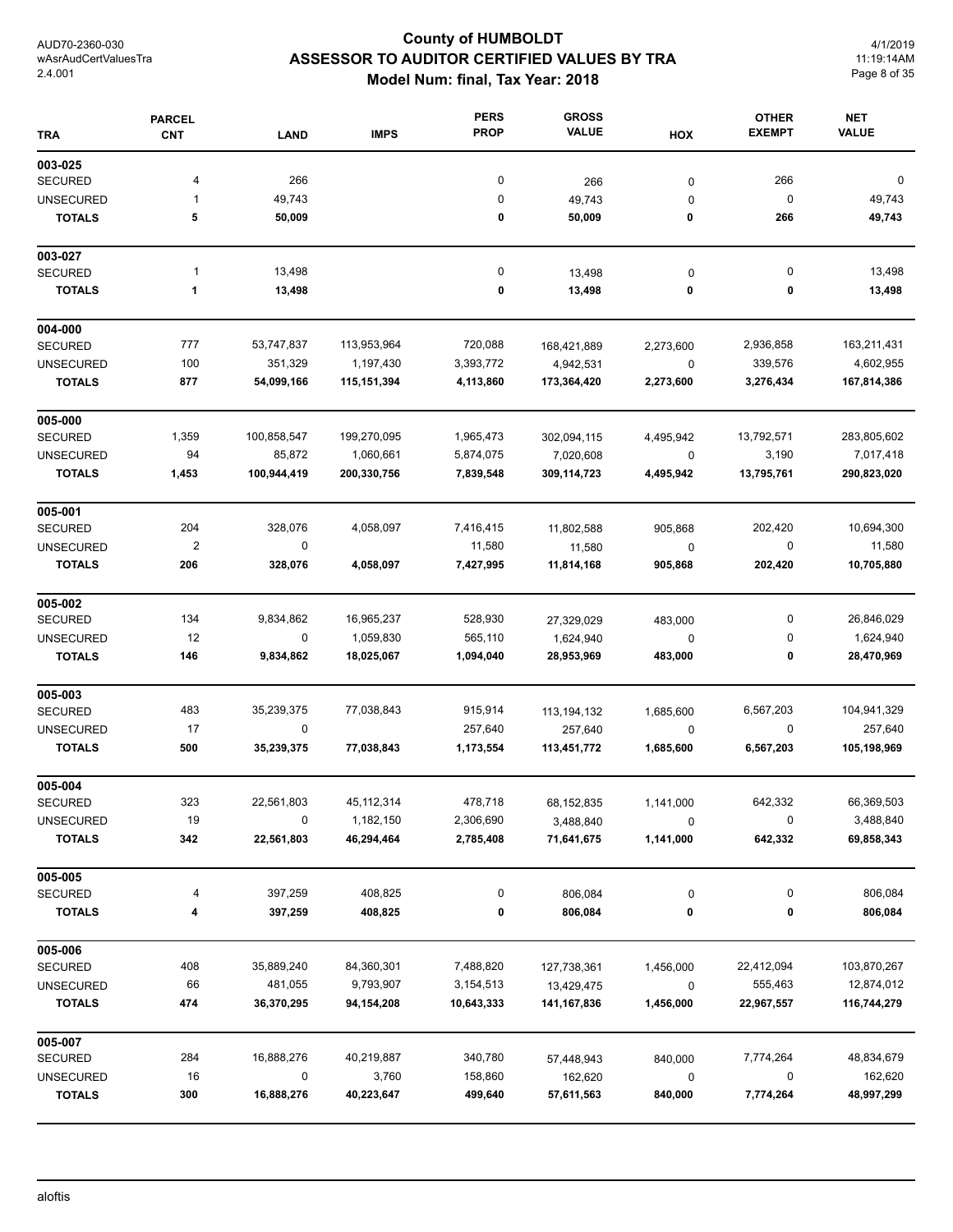# **County of HUMBOLDT ASSESSOR TO AUDITOR CERTIFIED VALUES BY TRA Model Num: final, Tax Year: 2018**

4/1/2019 11:19:14AM Page 9 of 35

| <b>TRA</b>       | <b>PARCEL</b><br><b>CNT</b> | <b>LAND</b>             | <b>IMPS</b> | <b>PERS</b><br><b>PROP</b> | <b>GROSS</b><br><b>VALUE</b> | HOX       | <b>OTHER</b><br><b>EXEMPT</b> | <b>NET</b><br><b>VALUE</b> |
|------------------|-----------------------------|-------------------------|-------------|----------------------------|------------------------------|-----------|-------------------------------|----------------------------|
| 005-008          |                             |                         |             |                            |                              |           |                               |                            |
| <b>SECURED</b>   | 55                          | 3,146,736               | 5,286,523   | 0                          | 8,433,259                    | 222,600   | 1,007                         | 8,209,652                  |
| <b>UNSECURED</b> | 3                           | $\mathbf 0$             |             | 13,090                     | 13,090                       | $\pmb{0}$ | 0                             | 13,090                     |
| <b>TOTALS</b>    | 58                          | 3,146,736               | 5,286,523   | 13,090                     | 8,446,349                    | 222,600   | 1,007                         | 8,222,742                  |
| 005-009          |                             |                         |             |                            |                              |           |                               |                            |
| <b>SECURED</b>   | 47                          | 3,987,740               | 6,370,234   | 109,850                    | 10,467,824                   | 175,000   | 423                           | 10,292,401                 |
| <b>UNSECURED</b> | $\overline{7}$              | $\mathbf 0$             | 1,480       | 138,250                    | 139,730                      | 0         | 1,890                         | 137,840                    |
| <b>TOTALS</b>    | 54                          | 3,987,740               | 6,371,714   | 248,100                    | 10,607,554                   | 175,000   | 2,313                         | 10,430,241                 |
| 005-010          |                             |                         |             |                            |                              |           |                               |                            |
| <b>SECURED</b>   | 3                           | 104,865                 | 433,324     | 0                          | 538,189                      | 0         | 0                             | 538,189                    |
| <b>TOTALS</b>    | 3                           | 104,865                 | 433,324     | 0                          | 538,189                      | 0         | 0                             | 538,189                    |
| 005-011          |                             |                         |             |                            |                              |           |                               |                            |
| <b>SECURED</b>   | 43                          | 4,346,573               | 11,331,458  | 2,710                      | 15,680,741                   | 168,000   | 332,901                       | 15,179,840                 |
| <b>UNSECURED</b> | 6                           | 0                       | 5,500       | 61,270                     | 66,770                       | $\pmb{0}$ | 0                             | 66,770                     |
| <b>TOTALS</b>    | 49                          | 4,346,573               | 11,336,958  | 63,980                     | 15,747,511                   | 168,000   | 332,901                       | 15,246,610                 |
| 005-012          |                             |                         |             |                            |                              |           |                               |                            |
| <b>SECURED</b>   | 4                           | 393,657                 | 860,285     | 12,140                     | 1,266,082                    | 21,000    | 0                             | 1,245,082                  |
| <b>TOTALS</b>    | 4                           | 393,657                 | 860,285     | 12,140                     | 1,266,082                    | 21,000    | 0                             | 1,245,082                  |
| 005-013          |                             |                         |             |                            |                              |           |                               |                            |
| <b>SECURED</b>   | 10                          | 1,377,721               | 2,725,946   | 0                          | 4,103,667                    | 28,000    | 0                             | 4,075,667                  |
| <b>UNSECURED</b> | 3                           | $\mathbf 0$             | 3,680       | 214,440                    | 218,120                      | 0         | 0                             | 218,120                    |
| <b>TOTALS</b>    | 13                          | 1,377,721               | 2,729,626   | 214,440                    | 4,321,787                    | 28,000    | 0                             | 4,293,787                  |
| 005-014          |                             |                         |             |                            |                              |           |                               |                            |
| <b>SECURED</b>   | 5                           | 411,056                 | 384,520     | 21,190                     | 816,766                      | 21,000    | 0                             | 795,766                    |
| <b>UNSECURED</b> | 1                           | 0                       |             | 964,117                    | 964,117                      | 0         | 0                             | 964,117                    |
| <b>TOTALS</b>    | 6                           | 411,056                 | 384,520     | 985,307                    | 1,780,883                    | 21,000    | 0                             | 1,759,883                  |
| 005-015          |                             |                         |             |                            |                              |           |                               |                            |
| <b>SECURED</b>   | 6                           | 88,177                  | 226,993     | 0                          | 315,170                      | 0         | 868                           | 314,302                    |
| UNSECURED        |                             | $\overline{\mathbf{0}}$ | 7,140       | 30,410                     | 37,550                       | 0         | 0                             | 37,550                     |
| <b>TOTALS</b>    | $\overline{7}$              | 88,177                  | 234,133     | 30,410                     | 352,720                      | 0         | 868                           | 351,852                    |
| 005-018          |                             |                         |             |                            |                              |           |                               |                            |
| <b>SECURED</b>   | 463                         | 34,225,674              | 64,199,521  | 932,873                    | 99,358,068                   | 560,000   | 10,840,439                    | 87,957,629                 |
| <b>UNSECURED</b> | 119                         | 848,498                 | 2,027,586   | 4,008,451                  | 6,884,535                    | 0         | 37,681                        | 6,846,854                  |
| <b>TOTALS</b>    | 582                         | 35,074,172              | 66,227,107  | 4,941,324                  | 106,242,603                  | 560,000   | 10,878,120                    | 94,804,483                 |
| 005-019          |                             |                         |             |                            |                              |           |                               |                            |
| SECURED          | 114                         | 7,726,528               | 12,821,496  | 109,368                    | 20,657,392                   | 231,000   | 463,253                       | 19,963,139                 |
| <b>UNSECURED</b> | 22                          | 399,342                 | 1,506,992   | 2,141,351                  | 4,047,685                    | 0         | 0                             | 4,047,685                  |
| <b>TOTALS</b>    | 136                         | 8,125,870               | 14,328,488  | 2,250,719                  | 24,705,077                   | 231,000   | 463,253                       | 24,010,824                 |
| 005-020          |                             |                         |             |                            |                              |           |                               |                            |
| SECURED          | 4                           | 125,847                 | 131,459     | 0                          | 257,306                      | 14,000    | 0                             | 243,306                    |
| <b>TOTALS</b>    | 4                           | 125,847                 | 131,459     | 0                          | 257,306                      | 14,000    | 0                             | 243,306                    |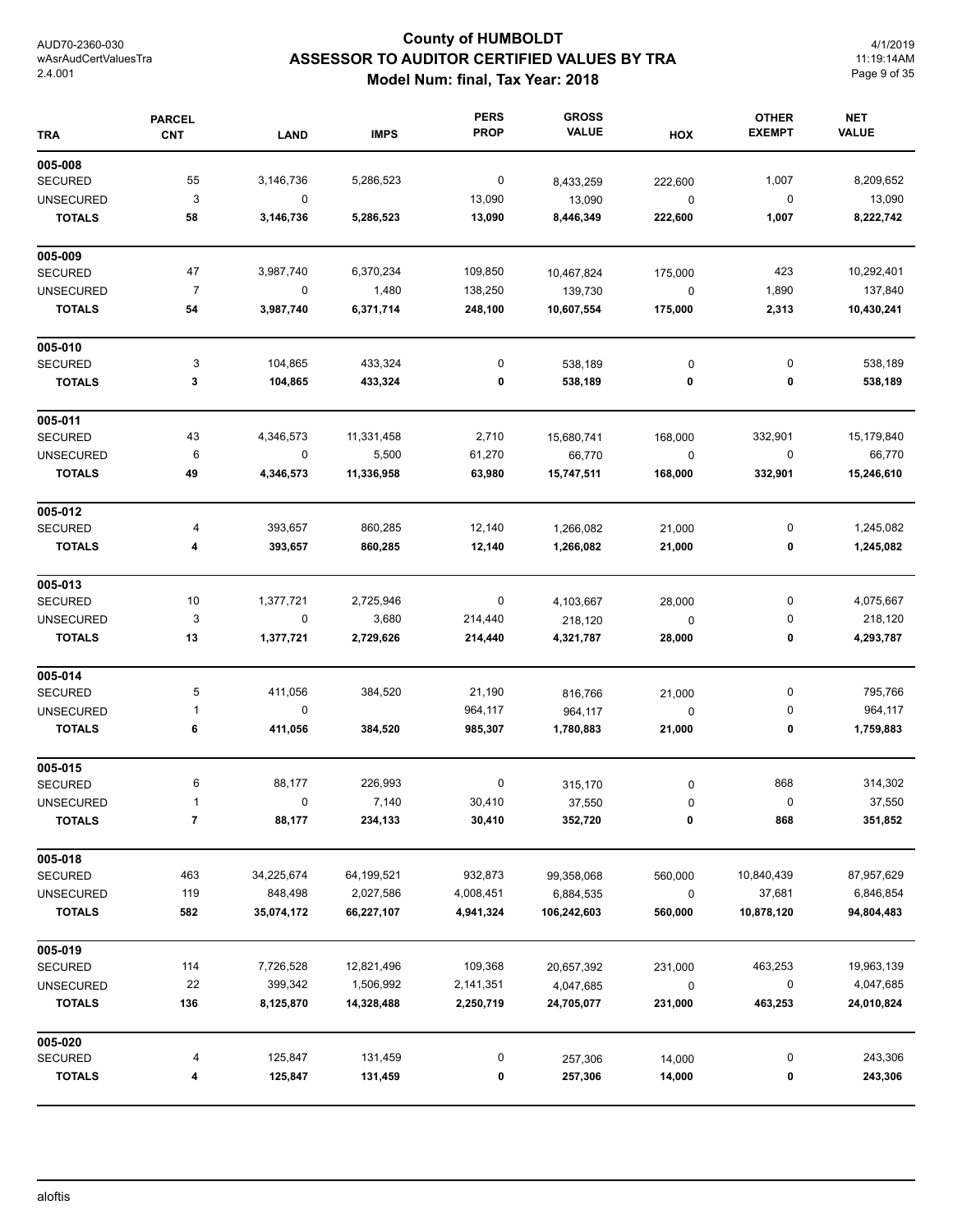# **County of HUMBOLDT ASSESSOR TO AUDITOR CERTIFIED VALUES BY TRA Model Num: final, Tax Year: 2018**

4/1/2019 11:19:14AM Page 10 of 35

| <b>TRA</b>       | <b>PARCEL</b><br><b>CNT</b> | <b>LAND</b> | <b>IMPS</b> | <b>PERS</b><br><b>PROP</b> | <b>GROSS</b><br><b>VALUE</b> | HOX         | <b>OTHER</b><br><b>EXEMPT</b> | <b>NET</b><br><b>VALUE</b> |
|------------------|-----------------------------|-------------|-------------|----------------------------|------------------------------|-------------|-------------------------------|----------------------------|
| 005-021          |                             |             |             |                            |                              |             |                               |                            |
| <b>SECURED</b>   | 444                         | 27,298,838  | 50,879,692  | 687,125                    | 78,865,655                   | 1,477,000   | 1,625,904                     | 75,762,751                 |
| <b>UNSECURED</b> | 21                          | $\pmb{0}$   | 36,800      | 1,114,960                  | 1,151,760                    | $\mathbf 0$ | $\pmb{0}$                     | 1,151,760                  |
| <b>TOTALS</b>    | 465                         | 27,298,838  | 50,916,492  | 1,802,085                  | 80,017,415                   | 1,477,000   | 1,625,904                     | 76,914,511                 |
| 005-022          |                             |             |             |                            |                              |             |                               |                            |
| <b>SECURED</b>   | 21                          | 2,538,721   | 4,305,941   | 83,500                     | 6,928,162                    | 14,000      | 0                             | 6,914,162                  |
| <b>UNSECURED</b> | 17                          | $\mathbf 0$ | 162,489     | 305,303                    | 467,792                      | $\pmb{0}$   | 0                             | 467,792                    |
| <b>TOTALS</b>    | 38                          | 2,538,721   | 4,468,430   | 388,803                    | 7,395,954                    | 14,000      | 0                             | 7,381,954                  |
| 005-023          |                             |             |             |                            |                              |             |                               |                            |
| <b>SECURED</b>   | 360                         | 18,593,337  | 36,199,832  | 543,324                    | 55,336,493                   | 1,274,000   | 1,174,256                     | 52,888,237                 |
| <b>UNSECURED</b> | 19                          | $\pmb{0}$   | 23,327      | 229,290                    | 252,617                      | 0           | 0                             | 252,617                    |
| <b>TOTALS</b>    | 379                         | 18,593,337  | 36,223,159  | 772,614                    | 55,589,110                   | 1,274,000   | 1,174,256                     | 53,140,854                 |
| 005-024          |                             |             |             |                            |                              |             |                               |                            |
| <b>SECURED</b>   | 23                          | 6,165,899   | 14,118,792  | 4,722,105                  | 25,006,796                   | 7,000       | 0                             | 24,999,796                 |
| <b>UNSECURED</b> | 8                           | 0           | 689,420     | 1,193,104                  | 1,882,524                    | $\pmb{0}$   | 0                             | 1,882,524                  |
| <b>TOTALS</b>    | 31                          | 6,165,899   | 14,808,212  | 5,915,209                  | 26,889,320                   | 7,000       | 0                             | 26,882,320                 |
| 005-026          |                             |             |             |                            |                              |             |                               |                            |
| <b>SECURED</b>   | 1                           | 169,318     |             | 0                          | 169,318                      | 0           | 0                             | 169,318                    |
| <b>TOTALS</b>    | 1                           | 169,318     |             | 0                          | 169,318                      | 0           | 0                             | 169,318                    |
| 005-027          |                             |             |             |                            |                              |             |                               |                            |
| <b>UNSECURED</b> | 6                           | 6,555       | 6,556       | 0                          | 13,111                       | 0           | 0                             | 13,111                     |
| <b>TOTALS</b>    | 7                           | 6,555       | 6,556       | 0                          | 13,111                       | 0           | 0                             | 13,111                     |
| 005-028          |                             |             |             |                            |                              |             |                               |                            |
| <b>SECURED</b>   | 26                          | 3,313,201   | 5,332,530   | 0                          | 8,645,731                    | 0           | 5,436                         | 8,640,295                  |
| <b>UNSECURED</b> | 3                           | $\mathbf 0$ | 911,590     | 653,780                    | 1,565,370                    | 0           | 0                             | 1,565,370                  |
| <b>TOTALS</b>    | 29                          | 3,313,201   | 6,244,120   | 653,780                    | 10,211,101                   | 0           | 5,436                         | 10,205,665                 |
| 005-029          |                             |             |             |                            |                              |             |                               |                            |
| <b>SECURED</b>   | 21                          | 1,678,732   | 2,261,674   | 0                          | 3,940,406                    | 91,000      | 781                           | 3,848,625                  |
| <b>UNSECURED</b> | $\overline{2}$              |             |             | 25,350                     | 25,350                       | $\mathbf 0$ | $\overline{0}$                | 25,350                     |
| <b>TOTALS</b>    | 23                          | 1,678,732   | 2,261,674   | 25,350                     | 3,965,756                    | 91,000      | 781                           | 3,873,975                  |
| 005-030          |                             |             |             |                            |                              |             |                               |                            |
| <b>SECURED</b>   | 10                          | 771,969     | 1,529,082   | 0                          | 2,301,051                    | 42,000      | 0                             | 2,259,051                  |
| <b>TOTALS</b>    | 10                          | 771,969     | 1,529,082   | 0                          | 2,301,051                    | 42,000      | 0                             | 2,259,051                  |
| 006-000          |                             |             |             |                            |                              |             |                               |                            |
| <b>SECURED</b>   | 256                         | 47,135,623  | 37,891,178  | 205,090                    | 85,231,891                   | 354,200     | 650,535                       | 84,227,156                 |
| <b>UNSECURED</b> | 37                          | 86,238      | 2,405,023   | 1,599,862                  | 4,091,123                    | 0           | 693,273                       | 3,397,850                  |
| <b>TOTALS</b>    | 293                         | 47,221,861  | 40,296,201  | 1,804,952                  | 89,323,014                   | 354,200     | 1,343,808                     | 87,625,006                 |
| 006-001          |                             |             |             |                            |                              |             |                               |                            |
| SECURED          | 25                          | 2,545,803   | 2,450,367   | 15,521                     | 5,011,691                    | 42,000      | 0                             | 4,969,691                  |
| <b>UNSECURED</b> | $\overline{\mathbf{c}}$     | 0           | 310         | 6,558                      | 6,868                        | 0           | 0                             | 6,868                      |
| <b>TOTALS</b>    | 27                          | 2,545,803   | 2,450,677   | 22,079                     | 5,018,559                    | 42,000      | 0                             | 4,976,559                  |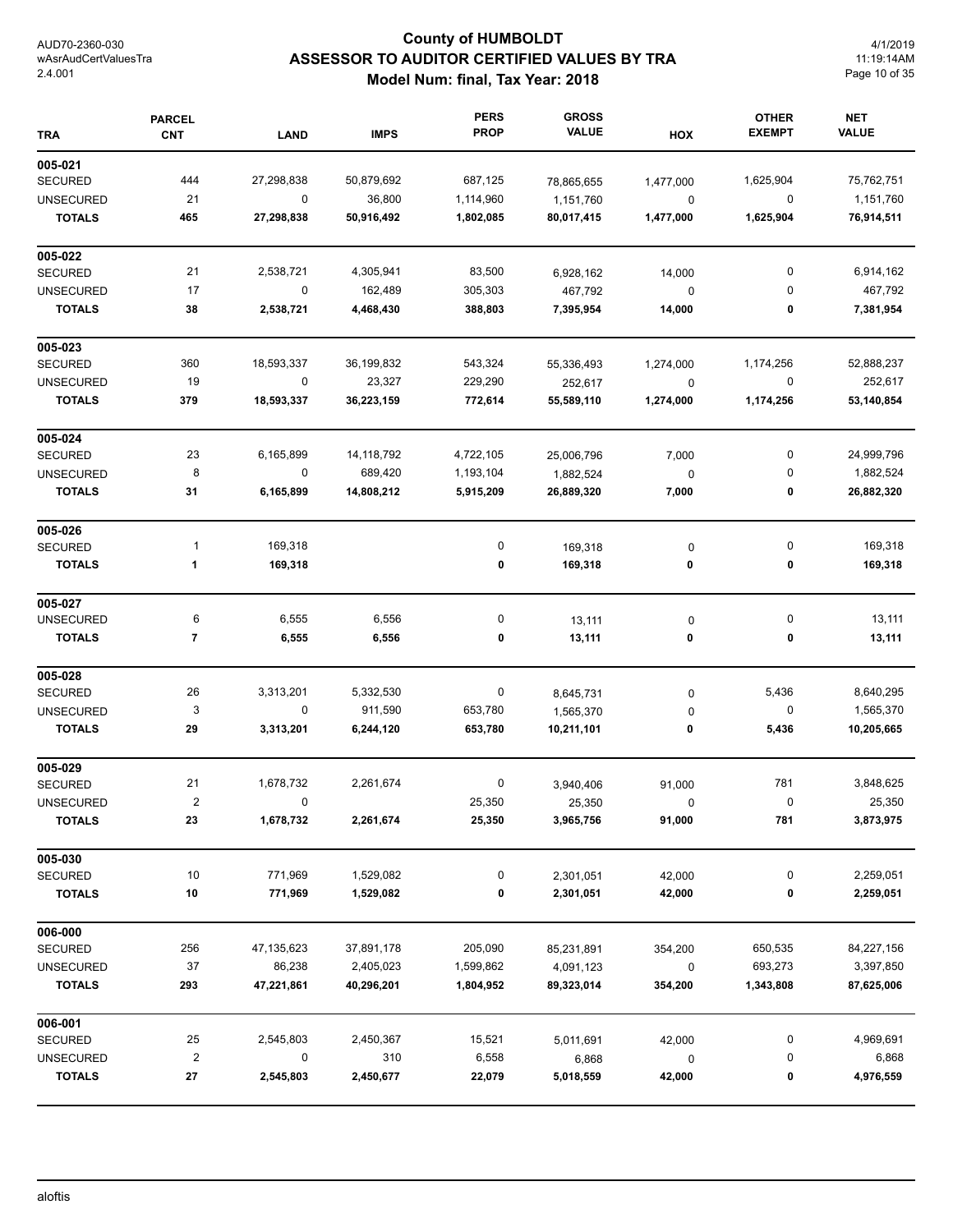# **County of HUMBOLDT ASSESSOR TO AUDITOR CERTIFIED VALUES BY TRA Model Num: final, Tax Year: 2018**

4/1/2019 11:19:14AM Page 11 of 35

| <b>TRA</b>       | <b>PARCEL</b><br><b>CNT</b> | <b>LAND</b> | <b>IMPS</b> | <b>PERS</b><br><b>PROP</b> | <b>GROSS</b><br><b>VALUE</b> | HOX       | <b>OTHER</b><br><b>EXEMPT</b> | <b>NET</b><br><b>VALUE</b> |
|------------------|-----------------------------|-------------|-------------|----------------------------|------------------------------|-----------|-------------------------------|----------------------------|
| 006-003          |                             |             |             |                            |                              |           |                               |                            |
| <b>SECURED</b>   | 5                           | 2,831       |             | $\pmb{0}$                  | 2,831                        | 0         | 2,831                         | 0                          |
| <b>TOTALS</b>    | 5                           | 2,831       |             | 0                          | 2,831                        | 0         | 2,831                         | 0                          |
| 006-004          |                             |             |             |                            |                              |           |                               |                            |
| <b>SECURED</b>   | $\overline{\mathbf{c}}$     | 190,213     | 367,733     | 0                          | 557,946                      | 7,000     | 0                             | 550,946                    |
| <b>TOTALS</b>    | 2                           | 190,213     | 367,733     | 0                          | 557,946                      | 7,000     | 0                             | 550,946                    |
| 006-005          |                             |             |             |                            |                              |           |                               |                            |
| <b>SECURED</b>   | 6                           | 394,488     | 310,720     | $\pmb{0}$                  | 705,208                      | 7,000     | $\pmb{0}$                     | 698,208                    |
| <b>TOTALS</b>    | 6                           | 394,488     | 310,720     | 0                          | 705,208                      | 7,000     | 0                             | 698,208                    |
| 007-001          |                             |             |             |                            |                              |           |                               |                            |
| <b>SECURED</b>   | 427                         | 17,940,495  | 32,649,928  | 186,353                    | 50,776,776                   | 971,600   | 950,495                       | 48,854,681                 |
| <b>UNSECURED</b> | 24                          | 0           | 658,071     | 397,338                    | 1,055,409                    | $\pmb{0}$ | $\pmb{0}$                     | 1,055,409                  |
| <b>TOTALS</b>    | 451                         | 17,940,495  | 33,307,999  | 583,691                    | 51,832,185                   | 971,600   | 950,495                       | 49,910,090                 |
| 007-002          |                             |             |             |                            |                              |           |                               |                            |
| <b>SECURED</b>   | 107                         | 5,392,083   | 10,295,193  | 53,830                     | 15,741,106                   | 259,000   | 339,013                       | 15,143,093                 |
| <b>UNSECURED</b> | 9                           | $\pmb{0}$   |             | 95,320                     | 95,320                       | $\pmb{0}$ | $\mathbf 0$                   | 95,320                     |
| <b>TOTALS</b>    | 116                         | 5,392,083   | 10,295,193  | 149,150                    | 15,836,426                   | 259,000   | 339,013                       | 15,238,413                 |
| 007-003          |                             |             |             |                            |                              |           |                               |                            |
| <b>SECURED</b>   | 846                         | 34,590,979  | 69,025,037  | 2,873,330                  | 106,489,346                  | 2,462,619 | 3,223,310                     | 100,803,417                |
| <b>UNSECURED</b> | 53                          | 204,914     | 871,094     | 1,739,738                  | 2,815,746                    | 0         | 0                             | 2,815,746                  |
| <b>TOTALS</b>    | 899                         | 34,795,893  | 69,896,131  | 4,613,068                  | 109,305,092                  | 2,462,619 | 3,223,310                     | 103,619,163                |
| 007-004          |                             |             |             |                            |                              |           |                               |                            |
| <b>SECURED</b>   | 8                           | 1,913,139   | 1,475,522   | 0                          | 3,388,661                    | 0         | 0                             | 3,388,661                  |
| <b>UNSECURED</b> | $\mathbf{1}$                | 0           |             | 23,970                     | 23,970                       | 0         | 0                             | 23,970                     |
| <b>TOTALS</b>    | 9                           | 1,913,139   | 1,475,522   | 23,970                     | 3,412,631                    | 0         | 0                             | 3,412,631                  |
| 007-005          |                             |             |             |                            |                              |           |                               |                            |
| <b>SECURED</b>   | 3                           | 68,135      | 116,779     | 0                          | 184,914                      | 7,000     | 864                           | 177,050                    |
| <b>TOTALS</b>    | 3                           | 68,135      | 116,779     | 0                          | 184,914                      | 7,000     | 864                           | 177,050                    |
| 007-006          |                             |             |             |                            |                              |           |                               |                            |
| <b>SECURED</b>   | $\overline{7}$              | 548,894     | 1,612,644   | $\pmb{0}$                  | 2,161,538                    | 21,000    | $\pmb{0}$                     | 2,140,538                  |
| <b>UNSECURED</b> | $\mathbf{1}$                | 0           |             | 14,390                     | 14,390                       | $\pmb{0}$ | 0                             | 14,390                     |
| <b>TOTALS</b>    | 8                           | 548,894     | 1,612,644   | 14,390                     | 2,175,928                    | 21,000    | 0                             | 2,154,928                  |
| 007-007          |                             |             |             |                            |                              |           |                               |                            |
| <b>SECURED</b>   | 4                           | 232,126     | 307,132     | $\pmb{0}$                  | 539,258                      | 21,000    | 0                             | 518,258                    |
| <b>UNSECURED</b> | $\mathbf{1}$                | $\pmb{0}$   |             | 6,930                      | 6,930                        | 0         | 0                             | 6,930                      |
| <b>TOTALS</b>    | 5                           | 232,126     | 307,132     | 6,930                      | 546,188                      | 21,000    | 0                             | 525,188                    |
| 007-008          |                             |             |             |                            |                              |           |                               |                            |
| <b>SECURED</b>   | 10                          | 494,103     | 173,045     | 141,573                    | 808,721                      | 0         | 120                           | 808,601                    |
| <b>TOTALS</b>    | 11                          | 494,103     | 173,045     | 141,573                    | 808,721                      | $\pmb{0}$ | 120                           | 808,601                    |
| 007-009          |                             |             |             |                            |                              |           |                               |                            |
| <b>SECURED</b>   | 17                          | 3,846,852   | 625,590     | 682,000                    | 5,154,442                    | 0         | 0                             | 5,154,442                  |
| <b>UNSECURED</b> | $\overline{\mathbf{c}}$     | 0           |             | 21,810                     | 21,810                       | 0         | 180                           | 21,630                     |
| <b>TOTALS</b>    | 19                          | 3,846,852   | 625,590     | 703,810                    | 5,176,252                    | 0         | 180                           | 5,176,072                  |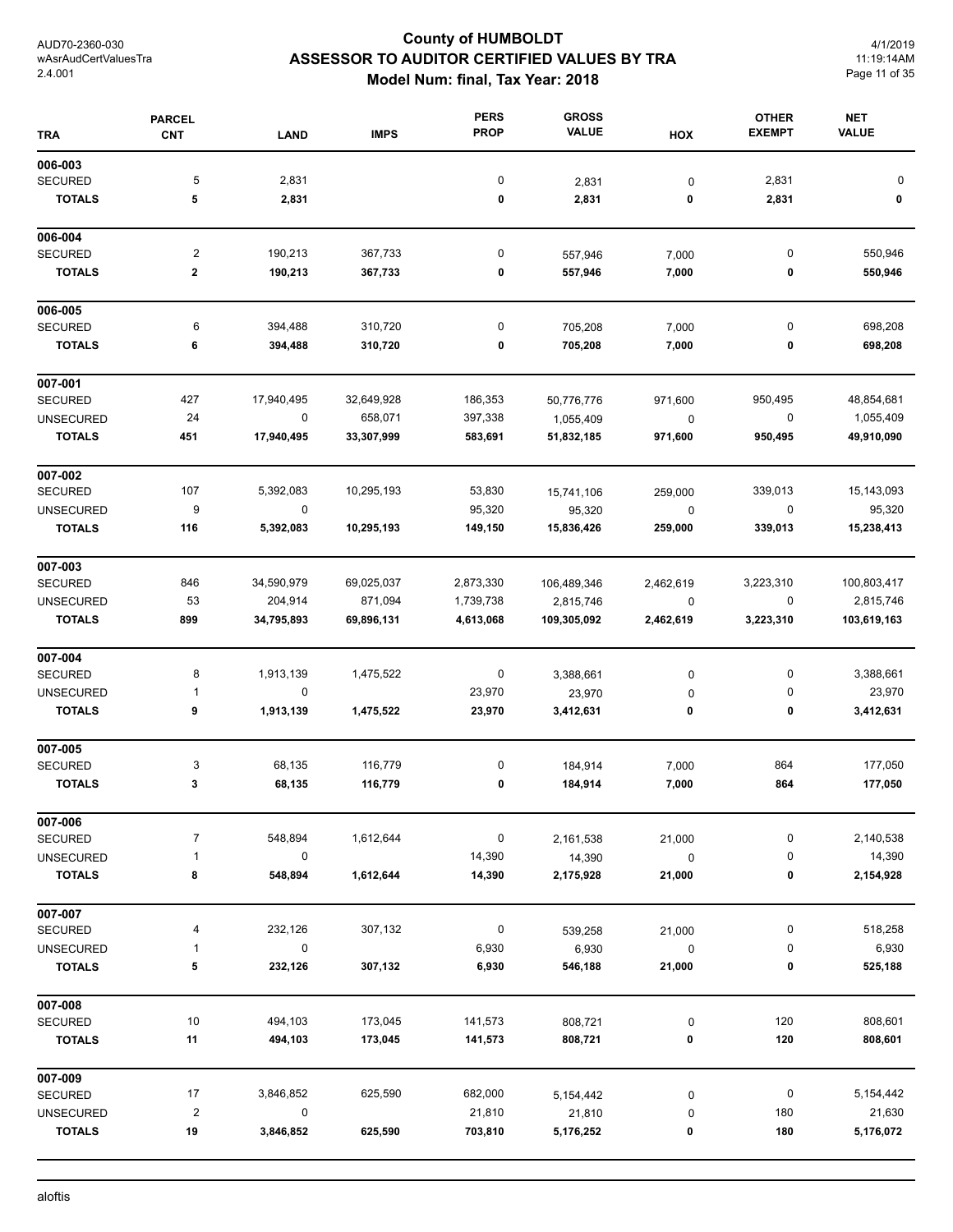# **County of HUMBOLDT ASSESSOR TO AUDITOR CERTIFIED VALUES BY TRA Model Num: final, Tax Year: 2018**

4/1/2019 11:19:14AM Page 12 of 35

| <b>TRA</b>       | <b>PARCEL</b><br><b>CNT</b> | <b>LAND</b> | <b>IMPS</b> | <b>PERS</b><br><b>PROP</b> | <b>GROSS</b><br><b>VALUE</b> | HOX         | <b>OTHER</b><br><b>EXEMPT</b> | <b>NET</b><br><b>VALUE</b> |
|------------------|-----------------------------|-------------|-------------|----------------------------|------------------------------|-------------|-------------------------------|----------------------------|
| 051-001          |                             |             |             |                            |                              |             |                               |                            |
| <b>SECURED</b>   | 16                          | 1,094,836   | 1,701,801   | 5,270                      | 2,801,907                    | 14,000      | 2,060                         | 2,785,847                  |
| <b>UNSECURED</b> | $\overline{c}$              | $\mathbf 0$ | 123,790     | 64,460                     | 188,250                      | 0           | 0                             | 188,250                    |
| <b>TOTALS</b>    | 18                          | 1,094,836   | 1,825,591   | 69,730                     | 2,990,157                    | 14,000      | 2,060                         | 2,974,097                  |
| 051-002          |                             |             |             |                            |                              |             |                               |                            |
| <b>SECURED</b>   | 98                          | 9,682,088   | 9,897,318   | 84,490                     | 19,663,896                   | 224,000     | 135,461                       | 19,304,435                 |
| <b>UNSECURED</b> | 8                           | 0           | 9,360       | 135,310                    | 144,670                      | 0           | 0                             | 144,670                    |
| <b>TOTALS</b>    | 106                         | 9,682,088   | 9,906,678   | 219,800                    | 19,808,566                   | 224,000     | 135,461                       | 19,449,105                 |
| 051-004          |                             |             |             |                            |                              |             |                               |                            |
| <b>SECURED</b>   | 32                          | 2,831,134   | 3,830,275   | 1,115,595                  | 7,777,004                    | 28,000      | 1,560                         | 7,747,444                  |
| <b>UNSECURED</b> | 5                           | 0           | 156,830     | 428,307                    | 585,137                      | $\pmb{0}$   | 0                             | 585,137                    |
| <b>TOTALS</b>    | 37                          | 2,831,134   | 3,987,105   | 1,543,902                  | 8,362,141                    | 28,000      | 1,560                         | 8,332,581                  |
| 051-006          |                             |             |             |                            |                              |             |                               |                            |
| <b>SECURED</b>   | $\overline{\mathbf{c}}$     | 27,022      |             | 0                          | 27,022                       | 0           | 0                             | 27,022                     |
| <b>TOTALS</b>    | $\mathbf 2$                 | 27,022      |             | 0                          | 27,022                       | 0           | 0                             | 27,022                     |
| 051-007          |                             |             |             |                            |                              |             |                               |                            |
| <b>SECURED</b>   | 136                         | 7,672,608   | 6,901,982   | 385,862                    | 14,960,452                   | 182,000     | 463,900                       | 14,314,552                 |
| <b>UNSECURED</b> | 12                          | 46,195      | 217,933     | 1,733,620                  | 1,997,748                    | $\pmb{0}$   | 0                             | 1,997,748                  |
| <b>TOTALS</b>    | 148                         | 7,718,803   | 7,119,915   | 2,119,482                  | 16,958,200                   | 182,000     | 463,900                       | 16,312,300                 |
| 051-008          |                             |             |             |                            |                              |             |                               |                            |
| <b>SECURED</b>   | 159                         | 12,024,319  | 17,052,000  | 87,285                     | 29,163,604                   | 523,600     | 137,009                       | 28,502,995                 |
| <b>UNSECURED</b> | 8                           | $\mathbf 0$ | 148,077     | 132,650                    | 280,727                      | 7,000       | 0                             | 273,727                    |
| <b>TOTALS</b>    | 167                         | 12,024,319  | 17,200,077  | 219,935                    | 29,444,331                   | 530,600     | 137,009                       | 28,776,722                 |
| 051-009          |                             |             |             |                            |                              |             |                               |                            |
| <b>SECURED</b>   | 132                         | 9,991,480   | 12,054,507  | 240,717                    | 22,286,704                   | 224,000     | 135,660                       | 21,927,044                 |
| <b>UNSECURED</b> | 5                           | 0           |             | 34,840                     | 34,840                       | $\mathbf 0$ | 0                             | 34,840                     |
| <b>TOTALS</b>    | 137                         | 9,991,480   | 12,054,507  | 275,557                    | 22,321,544                   | 224,000     | 135,660                       | 21,961,884                 |
| 051-010          |                             |             |             |                            |                              |             |                               |                            |
| SECURED          |                             | 165,179     | 1,406,406   |                            | 1,571,585                    | 7,000       |                               | 1,564,585                  |
| <b>UNSECURED</b> | 4                           | 0           | 41,670      | 1,301,130                  | 1,342,800                    | 0           | 0                             | 1,342,800                  |
| <b>TOTALS</b>    | 8                           | 165,179     | 1,448,076   | 1,301,130                  | 2,914,385                    | 7,000       | 0                             | 2,907,385                  |
| 051-011          |                             |             |             |                            |                              |             |                               |                            |
| <b>SECURED</b>   | 27                          | 1,600,123   | 2,278,331   | 311,210                    | 4,189,664                    | 49,000      | 130                           | 4,140,534                  |
| <b>UNSECURED</b> | 4                           | $\pmb{0}$   | 16,500      | 230,648                    | 247,148                      | 0           | 0                             | 247,148                    |
| <b>UTILITY</b>   | 1                           | 11,173      | 2,960       | 0                          | 14,133                       | 0           | 0                             | 14,133                     |
| <b>TOTALS</b>    | 32                          | 1,611,296   | 2,297,791   | 541,858                    | 4,450,945                    | 49,000      | 130                           | 4,401,815                  |
| 051-012          |                             |             |             |                            |                              |             |                               |                            |
| <b>SECURED</b>   | 35                          | 2,228,754   | 2,617,592   | 51,245                     | 4,897,591                    | 35,000      | 130,841                       | 4,731,750                  |
| <b>UNSECURED</b> | 5                           | 0           | 60,870      | 884,080                    | 944,950                      | 0           | 0                             | 944,950                    |
| <b>TOTALS</b>    | 40                          | 2,228,754   | 2,678,462   | 935,325                    | 5,842,541                    | 35,000      | 130,841                       | 5,676,700                  |
| 051-013          |                             |             |             |                            |                              |             |                               |                            |
| <b>SECURED</b>   | 1                           | 26,505      |             | 0                          | 26,505                       | 0           | 0                             | 26,505                     |
| <b>TOTALS</b>    | 1                           | 26,505      |             | 0                          | 26,505                       | 0           | 0                             | 26,505                     |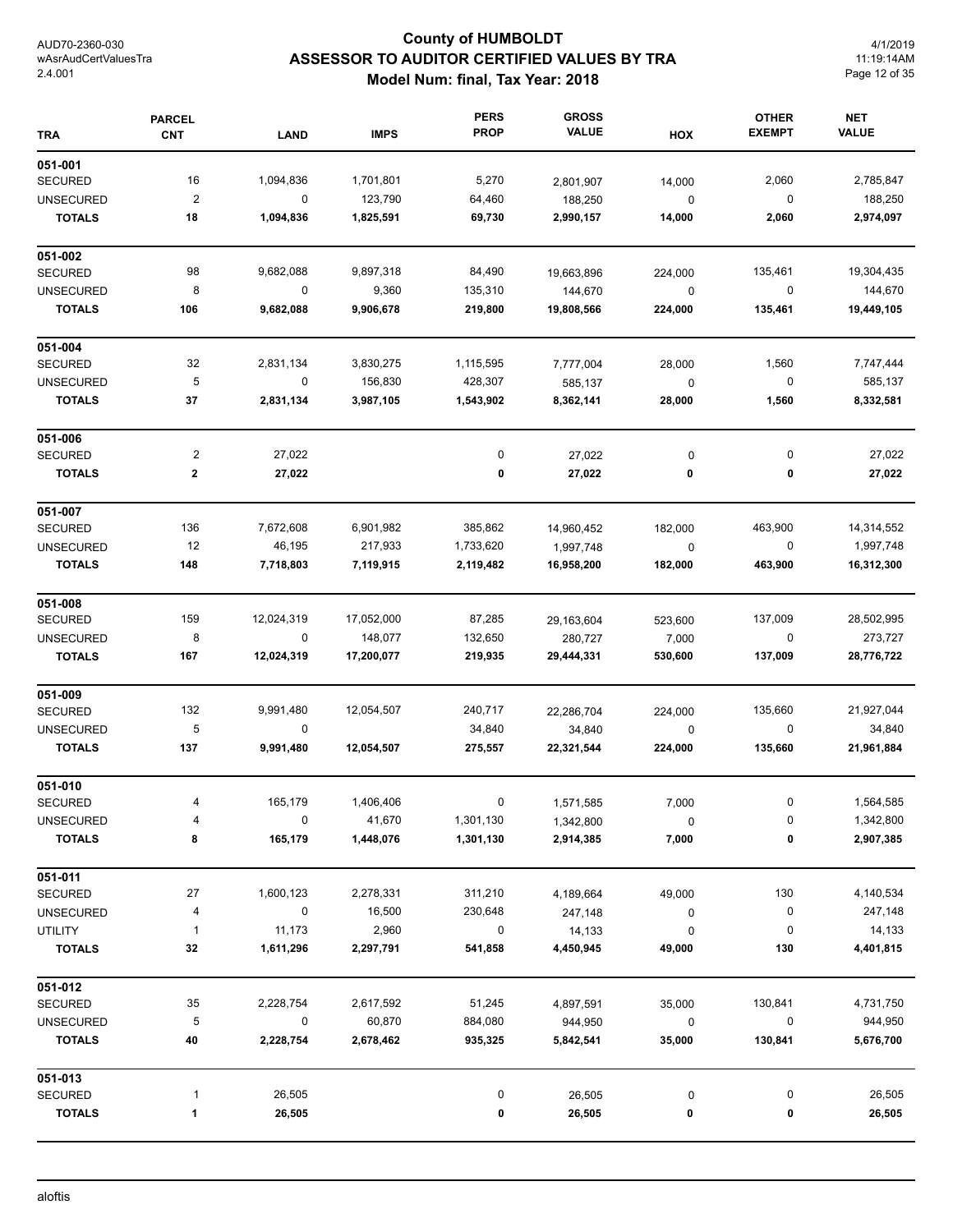# **County of HUMBOLDT ASSESSOR TO AUDITOR CERTIFIED VALUES BY TRA Model Num: final, Tax Year: 2018**

4/1/2019 11:19:14AM Page 13 of 35

| <b>TRA</b>       | <b>PARCEL</b><br><b>CNT</b> | LAND        | <b>IMPS</b> | <b>PERS</b><br><b>PROP</b> | <b>GROSS</b><br><b>VALUE</b> | HOX       | <b>OTHER</b><br><b>EXEMPT</b> | <b>NET</b><br><b>VALUE</b> |
|------------------|-----------------------------|-------------|-------------|----------------------------|------------------------------|-----------|-------------------------------|----------------------------|
| 051-014          |                             |             |             |                            |                              |           |                               |                            |
| <b>SECURED</b>   | 110                         | 6,344,028   | 8,357,480   | 566,396                    | 15,267,904                   | 231,000   | 136,059                       | 14,900,845                 |
| <b>UNSECURED</b> | 3                           | $\mathbf 0$ | 3,790       | 161,350                    | 165,140                      | $\pmb{0}$ | $\pmb{0}$                     | 165,140                    |
| <b>TOTALS</b>    | 113                         | 6,344,028   | 8,361,270   | 727,746                    | 15,433,044                   | 231,000   | 136,059                       | 15,065,985                 |
| 051-015          |                             |             |             |                            |                              |           |                               |                            |
| <b>SECURED</b>   | 29                          | 1,600,189   | 668,061     | 0                          | 2,268,250                    | $\pmb{0}$ | 769                           | 2,267,481                  |
| <b>UNSECURED</b> | $\mathbf{1}$                | $\pmb{0}$   | 3,140       | 7,303,230                  | 7,306,370                    | 0         | $\pmb{0}$                     | 7,306,370                  |
| <b>TOTALS</b>    | 30                          | 1,600,189   | 671,201     | 7,303,230                  | 9,574,620                    | 0         | 769                           | 9,573,851                  |
| 051-016          |                             |             |             |                            |                              |           |                               |                            |
| <b>SECURED</b>   | 6                           | 43,519      |             | 0                          | 43,519                       | $\pmb{0}$ | 0                             | 43,519                     |
| <b>TOTALS</b>    | 6                           | 43,519      |             | 0                          | 43,519                       | 0         | 0                             | 43,519                     |
| 051-017          |                             |             |             |                            |                              |           |                               |                            |
| <b>SECURED</b>   | 240                         | 22,206,767  | 36,220,018  | 59,380                     | 58,486,165                   | 679,000   | 302,324                       | 57,504,841                 |
| <b>UNSECURED</b> | 72                          | 156,444     | 240,147     | 2,585,528                  | 2,982,119                    | $\pmb{0}$ | 3,770                         | 2,978,349                  |
| <b>TOTALS</b>    | 312                         | 22,363,211  | 36,460,165  | 2,644,908                  | 61,468,284                   | 679,000   | 306,094                       | 60,483,190                 |
| 051-018          |                             |             |             |                            |                              |           |                               |                            |
| <b>SECURED</b>   | 35                          | 2,442,305   | 4,129,057   | 38,670                     | 6,610,032                    | 112,000   | 125                           | 6,497,907                  |
| <b>UNSECURED</b> | 3                           | 0           |             | 26,420                     | 26,420                       | $\pmb{0}$ | 0                             | 26,420                     |
| <b>TOTALS</b>    | 38                          | 2,442,305   | 4,129,057   | 65,090                     | 6,636,452                    | 112,000   | 125                           | 6,524,327                  |
| 051-019          |                             |             |             |                            |                              |           |                               |                            |
| <b>SECURED</b>   | $\mathbf{1}$                | 3,359       |             | 0                          | 3,359                        | $\pmb{0}$ | 0                             | 3,359                      |
| <b>TOTALS</b>    | 1                           | 3,359       |             | 0                          | 3,359                        | 0         | 0                             | 3,359                      |
| 051-020          |                             |             |             |                            |                              |           |                               |                            |
| <b>SECURED</b>   | 6                           | 1,415,152   | 153,070     | 0                          | 1,568,222                    | 0         | 680                           | 1,567,542                  |
| <b>TOTALS</b>    | 6                           | 1,415,152   | 153,070     | 0                          | 1,568,222                    | 0         | 680                           | 1,567,542                  |
| 053-002          |                             |             |             |                            |                              |           |                               |                            |
| <b>SECURED</b>   | $\overline{7}$              | 2,138,672   | 1,628,953   | 0                          | 3,767,625                    | 14,000    | 2,463,428                     | 1,290,197                  |
| <b>TOTALS</b>    | 7                           | 2,138,672   | 1,628,953   | 0                          | 3,767,625                    | 14,000    | 2,463,428                     | 1,290,197                  |
| 053-003          |                             |             |             |                            |                              |           |                               |                            |
| <b>SECURED</b>   | 3                           | 102,472     |             | 0                          | 102,472                      | $\pmb{0}$ | 0                             | 102,472                    |
| <b>TOTALS</b>    | 3                           | 102,472     |             | 0                          | 102,472                      | 0         | 0                             | 102,472                    |
| 053-004          |                             |             |             |                            |                              |           |                               |                            |
| <b>SECURED</b>   | 4                           | 318,684     | 223,686     | 0                          | 542,370                      | $\pmb{0}$ | 1,282                         | 541,088                    |
| <b>TOTALS</b>    | 4                           | 318,684     | 223,686     | 0                          | 542,370                      | 0         | 1,282                         | 541,088                    |
| 053-005          |                             |             |             |                            |                              |           |                               |                            |
| <b>SECURED</b>   | 12                          | 157,576     |             | 0                          | 157,576                      | $\pmb{0}$ | 0                             | 157,576                    |
| <b>TOTALS</b>    | 12                          | 157,576     |             | 0                          | 157,576                      | 0         | 0                             | 157,576                    |
| 053-006          |                             |             |             |                            |                              |           |                               |                            |
| SECURED          | 55                          | 3,386,602   | 2,194,797   | 24,530                     | 5,605,929                    | 42,000    | 3,461                         | 5,560,468                  |
| <b>UNSECURED</b> | 5                           | 10,359      |             | 34,220                     | 44,579                       | $\pmb{0}$ | 0                             | 44,579                     |
| <b>TOTALS</b>    | 60                          | 3,396,961   | 2,194,797   | 58,750                     | 5,650,508                    | 42,000    | 3,461                         | 5,605,047                  |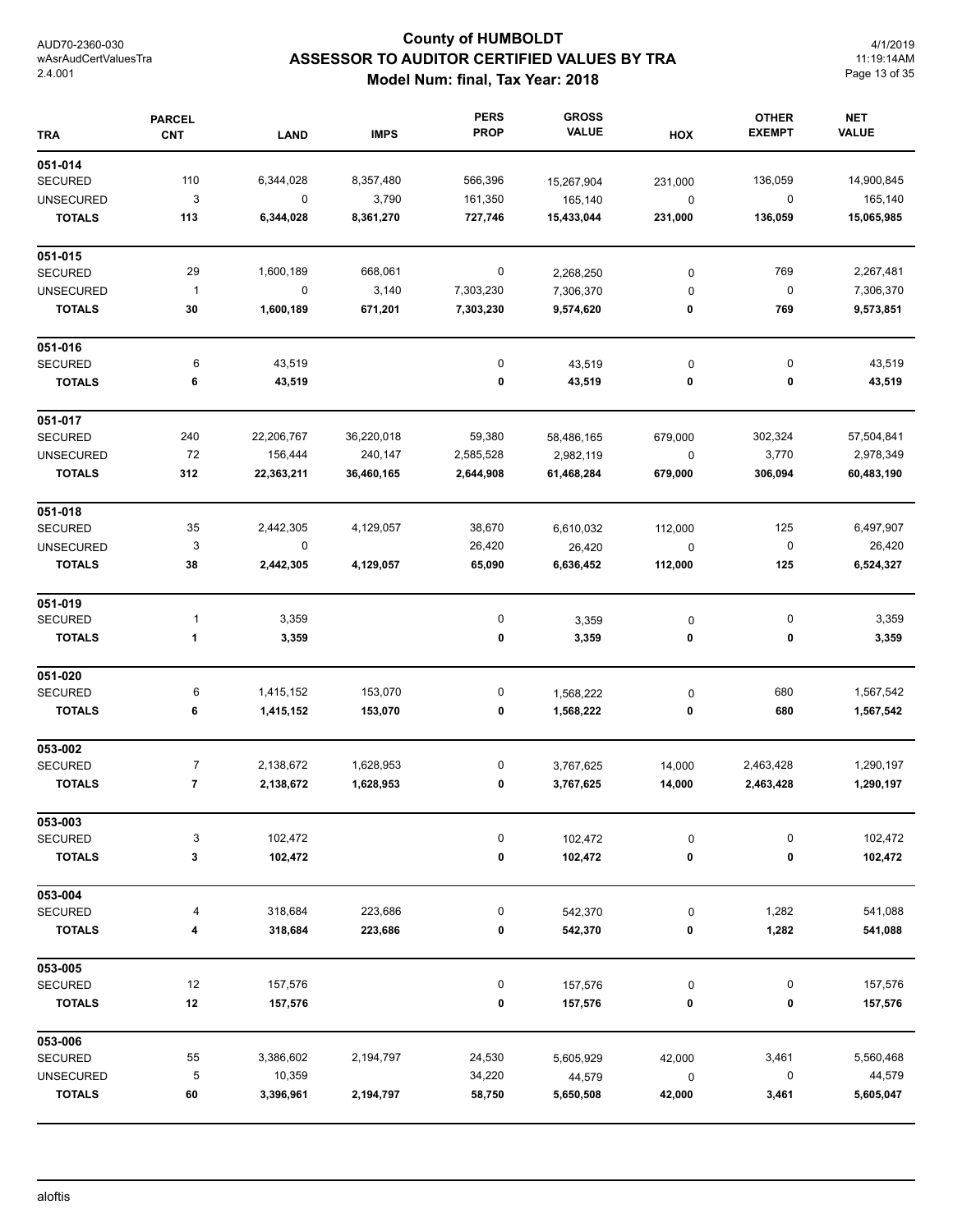# **County of HUMBOLDT ASSESSOR TO AUDITOR CERTIFIED VALUES BY TRA Model Num: final, Tax Year: 2018**

4/1/2019 11:19:14AM Page 14 of 35

| <b>TRA</b>       | <b>PARCEL</b><br><b>CNT</b> | <b>LAND</b> | <b>IMPS</b> | <b>PERS</b><br><b>PROP</b> | <b>GROSS</b><br><b>VALUE</b> | HOX         | <b>OTHER</b><br><b>EXEMPT</b> | <b>NET</b><br><b>VALUE</b> |
|------------------|-----------------------------|-------------|-------------|----------------------------|------------------------------|-------------|-------------------------------|----------------------------|
|                  |                             |             |             |                            |                              |             |                               |                            |
| 053-007          |                             |             |             |                            |                              |             |                               |                            |
| <b>SECURED</b>   | 9                           | 391,202     |             | 0                          | 391,202                      | $\pmb{0}$   | 2,335                         | 388,867                    |
| <b>UNSECURED</b> | $\overline{\mathbf{c}}$     | 426,170     |             | 0                          | 426,170                      | 0           | 0                             | 426,170                    |
| <b>TOTALS</b>    | 11                          | 817,372     |             | 0                          | 817,372                      | 0           | 2,335                         | 815,037                    |
| 053-008          |                             |             |             |                            |                              |             |                               |                            |
| <b>SECURED</b>   | 46                          | 5,295,744   | 8,052,244   | 109,169                    | 13,457,157                   | 189,000     | 0                             | 13,268,157                 |
| <b>UNSECURED</b> | 9                           | 0           |             | 112,580                    | 112,580                      | $\mathbf 0$ | 1,910                         | 110,670                    |
| <b>TOTALS</b>    | 55                          | 5,295,744   | 8,052,244   | 221,749                    | 13,569,737                   | 189,000     | 1,910                         | 13,378,827                 |
| 053-009          |                             |             |             |                            |                              |             |                               |                            |
| <b>SECURED</b>   | 334                         | 14,644,449  | 20,660,151  | 308,908                    | 35,613,508                   | 616,000     | 1,132,404                     | 33,865,104                 |
| <b>UNSECURED</b> | 11                          | $\mathbf 0$ | 36,558      | 40,255                     | 76,813                       | 10,420      | 0                             | 66,393                     |
| <b>TOTALS</b>    | 345                         | 14,644,449  | 20,696,709  | 349,163                    | 35,690,321                   | 626,420     | 1,132,404                     | 33,931,497                 |
| 053-010          |                             |             |             |                            |                              |             |                               |                            |
| <b>SECURED</b>   | 18                          | 182,464     |             | 0                          | 182,464                      | 0           | 1,919                         | 180,545                    |
| <b>UNSECURED</b> | 3                           | 37,884      | 113,700     | 0                          | 151,584                      | 0           | 0                             | 151,584                    |
| <b>TOTALS</b>    | 21                          | 220,348     | 113,700     | 0                          | 334,048                      | 0           | 1,919                         | 332,129                    |
| 053-011          |                             |             |             |                            |                              |             |                               |                            |
| <b>SECURED</b>   | 26                          | 673,842     | 597,084     | 0                          | 1,270,926                    | 14,000      | 694                           | 1,256,232                  |
| <b>TOTALS</b>    | 26                          | 673,842     | 597,084     | 0                          | 1,270,926                    | 14,000      | 694                           | 1,256,232                  |
| 053-013          |                             |             |             |                            |                              |             |                               |                            |
| <b>SECURED</b>   | 44                          | 4, 144, 222 | 5,612,389   | 318,387                    | 10,074,998                   | 119,000     | 145,545                       | 9,810,453                  |
| <b>UNSECURED</b> | 6                           | 51,796      | 760         | 106,826                    | 159,382                      | 0           | 0                             | 159,382                    |
| <b>TOTALS</b>    | 50                          | 4,196,018   | 5,613,149   | 425,213                    | 10,234,380                   | 119,000     | 145,545                       | 9,969,835                  |
| 053-015          |                             |             |             |                            |                              |             |                               |                            |
| <b>SECURED</b>   | 64                          | 2,640,795   | 3,180,546   | 17,000                     | 5,838,341                    | 147,000     | 1,004                         | 5,690,337                  |
| <b>UNSECURED</b> | $\overline{\mathbf{c}}$     | 0           | 16,560      | 27,870                     | 44,430                       | 0           | 0                             | 44,430                     |
| <b>TOTALS</b>    | 66                          | 2,640,795   | 3,197,106   | 44,870                     | 5,882,771                    | 147,000     | 1,004                         | 5,734,767                  |
| 053-016          |                             |             |             |                            |                              |             |                               |                            |
| SECURED          | 8                           | 549,632     | 45,614      | 0                          | 595,246                      | 0           |                               | 595,246                    |
| <b>TOTALS</b>    | 8                           | 549,632     | 45,614      | 0                          | 595,246                      | 0           | 0                             | 595,246                    |
| 053-017          |                             |             |             |                            |                              |             |                               |                            |
| SECURED          | 78                          | 7,640,503   | 10,811,465  | 56,260                     | 18,508,228                   | 252,000     | 131,608                       | 18,124,620                 |
| <b>UNSECURED</b> | 4                           | 0           |             | 26,400                     | 26,400                       | $\pmb{0}$   | 2,000                         | 24,400                     |
| <b>TOTALS</b>    | 82                          | 7,640,503   | 10,811,465  | 82,660                     | 18,534,628                   | 252,000     | 133,608                       | 18,149,020                 |
| 053-018          |                             |             |             |                            |                              |             |                               |                            |
| SECURED          | 11                          | 502,737     | 238,101     | 0                          | 740,838                      | 7,000       | 0                             | 733,838                    |
| <b>UNSECURED</b> | $\mathbf{1}$                | 3,986       |             | 0                          | 3,986                        | $\pmb{0}$   | 0                             | 3,986                      |
| <b>TOTALS</b>    | 12                          | 506,723     | 238,101     | 0                          | 744,824                      | 7,000       | 0                             | 737,824                    |
| 053-019          |                             |             |             |                            |                              |             |                               |                            |
| SECURED          | 4                           | 130,066     | 619,583     | 0                          | 749,649                      | 0           | 0                             | 749,649                    |
| <b>UNSECURED</b> | 1                           | 0           |             | 11,160                     | 11,160                       | 0           | 0                             | 11,160                     |
| <b>TOTALS</b>    | 5                           | 130,066     | 619,583     | 11,160                     | 760,809                      | 0           | 0                             | 760,809                    |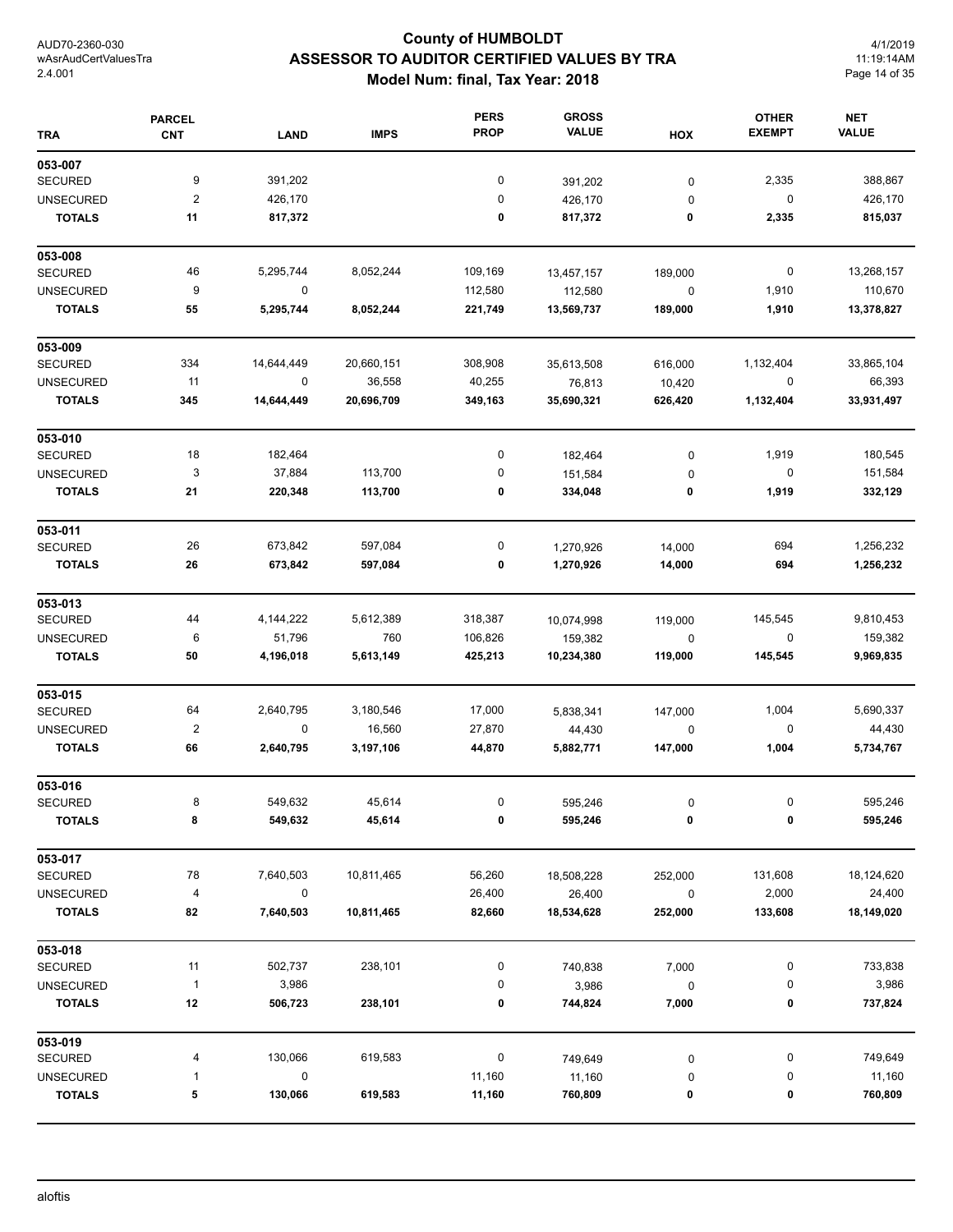# **County of HUMBOLDT ASSESSOR TO AUDITOR CERTIFIED VALUES BY TRA Model Num: final, Tax Year: 2018**

4/1/2019 11:19:14AM Page 15 of 35

| <b>TRA</b>       | <b>PARCEL</b><br><b>CNT</b> | <b>LAND</b> | <b>IMPS</b> | <b>PERS</b><br><b>PROP</b> | <b>GROSS</b><br><b>VALUE</b> | HOX         | <b>OTHER</b><br><b>EXEMPT</b> | <b>NET</b><br><b>VALUE</b> |
|------------------|-----------------------------|-------------|-------------|----------------------------|------------------------------|-------------|-------------------------------|----------------------------|
| 053-020          |                             |             |             |                            |                              |             |                               |                            |
| <b>SECURED</b>   | 27                          | 3,112,640   | 3,156,853   | 9,990                      | 6,279,483                    | 56,000      | 0                             | 6,223,483                  |
| <b>UNSECURED</b> | 3                           | $\mathbf 0$ | 3,850       | 141,790                    | 145,640                      | 0           | 0                             | 145,640                    |
| <b>TOTALS</b>    | 30                          | 3,112,640   | 3,160,703   | 151,780                    | 6,425,123                    | 56,000      | 0                             | 6,369,123                  |
| 053-024          |                             |             |             |                            |                              |             |                               |                            |
| <b>SECURED</b>   | 1                           | 99          |             | $\pmb{0}$                  | 99                           | $\mathbf 0$ | 99                            | 0                          |
| <b>TOTALS</b>    | 1                           | 99          |             | 0                          | 99                           | 0           | 99                            | 0                          |
| 053-025          |                             |             |             |                            |                              |             |                               |                            |
| <b>SECURED</b>   | 61                          | 1,597,272   | 1,845,512   | 635,321                    | 4,078,105                    | 140,767     | 10,702                        | 3,926,636                  |
| <b>UNSECURED</b> | 3                           | 0           |             | 12,810                     | 12,810                       | $\pmb{0}$   | 0                             | 12,810                     |
| <b>TOTALS</b>    | 64                          | 1,597,272   | 1,845,512   | 648,131                    | 4,090,915                    | 140,767     | 10,702                        | 3,939,446                  |
| 053-026          |                             |             |             |                            |                              |             |                               |                            |
| <b>SECURED</b>   | 3                           | 320,380     | 59,626      | 0                          | 380,006                      | 0           | 0                             | 380,006                    |
| <b>UNSECURED</b> | 1                           | 0           | 1,110       | 11,660                     | 12,770                       | 0           | 0                             | 12,770                     |
| <b>TOTALS</b>    | 4                           | 320,380     | 60,736      | 11,660                     | 392,776                      | 0           | 0                             | 392,776                    |
| 053-028          |                             |             |             |                            |                              |             |                               |                            |
| <b>SECURED</b>   | 69                          | 5,041,656   | 6,634,503   | 155,073                    | 11,831,232                   | 140,000     | 1,505                         | 11,689,727                 |
| <b>UNSECURED</b> | 4                           | 0           |             | 45,780                     | 45,780                       | 0           | 0                             | 45,780                     |
| <b>TOTALS</b>    | 73                          | 5,041,656   | 6,634,503   | 200,853                    | 11,877,012                   | 140,000     | 1,505                         | 11,735,507                 |
| 053-029          |                             |             |             |                            |                              |             |                               |                            |
| <b>SECURED</b>   | 8                           | 374,431     |             | 0                          | 374,431                      | 0           | 680                           | 373,751                    |
| <b>UNSECURED</b> | $\boldsymbol{2}$            | 33,476      |             | 0                          | 33,476                       | 0           | $\pmb{0}$                     | 33,476                     |
| <b>TOTALS</b>    | 10                          | 407,907     |             | 0                          | 407,907                      | 0           | 680                           | 407,227                    |
| 053-030          |                             |             |             |                            |                              |             |                               |                            |
| <b>SECURED</b>   | 1                           | 3,922       | 221,473     | 0                          | 225,395                      | 7,000       | 0                             | 218,395                    |
| <b>TOTALS</b>    | 1                           | 3,922       | 221,473     | 0                          | 225,395                      | 7,000       | 0                             | 218,395                    |
| 056-000          |                             |             |             |                            |                              |             |                               |                            |
| <b>SECURED</b>   | 162                         | 6,100,743   | 2,910,896   | 5,440                      | 9,017,079                    | 49,000      | 0                             | 8,968,079                  |
| <b>UNSECURED</b> | $\overline{2}$              | $\sqrt{ }$  |             | 15,730                     | 15,730                       | $\mathbf 0$ | 0                             | 15,730                     |
| <b>TOTALS</b>    | 164                         | 6,100,743   | 2,910,896   | 21,170                     | 9,032,809                    | 49,000      | 0                             | 8,983,809                  |
| 056-001          |                             |             |             |                            |                              |             |                               |                            |
| SECURED          | 69                          | 11,947,083  | 11,305,468  | 52,570                     | 23,305,121                   | 168,000     | 1,522,393                     | 21,614,728                 |
| <b>UNSECURED</b> | 4                           | 0           |             | 34,180                     | 34,180                       | $\pmb{0}$   | 0                             | 34,180                     |
| <b>TOTALS</b>    | 73                          | 11,947,083  | 11,305,468  | 86,750                     | 23,339,301                   | 168,000     | 1,522,393                     | 21,648,908                 |
| 056-002          |                             |             |             |                            |                              |             |                               |                            |
| SECURED          | 333                         | 37,042,062  | 28,166,694  | 1,166,851                  | 66,375,607                   | 470,752     | 1,732                         | 65,903,123                 |
| <b>UNSECURED</b> | 50                          | 13,782      | 111,350     | 78,550                     | 203,682                      | $\pmb{0}$   | 24,090                        | 179,592                    |
| <b>TOTALS</b>    | 383                         | 37,055,844  | 28,278,044  | 1,245,401                  | 66,579,289                   | 470,752     | 25,822                        | 66,082,715                 |
| 056-003          |                             |             |             |                            |                              |             |                               |                            |
| SECURED          | 61                          | 5,569,153   | 7,001,234   | 0                          | 12,570,387                   | 112,000     | 202,060                       | 12,256,327                 |
| <b>UNSECURED</b> | $\overline{2}$              | 0           |             | 24,320                     | 24,320                       | 0           | 0                             | 24,320                     |
| <b>TOTALS</b>    | 63                          | 5,569,153   | 7,001,234   | 24,320                     | 12,594,707                   | 112,000     | 202,060                       | 12,280,647                 |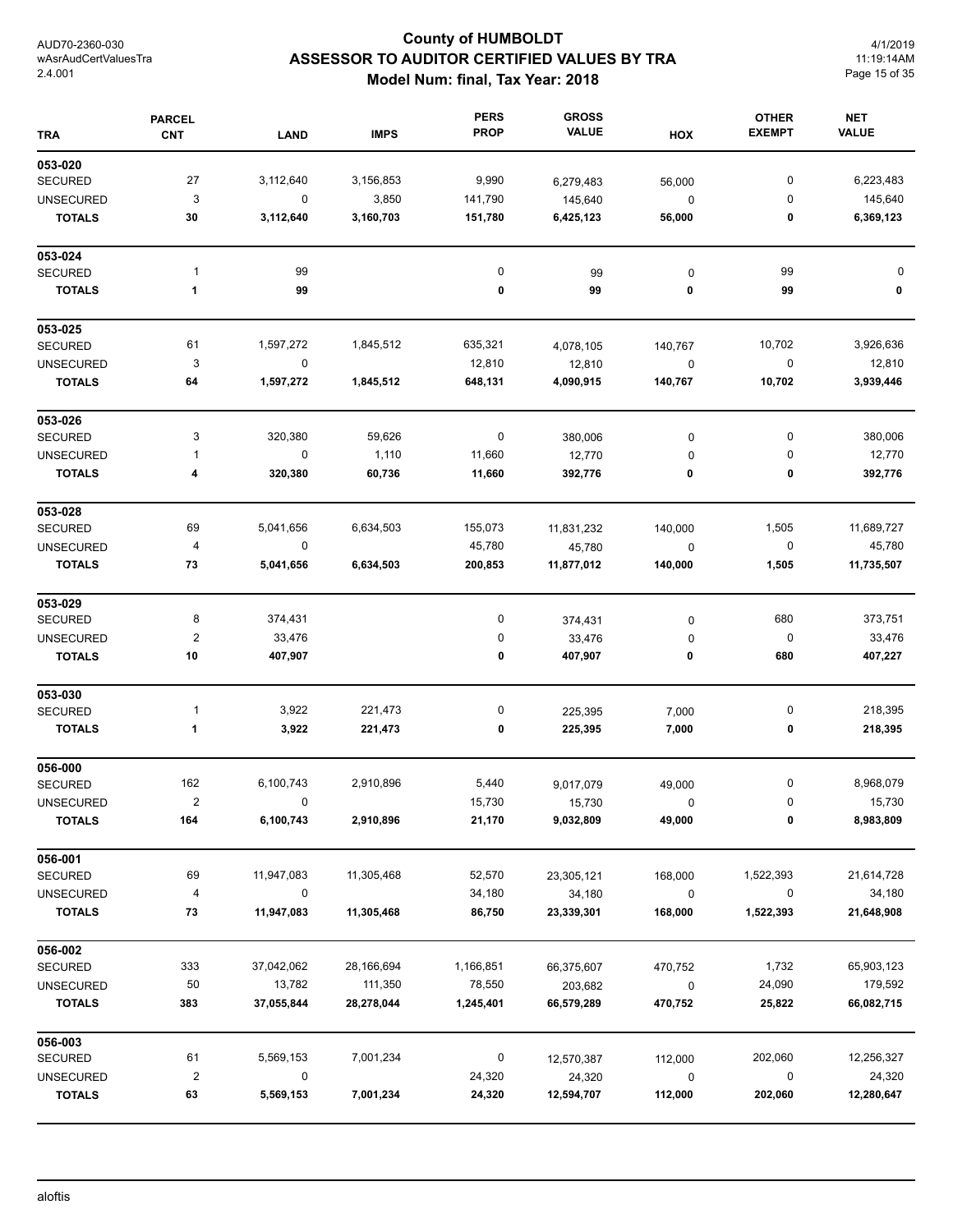# **County of HUMBOLDT ASSESSOR TO AUDITOR CERTIFIED VALUES BY TRA Model Num: final, Tax Year: 2018**

4/1/2019 11:19:14AM Page 16 of 35

| <b>TRA</b>                        | <b>PARCEL</b><br><b>CNT</b> | <b>LAND</b>           | <b>IMPS</b>           | <b>PERS</b><br><b>PROP</b> | <b>GROSS</b><br><b>VALUE</b> | HOX          | <b>OTHER</b><br><b>EXEMPT</b> | <b>NET</b><br><b>VALUE</b> |
|-----------------------------------|-----------------------------|-----------------------|-----------------------|----------------------------|------------------------------|--------------|-------------------------------|----------------------------|
| 057-000                           |                             |                       |                       |                            |                              |              |                               |                            |
| <b>SECURED</b>                    | 113                         | 10,649,789            | 3,520,361             | 200,030                    | 14,370,180                   | 14,000       | 5,351                         | 14,350,829                 |
| <b>UNSECURED</b>                  | $\overline{7}$              | $\mathbf 0$           | 43,154,976            | 4,041,440                  | 47,196,416                   | 0            | 0                             | 47,196,416                 |
| <b>TOTALS</b>                     | 120                         | 10,649,789            | 46,675,337            | 4,241,470                  | 61,566,596                   | 14,000       | 5,351                         | 61,547,245                 |
| 057-001                           |                             |                       |                       |                            |                              |              |                               |                            |
| <b>SECURED</b>                    | 70                          | 2,110,886             | 6,556,961             | 4,014,011                  | 12,681,858                   | 56,000       | 112,436                       | 12,513,422                 |
| <b>UNSECURED</b>                  | 5                           | 0                     | 332,239               | 357,490                    | 689,729                      | 0            | $\mathbf 0$                   | 689,729                    |
| <b>TOTALS</b>                     | 75                          | 2,110,886             | 6,889,200             | 4,371,501                  | 13,371,587                   | 56,000       | 112,436                       | 13,203,151                 |
| 057-002                           |                             |                       |                       |                            |                              |              |                               |                            |
| <b>SECURED</b>                    | 113                         | 11,264,252            | 13,025,163            | 436,242                    | 24,725,657                   | 399,000      | 2,486                         | 24,324,171                 |
| <b>UNSECURED</b>                  | 9                           | 0                     | 170                   | 266,570                    | 266,740                      | 0            | 0                             | 266,740                    |
| <b>TOTALS</b>                     | 122                         | 11,264,252            | 13,025,333            | 702,812                    | 24,992,397                   | 399,000      | 2,486                         | 24,590,911                 |
| 057-003                           |                             |                       |                       |                            |                              |              |                               |                            |
| <b>SECURED</b>                    | 7                           | 89,817                | 70,574                | 0                          | 160,391                      | 0            | 0                             | 160,391                    |
| <b>TOTALS</b>                     | $\overline{\mathbf{r}}$     | 89,817                | 70,574                | 0                          | 160,391                      | 0            | 0                             | 160,391                    |
| 057-004                           |                             |                       |                       |                            |                              |              |                               |                            |
| <b>SECURED</b>                    | 255                         | 12,509,285            | 4,533,860             | 48,220                     | 17,091,365                   | 70,000       | 2,602                         | 17,018,763                 |
| <b>UNSECURED</b>                  | 3                           | $\mathbf 0$           |                       | 57,167                     | 57,167                       | 0            | 0                             | 57,167                     |
| <b>TOTALS</b>                     | 258                         | 12,509,285            | 4,533,860             | 105,387                    | 17,148,532                   | 70,000       | 2,602                         | 17,075,930                 |
| 057-006                           |                             |                       |                       |                            |                              |              |                               |                            |
| <b>SECURED</b>                    | 227                         | 18,221,271            | 24,909,626            | 1,096,636                  | 44,227,533                   | 686,000      | 365,770                       | 43,175,763                 |
| <b>UNSECURED</b>                  | 21                          | 5,240                 | 85,290                | 307,320                    | 397,850                      | 0            | 0                             | 397,850                    |
| <b>TOTALS</b>                     | 248                         | 18,226,511            | 24,994,916            | 1,403,956                  | 44,625,383                   | 686,000      | 365,770                       | 43,573,613                 |
| 057-008                           |                             |                       |                       |                            |                              |              |                               |                            |
| <b>SECURED</b>                    | 27                          | 3,375,336             | 2,546,650             | 1,121,480                  | 7,043,466                    | 14,000       | 1,864                         | 7,027,602                  |
| <b>UNSECURED</b>                  | $\overline{7}$              | 0                     | 574,872               | 7,758,382                  | 8,333,254                    | 0            | 0                             | 8,333,254                  |
| <b>TOTALS</b>                     | 34                          | 3,375,336             | 3,121,522             | 8,879,862                  | 15,376,720                   | 14,000       | 1,864                         | 15,360,856                 |
| 057-009                           |                             |                       |                       |                            |                              |              |                               |                            |
| SECURED                           | 180                         | 14,329,107            | 18,022,930            | 828,874                    | 33,180,911                   | 504,000      | 133,399                       | 32,543,512                 |
| <b>UNSECURED</b>                  | 13                          | 0                     | 669,651               | 288,290                    | 957,941                      | 0            | 0                             | 957,941                    |
| <b>TOTALS</b>                     | 193                         | 14,329,107            | 18,692,581            | 1,117,164                  | 34, 138, 852                 | 504,000      | 133,399                       | 33,501,453                 |
| 060-000                           |                             |                       |                       |                            |                              |              |                               |                            |
| <b>SECURED</b>                    | 1,631                       | 102,521,582           | 47, 185, 723          | 3,011,032                  | 152,718,337                  | 719,600      | 1,994,845                     | 150,003,892                |
| <b>UNSECURED</b><br><b>TOTALS</b> | 36<br>1,667                 | 37,539<br>102,559,121 | 598,210<br>47,783,933 | 2,004,170<br>5,015,202     | 2,639,919<br>155,358,256     | 0<br>719,600 | 0<br>1,994,845                | 2,639,919<br>152,643,811   |
|                                   |                             |                       |                       |                            |                              |              |                               |                            |
| 071-000<br><b>SECURED</b>         | 278                         | 9,247,168             | 5,066,520             | 45,101                     | 14,358,789                   | 101,915      | 16,952                        | 14,239,922                 |
| <b>UNSECURED</b>                  | 5                           | 12,702                | 37,931                | 33,080                     | 83,713                       | $\pmb{0}$    | 0                             | 83,713                     |
| <b>TOTALS</b>                     | 283                         | 9,259,870             | 5,104,451             | 78,181                     | 14,442,502                   | 101,915      | 16,952                        | 14,323,635                 |
| 071-001                           |                             |                       |                       |                            |                              |              |                               |                            |
| <b>SECURED</b>                    | 111                         | 9,250,840             | 9,942,703             | 164,840                    | 19,358,383                   | 294,000      | 97,777                        | 18,966,606                 |
| <b>UNSECURED</b>                  | 13                          | 0                     | 205,000               | 1,149,450                  | 1,354,450                    | 0            | 1,930                         | 1,352,520                  |
| <b>UTILITY</b>                    |                             |                       |                       |                            |                              |              |                               |                            |
|                                   | $\mathbf{1}$                | 52,580                |                       | 0                          | 52,580                       | 0            | 0                             | 52,580                     |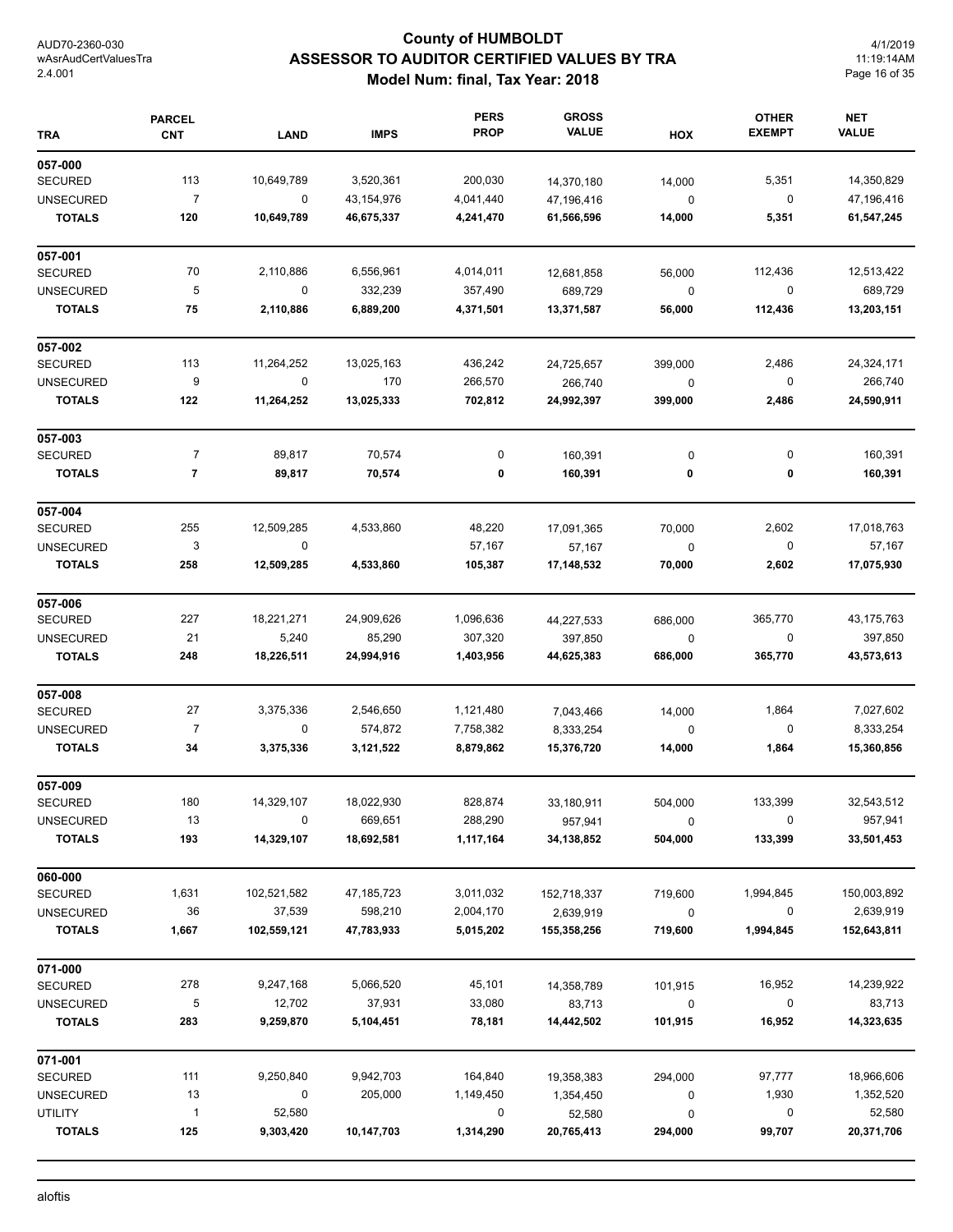# **County of HUMBOLDT ASSESSOR TO AUDITOR CERTIFIED VALUES BY TRA Model Num: final, Tax Year: 2018**

4/1/2019 11:19:14AM Page 17 of 35

| <b>TRA</b>                         | <b>PARCEL</b><br><b>CNT</b> | LAND        | <b>IMPS</b> | <b>PERS</b><br><b>PROP</b> | <b>GROSS</b><br><b>VALUE</b> | HOX                   | <b>OTHER</b><br><b>EXEMPT</b> | <b>NET</b><br><b>VALUE</b> |
|------------------------------------|-----------------------------|-------------|-------------|----------------------------|------------------------------|-----------------------|-------------------------------|----------------------------|
| 071-002                            |                             |             |             |                            |                              |                       |                               |                            |
| <b>SECURED</b>                     | 247                         | 17,479,278  | 26,269,003  | 657,129                    | 44,405,410                   | 784,000               | 615,056                       | 43,006,354                 |
| <b>UNSECURED</b>                   | 19                          | $\mathbf 0$ | 496,623     | 385,650                    | 882,273                      | $\pmb{0}$             | 0                             | 882,273                    |
| <b>TOTALS</b>                      | 266                         | 17,479,278  | 26,765,626  | 1,042,779                  | 45,287,683                   | 784,000               | 615,056                       | 43,888,627                 |
| 071-003                            |                             |             |             |                            |                              |                       |                               |                            |
| <b>SECURED</b>                     | 4                           | 19,644      |             | 0                          | 19,644                       | 0                     | 0                             | 19,644                     |
| <b>TOTALS</b>                      | 4                           | 19,644      |             | 0                          | 19,644                       | 0                     | 0                             | 19,644                     |
| 071-004                            |                             |             |             |                            |                              |                       |                               |                            |
| <b>SECURED</b>                     | 22                          | 1,645,948   | 2,378,571   | 35,000                     | 4,059,519                    | 56,000                | 236,924                       | 3,766,595                  |
| <b>UNSECURED</b>                   | 40                          | 0           | 1,507,680   | 4,780                      | 1,512,460                    | 28,000                | 0                             | 1,484,460                  |
| <b>TOTALS</b>                      | 62                          | 1,645,948   | 3,886,251   | 39,780                     | 5,571,979                    | 84,000                | 236,924                       | 5,251,055                  |
| 073-001                            |                             |             |             |                            |                              |                       |                               |                            |
| <b>SECURED</b>                     | 17                          | 487,491     |             | 0                          | 487,491                      | 0                     | 0                             | 487,491                    |
| <b>TOTALS</b>                      | 17                          | 487,491     |             | 0                          | 487,491                      | 0                     | 0                             | 487,491                    |
| 073-002                            |                             |             |             |                            |                              |                       |                               |                            |
| <b>SECURED</b>                     | 16                          | 525,790     |             | $\pmb{0}$                  | 525,790                      | 0                     | 80                            | 525,710                    |
| <b>TOTALS</b>                      | 16                          | 525,790     |             | 0                          | 525,790                      | 0                     | 80                            | 525,710                    |
| 073-003                            |                             |             |             |                            |                              |                       |                               |                            |
| <b>SECURED</b>                     | 28                          | 3,206,191   | 5,911,365   | 0                          | 9,117,556                    | 147,000               | 0                             | 8,970,556                  |
| <b>UNSECURED</b>                   | $\boldsymbol{2}$            | $\mathbf 0$ |             | 51,160                     | 51,160                       | 0                     | 0                             | 51,160                     |
| <b>TOTALS</b>                      | 30                          | 3,206,191   | 5,911,365   | 51,160                     | 9,168,716                    | 147,000               | 0                             | 9,021,716                  |
| 073-004                            |                             |             |             |                            |                              |                       |                               |                            |
| <b>SECURED</b>                     | 1,915                       | 155,064,241 | 261,544,857 | 1,755,777                  | 418,364,875                  | 7,105,000             | 4,060,247                     | 407,199,628                |
| <b>UNSECURED</b>                   | 138                         | 1,744,468   | 2,465,408   | 4,526,280                  | 8,736,156                    | 7,000                 | 64,616                        | 8,664,540                  |
| <b>TOTALS</b>                      | 2,053                       | 156,808,709 | 264,010,265 | 6,282,057                  | 427,101,031                  | 7,112,000             | 4,124,863                     | 415,864,168                |
| 073-005                            |                             |             |             |                            |                              |                       |                               |                            |
| <b>SECURED</b>                     | 100                         | 9,871,372   | 14,542,888  | 145,354                    | 24,559,614                   | 420,000               | 2,632                         | 24,136,982                 |
| <b>UNSECURED</b>                   | 7                           | 0           | 2,600       | 1,127,210                  | 1,129,810                    | 0                     | 0                             | 1,129,810                  |
| <b>TOTALS</b>                      | 107                         | 9,871,372   | 14,545,488  | 1,272,564                  | 25,689,424                   | 420,000               | 2,632                         | 25,266,792                 |
| 074-001                            | 5                           | 395,495     | 861,616     | 0                          |                              |                       | 0                             | 1,229,111                  |
| <b>SECURED</b><br><b>UNSECURED</b> | 1                           | 0           |             | 2,980                      | 1,257,111<br>2,980           | 28,000<br>$\mathbf 0$ | 0                             | 2,980                      |
| <b>TOTALS</b>                      | 6                           | 395,495     | 861,616     | 2,980                      | 1,260,091                    | 28,000                | 0                             | 1,232,091                  |
| 074-002                            |                             |             |             |                            |                              |                       |                               |                            |
| SECURED                            | 545                         | 45,325,277  | 59,013,016  | 3,987,550                  | 108,325,843                  | 1,539,219             | 2,369,803                     | 104,416,821                |
| <b>UNSECURED</b>                   | 33                          | 0           | 318,007     | 511,510                    | 829,517                      | $\pmb{0}$             | 3,810                         | 825,707                    |
| <b>TOTALS</b>                      | 578                         | 45,325,277  | 59,331,023  | 4,499,060                  | 109,155,360                  | 1,539,219             | 2,373,613                     | 105,242,528                |
| 074-003                            |                             |             |             |                            |                              |                       |                               |                            |
| <b>SECURED</b>                     | 6                           | 90,624      |             | 0                          | 90,624                       | 0                     | 0                             | 90,624                     |
| <b>TOTALS</b>                      | 6                           | 90,624      |             | 0                          | 90,624                       | 0                     | 0                             | 90,624                     |
| 074-004                            |                             |             |             |                            |                              |                       |                               |                            |
| <b>SECURED</b>                     | 1                           | 26,163      |             | 0                          | 26,163                       | 0                     | 0                             | 26,163                     |
| <b>TOTALS</b>                      | 1                           | 26,163      |             | 0                          | 26,163                       | 0                     | 0                             | 26,163                     |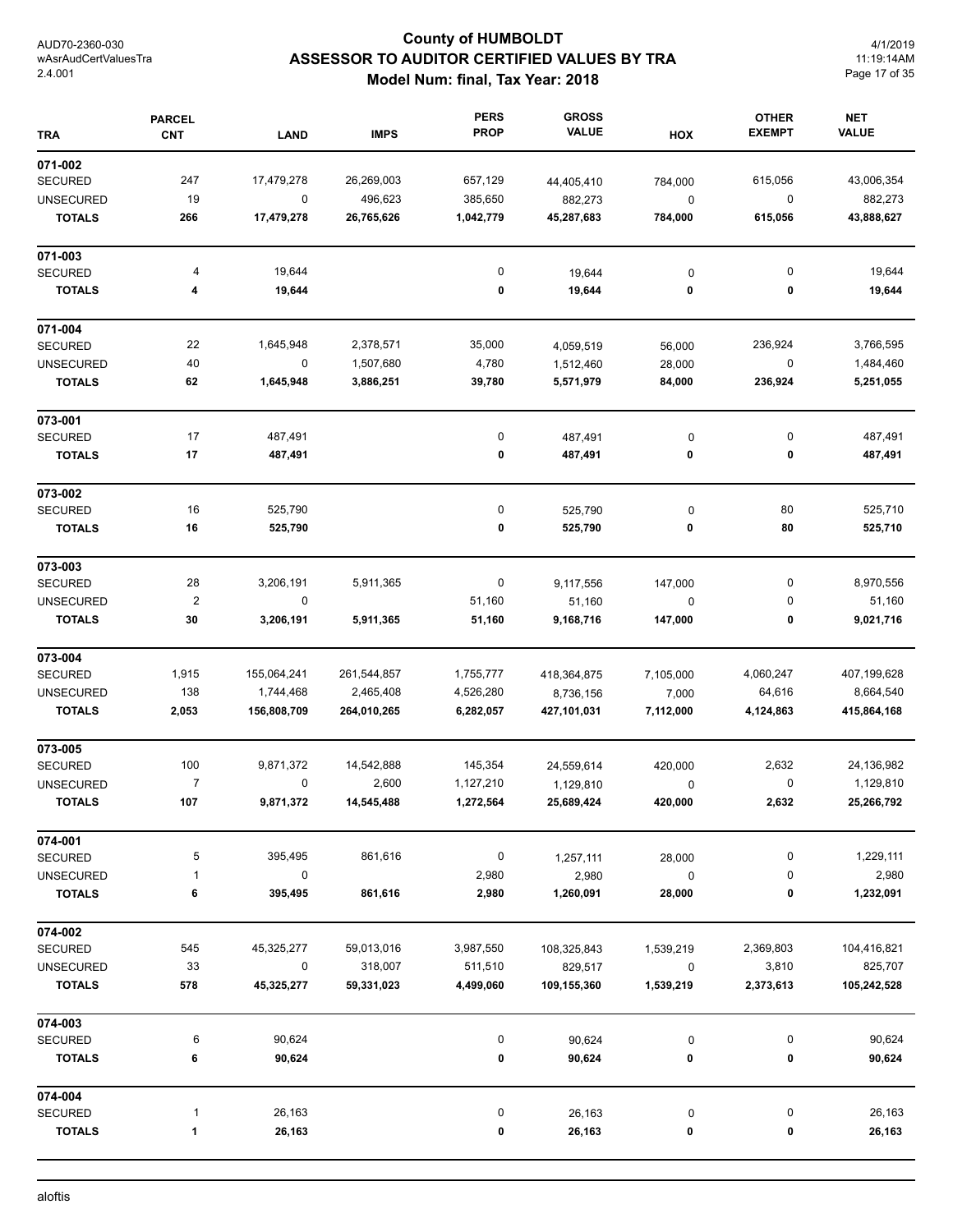# **County of HUMBOLDT ASSESSOR TO AUDITOR CERTIFIED VALUES BY TRA Model Num: final, Tax Year: 2018**

4/1/2019 11:19:14AM Page 18 of 35

| <b>TRA</b>       | <b>PARCEL</b><br><b>CNT</b> | <b>LAND</b> | <b>IMPS</b> | <b>PERS</b><br><b>PROP</b> | <b>GROSS</b><br><b>VALUE</b> | HOX       | <b>OTHER</b><br><b>EXEMPT</b> | <b>NET</b><br><b>VALUE</b> |
|------------------|-----------------------------|-------------|-------------|----------------------------|------------------------------|-----------|-------------------------------|----------------------------|
| 074-005          |                             |             |             |                            |                              |           |                               |                            |
| <b>SECURED</b>   | 196                         | 15,295,978  | 23,589,146  | 245,254                    | 39,130,378                   | 721,000   | 132,487                       | 38,276,891                 |
| <b>UNSECURED</b> | 11                          | $\pmb{0}$   | 7,370       | 168,185                    | 175,555                      | $\pmb{0}$ | 0                             | 175,555                    |
| <b>TOTALS</b>    | 207                         | 15,295,978  | 23,596,516  | 413,439                    | 39,305,933                   | 721,000   | 132,487                       | 38,452,446                 |
| 074-006          |                             |             |             |                            |                              |           |                               |                            |
| <b>SECURED</b>   | 1                           | 95,894      | 94,621      | 25,490                     | 216,005                      | 7,000     | 0                             | 209,005                    |
| <b>TOTALS</b>    | 1                           | 95,894      | 94,621      | 25,490                     | 216,005                      | 7,000     | 0                             | 209,005                    |
| 074-007          |                             |             |             |                            |                              |           |                               |                            |
| <b>SECURED</b>   | 1                           | 168,300     | 234,600     | 0                          | 402,900                      | $\pmb{0}$ | 0                             | 402,900                    |
| <b>TOTALS</b>    | 1                           | 168,300     | 234,600     | 0                          | 402,900                      | 0         | 0                             | 402,900                    |
| 074-008          |                             |             |             |                            |                              |           |                               |                            |
| <b>SECURED</b>   | $\overline{7}$              | 742,479     | 758,415     | 0                          | 1,500,894                    | 7,000     | 1,820                         | 1,492,074                  |
| <b>UNSECURED</b> | 1                           | $\pmb{0}$   | 27,500      | 132,550                    | 160,050                      | $\pmb{0}$ | 0                             | 160,050                    |
| <b>TOTALS</b>    | 8                           | 742,479     | 785,915     | 132,550                    | 1,660,944                    | 7,000     | 1,820                         | 1,652,124                  |
| 074-009          |                             |             |             |                            |                              |           |                               |                            |
| <b>SECURED</b>   | 22                          | 2,569,966   | 3,986,732   | 5,400                      | 6,562,098                    | 105,000   | 0                             | 6,457,098                  |
| <b>TOTALS</b>    | 22                          | 2,569,966   | 3,986,732   | 5,400                      | 6,562,098                    | 105,000   | 0                             | 6,457,098                  |
| 074-010          |                             |             |             |                            |                              |           |                               |                            |
| <b>SECURED</b>   | 4                           | 289,061     | 432,760     | 0                          | 721,821                      | 14,000    | 0                             | 707,821                    |
| <b>TOTALS</b>    | 4                           | 289,061     | 432,760     | 0                          | 721,821                      | 14,000    | 0                             | 707,821                    |
| 074-011          |                             |             |             |                            |                              |           |                               |                            |
| <b>SECURED</b>   | 9                           | 843,499     | 1,594,381   | 0                          | 2,437,880                    | 42,000    | 1,132                         | 2,394,748                  |
| <b>UNSECURED</b> | $\mathbf 2$                 | $\mathbf 0$ |             | 8,150                      | 8,150                        | $\pmb{0}$ | 0                             | 8,150                      |
| <b>TOTALS</b>    | 11                          | 843,499     | 1,594,381   | 8,150                      | 2,446,030                    | 42,000    | 1,132                         | 2,402,898                  |
| 074-012          |                             |             |             |                            |                              |           |                               |                            |
| <b>SECURED</b>   | 186                         | 19,181,891  | 24,541,853  | 185,336                    | 43,909,080                   | 595,000   | 131,089                       | 43,182,991                 |
| <b>UNSECURED</b> | 18                          | 0           | 2,520       | 290,180                    | 292,700                      | $\pmb{0}$ | 1,990                         | 290,710                    |
| <b>TOTALS</b>    | 204                         | 19,181,891  | 24,544,373  | 475,516                    | 44,201,780                   | 595,000   | 133,079                       | 43,473,701                 |
| 074-013          |                             |             |             |                            |                              |           |                               |                            |
| <b>SECURED</b>   | 220                         | 19,738,518  | 27,675,107  | 346,257                    | 47,759,882                   | 705,600   | 136,261                       | 46,918,021                 |
| <b>UNSECURED</b> | 14                          | $\pmb{0}$   | 5,190       | 318,360                    | 323,550                      | $\pmb{0}$ | $\pmb{0}$                     | 323,550                    |
| <b>TOTALS</b>    | 234                         | 19,738,518  | 27,680,297  | 664,617                    | 48,083,432                   | 705,600   | 136,261                       | 47,241,571                 |
| 074-014          |                             |             |             |                            |                              |           |                               |                            |
| <b>SECURED</b>   | 14                          | 648,664     | 1,251,334   | 0                          | 1,899,998                    | 49,000    | 842                           | 1,850,156                  |
| <b>TOTALS</b>    | 14                          | 648,664     | 1,251,334   | 0                          | 1,899,998                    | 49,000    | 842                           | 1,850,156                  |
| 074-015          |                             |             |             |                            |                              |           |                               |                            |
| <b>SECURED</b>   | 2                           | 7,222       |             | 0                          | 7,222                        | $\pmb{0}$ | 0                             | 7,222                      |
| <b>TOTALS</b>    | $\bf{2}$                    | 7,222       |             | 0                          | 7,222                        | 0         | 0                             | 7,222                      |
| 075-001          |                             |             |             |                            |                              |           |                               |                            |
| <b>SECURED</b>   | 85                          | 4,350,465   | 2,521,321   | 6,560                      | 6,878,346                    | 28,000    | 0                             | 6,850,346                  |
| <b>TOTALS</b>    | 85                          | 4,350,465   | 2,521,321   | 6,560                      | 6,878,346                    | 28,000    | 0                             | 6,850,346                  |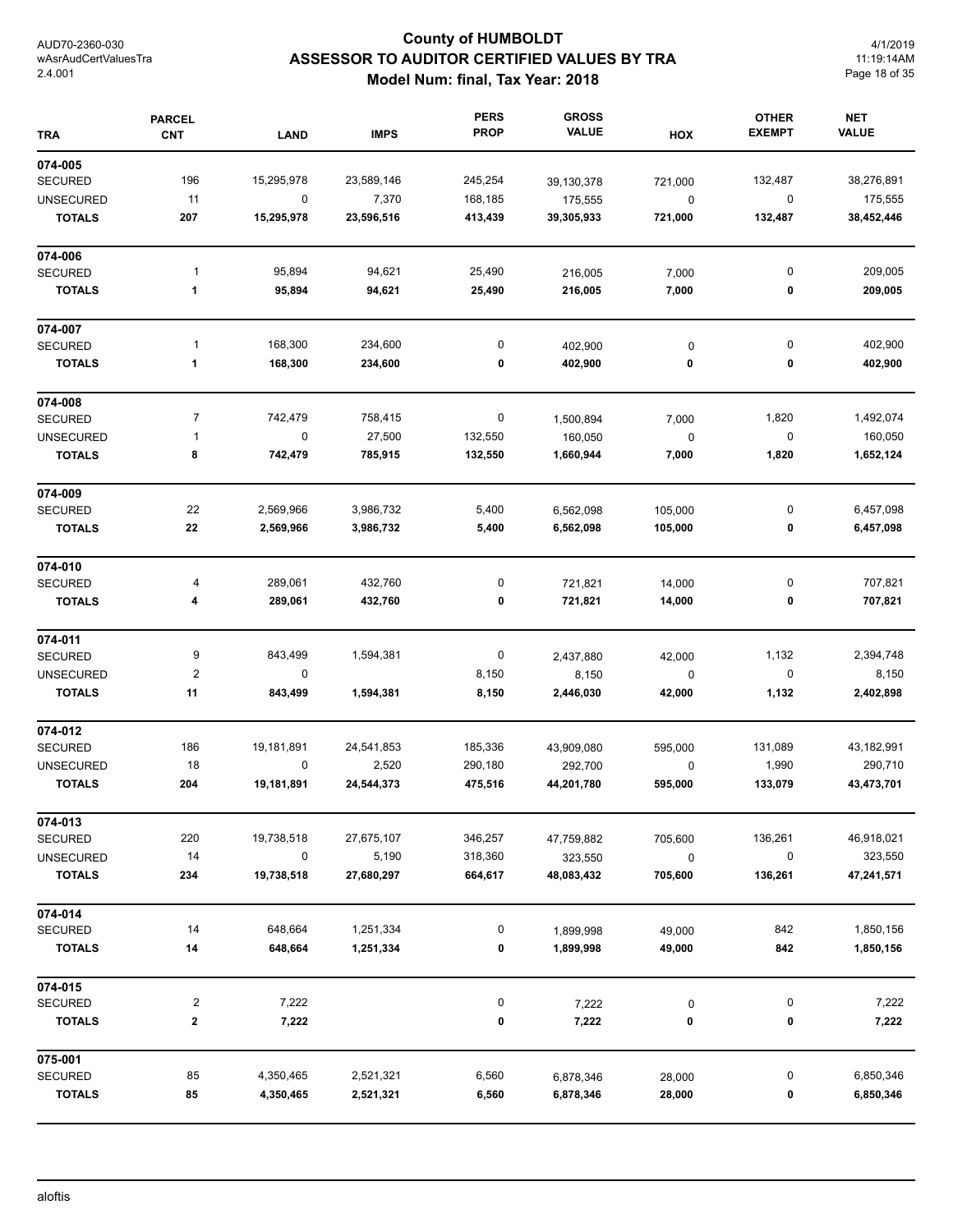# **County of HUMBOLDT ASSESSOR TO AUDITOR CERTIFIED VALUES BY TRA Model Num: final, Tax Year: 2018**

4/1/2019 11:19:14AM Page 19 of 35

| <b>TRA</b>       | <b>PARCEL</b><br><b>CNT</b> | <b>LAND</b> | <b>IMPS</b> | <b>PERS</b><br><b>PROP</b> | <b>GROSS</b><br><b>VALUE</b> | HOX         | <b>OTHER</b><br><b>EXEMPT</b> | <b>NET</b><br><b>VALUE</b> |
|------------------|-----------------------------|-------------|-------------|----------------------------|------------------------------|-------------|-------------------------------|----------------------------|
| 075-002          |                             |             |             |                            |                              |             |                               |                            |
| <b>SECURED</b>   | 26                          | 1,715,337   | 1,739,393   | 15,000                     | 3,469,730                    | 49,000      | 18,965                        | 3,401,765                  |
| <b>UNSECURED</b> | $\overline{\mathbf{c}}$     | 0           | 73,768      | 4,620                      | 78,388                       | 0           | 73,768                        | 4,620                      |
| <b>TOTALS</b>    | 28                          | 1,715,337   | 1,813,161   | 19,620                     | 3,548,118                    | 49,000      | 92,733                        | 3,406,385                  |
| 075-003          |                             |             |             |                            |                              |             |                               |                            |
| <b>SECURED</b>   | 3                           | 44,460      |             | 0                          | 44,460                       | 0           | 0                             | 44,460                     |
| <b>TOTALS</b>    | 3                           | 44,460      |             | 0                          | 44,460                       | 0           | 0                             | 44,460                     |
| 075-004          |                             |             |             |                            |                              |             |                               |                            |
| <b>SECURED</b>   | 12                          | 264,854     |             | 0                          | 264,854                      | 0           | 0                             | 264,854                    |
| <b>TOTALS</b>    | 12                          | 264,854     |             | 0                          | 264,854                      | 0           | 0                             | 264,854                    |
| 075-005          |                             |             |             |                            |                              |             |                               |                            |
| <b>SECURED</b>   | 6                           | 454,410     |             | 0                          | 454,410                      | 0           | 0                             | 454,410                    |
| <b>TOTALS</b>    | 6                           | 454,410     |             | 0                          | 454,410                      | 0           | 0                             | 454,410                    |
| 075-006          |                             |             |             |                            |                              |             |                               |                            |
| <b>SECURED</b>   | 135                         | 13,809,514  | 16,692,971  | 141,690                    | 30,644,175                   | 469,000     | 293,050                       | 29,882,125                 |
| <b>UNSECURED</b> | 9                           | 8,134       | 24,402      | 84,160                     | 116,696                      | 0           | 1,960                         | 114,736                    |
| <b>TOTALS</b>    | 144                         | 13,817,648  | 16,717,373  | 225,850                    | 30,760,871                   | 469,000     | 295,010                       | 29,996,861                 |
| 076-001          |                             |             |             |                            |                              |             |                               |                            |
| <b>SECURED</b>   | 345                         | 13,712,081  | 6,312,334   | 342,710                    | 20,367,125                   | 63,000      | 570,945                       | 19,733,180                 |
| <b>UNSECURED</b> | 13                          | 0           | 629,470     | 628,730                    | 1,258,200                    | 0           | 0                             | 1,258,200                  |
| <b>TOTALS</b>    | 358                         | 13,712,081  | 6,941,804   | 971,440                    | 21,625,325                   | 63,000      | 570,945                       | 20,991,380                 |
| 076-002          |                             |             |             |                            |                              |             |                               |                            |
| <b>SECURED</b>   | 237                         | 25,327,170  | 27,082,755  | 811,320                    | 53,221,245                   | 525,000     | 549,777                       | 52,146,468                 |
| <b>UNSECURED</b> | 24                          | 0           | 5,430       | 1,079,110                  | 1,084,540                    | 0           | 102,870                       | 981,670                    |
| <b>TOTALS</b>    | 261                         | 25,327,170  | 27,088,185  | 1,890,430                  | 54,305,785                   | 525,000     | 652,647                       | 53,128,138                 |
| 077-001          |                             |             |             |                            |                              |             |                               |                            |
| <b>SECURED</b>   | 36                          | 1,511,956   | 957,684     | 0                          | 2,469,640                    | 28,000      | 3,326                         | 2,438,314                  |
| <b>UNSECURED</b> | 2                           | 0           | 33,750      | 49,670                     | 83,420                       | 0           | 0                             | 83,420                     |
| TOTALS           | 38                          | 1,511,956   | 991,434     | 49,670                     | 2,553,060                    | 28,000      | 3,326                         | 2,521,734                  |
| 077-002          |                             |             |             |                            |                              |             |                               |                            |
| SECURED          | 70                          | 5,634,335   | 6,115,354   | $\mathsf 0$                | 11,749,689                   | 203,000     | 3,233                         | 11,543,456                 |
| <b>UNSECURED</b> | 3                           | 0           | 8,285       | 53,440                     | 61,725                       | $\mathsf 0$ | 1,565                         | 60,160                     |
| <b>TOTALS</b>    | ${\bf 73}$                  | 5,634,335   | 6,123,639   | 53,440                     | 11,811,414                   | 203,000     | 4,798                         | 11,603,616                 |
| 077-004          |                             |             |             |                            |                              |             |                               |                            |
| <b>SECURED</b>   | 53                          | 5,831,985   | 5,662,254   | 208,953                    | 11,703,192                   | 175,000     | 204                           | 11,527,988                 |
| <b>UNSECURED</b> | $\mathbf 2$                 | 0           |             | 8,570                      | 8,570                        | 0           | $\pmb{0}$                     | 8,570                      |
| <b>TOTALS</b>    | 55                          | 5,831,985   | 5,662,254   | 217,523                    | 11,711,762                   | 175,000     | 204                           | 11,536,558                 |
| 077-005          |                             |             |             |                            |                              |             |                               |                            |
| <b>SECURED</b>   | 2                           | 391,886     | 194,435     | 0                          | 586,321                      | 0           | 0                             | 586,321                    |
| <b>TOTALS</b>    | $\mathbf 2$                 | 391,886     | 194,435     | 0                          | 586,321                      | 0           | 0                             | 586,321                    |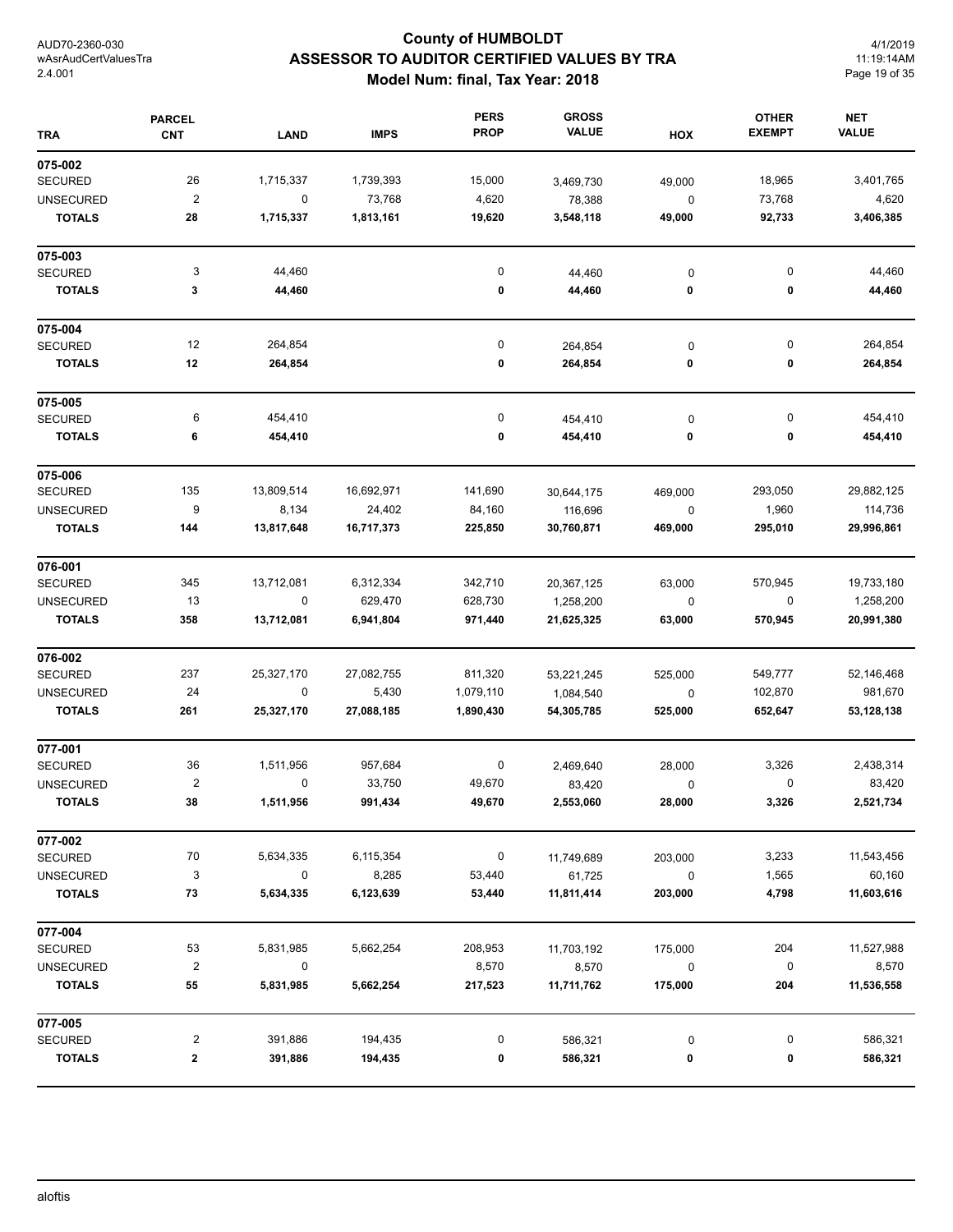# **County of HUMBOLDT ASSESSOR TO AUDITOR CERTIFIED VALUES BY TRA Model Num: final, Tax Year: 2018**

4/1/2019 11:19:14AM Page 20 of 35

| <b>TRA</b>       | <b>PARCEL</b><br><b>CNT</b> | <b>LAND</b> | <b>IMPS</b> | <b>PERS</b><br><b>PROP</b> | <b>GROSS</b><br><b>VALUE</b> | HOX       | <b>OTHER</b><br><b>EXEMPT</b> | <b>NET</b><br><b>VALUE</b> |
|------------------|-----------------------------|-------------|-------------|----------------------------|------------------------------|-----------|-------------------------------|----------------------------|
| 077-006          |                             |             |             |                            |                              |           |                               |                            |
| <b>SECURED</b>   | 832                         | 57,709,882  | 90,490,198  | 808,568                    | 149,008,648                  | 3,044,049 | 2,104,502                     | 143,860,097                |
| <b>UNSECURED</b> | 44                          | $\mathbf 0$ | 8,380       | 398,410                    | 406,790                      | 0         | 3,900                         | 402,890                    |
| <b>TOTALS</b>    | 876                         | 57,709,882  | 90,498,578  | 1,206,978                  | 149,415,438                  | 3,044,049 | 2,108,402                     | 144,262,987                |
| 077-007          |                             |             |             |                            |                              |           |                               |                            |
| <b>SECURED</b>   | 94                          | 4,699,908   | 4,609,677   | 236,102                    | 9,545,687                    | 63,000    | 774,470                       | 8,708,217                  |
| <b>UNSECURED</b> | $\overline{7}$              | 0           | 27,120      | 1,015,530                  | 1,042,650                    | 0         | 0                             | 1,042,650                  |
| <b>TOTALS</b>    | 101                         | 4,699,908   | 4,636,797   | 1,251,632                  | 10,588,337                   | 63,000    | 774,470                       | 9,750,867                  |
| 077-008          |                             |             |             |                            |                              |           |                               |                            |
| <b>SECURED</b>   | 135                         | 8,356,459   | 10,753,360  | 103,511                    | 19,213,330                   | 203,000   | 65,032                        | 18,945,298                 |
| <b>UNSECURED</b> | 10                          | 0           | 424,971     | 424,280                    | 849,251                      | $\pmb{0}$ | 205,939                       | 643,312                    |
| <b>UTILITY</b>   | $\mathbf{1}$                | 376,860     |             | 0                          | 376,860                      | $\pmb{0}$ | 0                             | 376,860                    |
| <b>TOTALS</b>    | 146                         | 8,733,319   | 11,178,331  | 527,791                    | 20,439,441                   | 203,000   | 270,971                       | 19,965,470                 |
| 077-009          |                             |             |             |                            |                              |           |                               |                            |
| <b>UNSECURED</b> | $\mathbf{1}$                | 113,425     | 37,809      | 0                          | 151,234                      | 0         | 0                             | 151,234                    |
| <b>TOTALS</b>    | $\boldsymbol{2}$            | 113,425     | 37,809      | 0                          | 151,234                      | 0         | 0                             | 151,234                    |
| 077-010          |                             |             |             |                            |                              |           |                               |                            |
| <b>SECURED</b>   | 122                         | 12,641,251  | 12,867,487  | 221,823                    | 25,730,561                   | 350,000   | 136,255                       | 25,244,306                 |
| <b>UNSECURED</b> | $\overline{7}$              | 0           | 12,550      | 201,840                    | 214,390                      | 0         | 0                             | 214,390                    |
| <b>TOTALS</b>    | 129                         | 12,641,251  | 12,880,037  | 423,663                    | 25,944,951                   | 350,000   | 136,255                       | 25,458,696                 |
| 077-011          |                             |             |             |                            |                              |           |                               |                            |
| <b>SECURED</b>   | 9                           | 759,683     |             | 0                          | 759,683                      | 0         | 0                             | 759,683                    |
| <b>TOTALS</b>    | 9                           | 759,683     |             | 0                          | 759,683                      | 0         | 0                             | 759,683                    |
| 077-012          |                             |             |             |                            |                              |           |                               |                            |
| <b>SECURED</b>   | 45                          | 4,265,149   | 6,177,561   | 0                          | 10,442,710                   | 168,000   | 0                             | 10,274,710                 |
| <b>UNSECURED</b> | 5                           | 0           | 29,020      | 38,730                     | 67,750                       | 0         | 0                             | 67,750                     |
| <b>TOTALS</b>    | 50                          | 4,265,149   | 6,206,581   | 38,730                     | 10,510,460                   | 168,000   | 0                             | 10,342,460                 |
| 077-013          |                             |             |             |                            |                              |           |                               |                            |
| SECURED          | 284                         | 11,922,017  | 10,561,806  | 319,189                    | 22,803,012                   | 275,138   | 136,986                       | 22,390,888                 |
| <b>UNSECURED</b> | 17                          | 0           | 32,385      | 216,790                    | 249,175                      | 0         | 31,920                        | 217,255                    |
| <b>TOTALS</b>    | 301                         | 11,922,017  | 10,594,191  | 535,979                    | 23,052,187                   | 275,138   | 168,906                       | 22,608,143                 |
| 077-015          |                             |             |             |                            |                              |           |                               |                            |
| <b>SECURED</b>   | 33                          | 2,580,853   | 2,085,539   | 163,730                    | 4,830,122                    | 49,000    | 152,191                       | 4,628,931                  |
| <b>UNSECURED</b> | 6                           | 5,340       | 113,170     | 62,460                     | 180,970                      | $\pmb{0}$ | 0                             | 180,970                    |
| <b>TOTALS</b>    | 39                          | 2,586,193   | 2,198,709   | 226,190                    | 5,011,092                    | 49,000    | 152,191                       | 4,809,901                  |
| 077-016          |                             |             |             |                            |                              |           |                               |                            |
| <b>SECURED</b>   | 19                          | 696,036     | 1,539,381   | 300,415                    | 2,535,832                    | 0         | 2,161                         | 2,533,671                  |
| <b>UNSECURED</b> | 6                           | $\mathbf 0$ | 242,897     | 551,830                    | 794,727                      | 0         | 0                             | 794,727                    |
| <b>TOTALS</b>    | 25                          | 696,036     | 1,782,278   | 852,245                    | 3,330,559                    | 0         | 2,161                         | 3,328,398                  |
| 077-017          |                             |             |             |                            |                              |           |                               |                            |
| <b>SECURED</b>   | 10                          | 1,185,102   | 1,113,294   | 0                          | 2,298,396                    | 7,000     | 0                             | 2,291,396                  |
| <b>UNSECURED</b> | $\boldsymbol{2}$            | 17,990      | 31,009      | 0                          | 48,999                       | $\pmb{0}$ | 0                             | 48,999                     |
| <b>TOTALS</b>    | 12                          | 1,203,092   | 1,144,303   | 0                          | 2,347,395                    | 7,000     | 0                             | 2,340,395                  |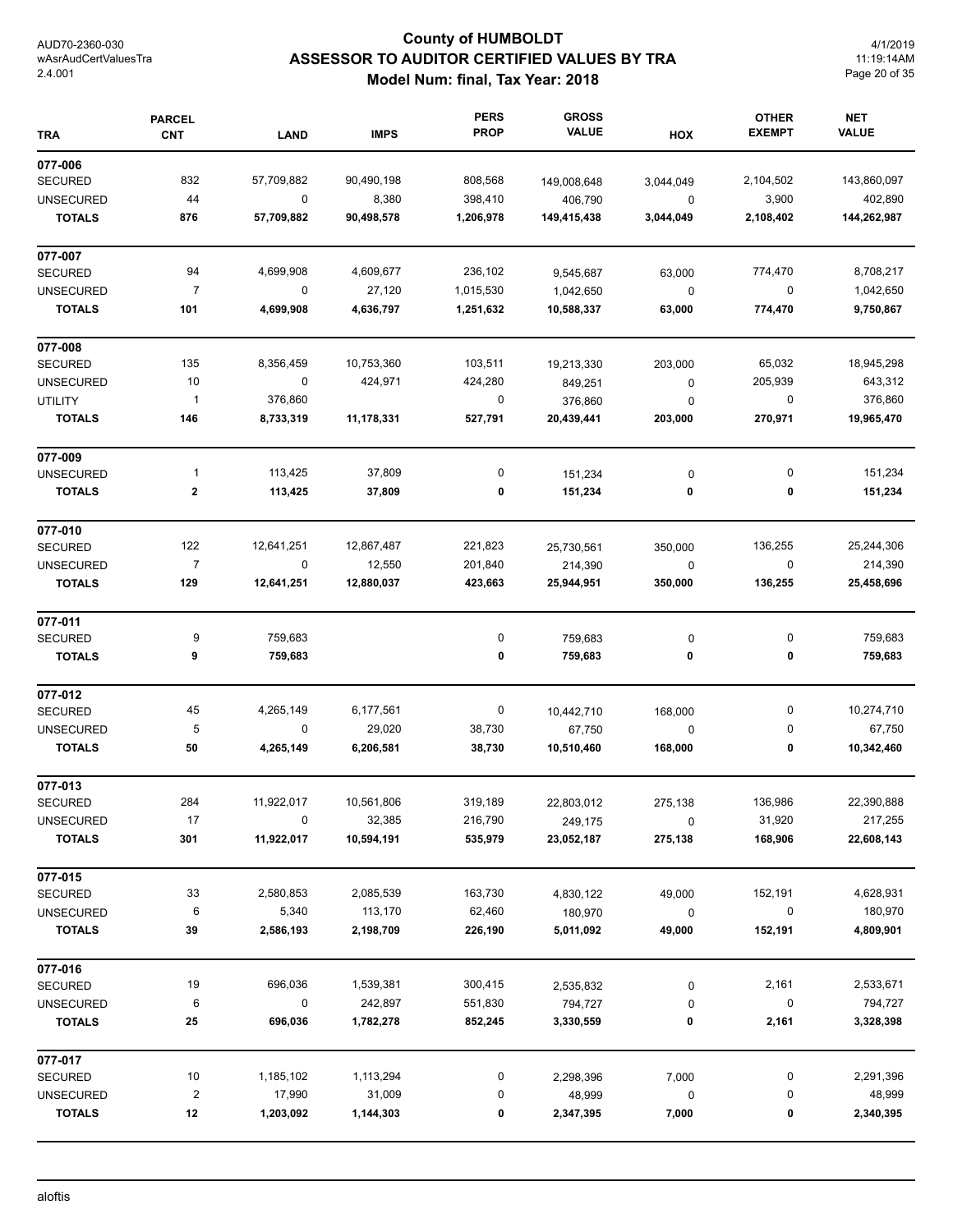# **County of HUMBOLDT ASSESSOR TO AUDITOR CERTIFIED VALUES BY TRA Model Num: final, Tax Year: 2018**

4/1/2019 11:19:14AM Page 21 of 35

| <b>TRA</b>       | <b>PARCEL</b><br><b>CNT</b> | <b>LAND</b> | <b>IMPS</b>   | <b>PERS</b><br><b>PROP</b> | <b>GROSS</b><br><b>VALUE</b> | HOX       | <b>OTHER</b><br><b>EXEMPT</b> | <b>NET</b><br><b>VALUE</b> |
|------------------|-----------------------------|-------------|---------------|----------------------------|------------------------------|-----------|-------------------------------|----------------------------|
| 077-018          |                             |             |               |                            |                              |           |                               |                            |
| <b>SECURED</b>   | 36                          | 2,073,107   | 3,494,489     | $\boldsymbol{0}$           | 5,567,596                    | 91,000    | 680                           | 5,475,916                  |
| <b>UNSECURED</b> | 5                           | $\mathbf 0$ |               | 36,820                     | 36,820                       | 0         | 0                             | 36,820                     |
| <b>TOTALS</b>    | 41                          | 2,073,107   | 3,494,489     | 36,820                     | 5,604,416                    | 91,000    | 680                           | 5,512,736                  |
| 077-019          |                             |             |               |                            |                              |           |                               |                            |
| <b>SECURED</b>   | 84                          | 1,943,021   | 587,339       | 0                          | 2,530,360                    | 14,000    | 5,794                         | 2,510,566                  |
| <b>TOTALS</b>    | 84                          | 1,943,021   | 587,339       | 0                          | 2,530,360                    | 14,000    | 5,794                         | 2,510,566                  |
| 077-020          |                             |             |               |                            |                              |           |                               |                            |
| <b>SECURED</b>   | 35                          | 2,638,849   | 3,312,595     | 2,270                      | 5,953,714                    | 77,000    | 160                           | 5,876,554                  |
| <b>UNSECURED</b> | $\sqrt{2}$                  | $\pmb{0}$   | 297           | 10,615                     | 10,912                       | 0         | $\pmb{0}$                     | 10,912                     |
| <b>TOTALS</b>    | 37                          | 2,638,849   | 3,312,892     | 12,885                     | 5,964,626                    | 77,000    | 160                           | 5,887,466                  |
| 077-021          |                             |             |               |                            |                              |           |                               |                            |
| <b>SECURED</b>   | 8                           | 213,990     |               | $\pmb{0}$                  | 213,990                      | 0         | 1,078                         | 212,912                    |
| <b>TOTALS</b>    | 8                           | 213,990     |               | 0                          | 213,990                      | 0         | 1,078                         | 212,912                    |
| 077-022          |                             |             |               |                            |                              |           |                               |                            |
| <b>SECURED</b>   | 15                          | 46,659      |               | 0                          | 46,659                       | 0         | 489                           | 46,170                     |
| <b>TOTALS</b>    | 15                          | 46,659      |               | 0                          | 46,659                       | 0         | 489                           | 46,170                     |
| 077-023          |                             |             |               |                            |                              |           |                               |                            |
| <b>SECURED</b>   | $\mathbf{1}$                | 66,499      | 130,883       | 0                          | 197,382                      | 7,000     | 0                             | 190,382                    |
| <b>TOTALS</b>    | 1                           | 66,499      | 130,883       | 0                          | 197,382                      | 7,000     | 0                             | 190,382                    |
| 077-024          |                             |             |               |                            |                              |           |                               |                            |
| <b>SECURED</b>   | 1,322                       | 91,386,372  | 147, 169, 474 | 6,712,503                  | 245,268,349                  | 4,744,833 | 4,656,991                     | 235,866,525                |
| <b>UNSECURED</b> | 71                          | $\mathbf 0$ | 751,025       | 2,508,063                  | 3,259,088                    | 0         | 3,940                         | 3,255,148                  |
| <b>TOTALS</b>    | 1,393                       | 91,386,372  | 147,920,499   | 9,220,566                  | 248,527,437                  | 4,744,833 | 4,660,931                     | 239, 121, 673              |
| 077-025          |                             |             |               |                            |                              |           |                               |                            |
| <b>SECURED</b>   | 10                          | 80,566      | 206,880       | 0                          | 287,446                      | 0         | 2,525                         | 284,921                    |
| <b>UNSECURED</b> | 38                          | 200,349     | 102,942       | 143,906                    | 447,197                      | 0         | 22,800                        | 424,397                    |
| <b>TOTALS</b>    | 48                          | 280,915     | 309,822       | 143,906                    | 734,643                      | 0         | 25,325                        | 709,318                    |
| 077-026          |                             |             |               |                            |                              |           |                               |                            |
| <b>SECURED</b>   | 24                          | 2,360,116   | 2,419,548     | 0                          | 4,779,664                    | 14,000    | 1,962                         | 4,763,702                  |
| <b>UTILITY</b>   | $\mathbf{1}$                | 99,925      |               | 0                          | 99,925                       | $\pmb{0}$ | $\pmb{0}$                     | 99,925                     |
| <b>TOTALS</b>    | 25                          | 2,460,041   | 2,419,548     | 0                          | 4,879,589                    | 14,000    | 1,962                         | 4,863,627                  |
| 077-028          |                             |             |               |                            |                              |           |                               |                            |
| <b>SECURED</b>   | 18                          | 2,150,100   | 1,708,470     | 23,529                     | 3,882,099                    | 42,000    | 840                           | 3,839,259                  |
| <b>UNSECURED</b> | $\boldsymbol{2}$            | $\mathbf 0$ |               | 35,680                     | 35,680                       | $\pmb{0}$ | 0                             | 35,680                     |
| <b>TOTALS</b>    | 20                          | 2,150,100   | 1,708,470     | 59,209                     | 3,917,779                    | 42,000    | 840                           | 3,874,939                  |
| 077-030          |                             |             |               |                            |                              |           |                               |                            |
| <b>SECURED</b>   | 16                          | 1,544,220   | 2,726,961     | $\boldsymbol{0}$           | 4,271,181                    | 70,000    | 0                             | 4,201,181                  |
| <b>UNSECURED</b> | $\mathbf{1}$                | 0           |               | 4,130                      | 4,130                        | $\pmb{0}$ | 0                             | 4,130                      |
| <b>TOTALS</b>    | 17                          | 1,544,220   | 2,726,961     | 4,130                      | 4,275,311                    | 70,000    | 0                             | 4,205,311                  |
| 077-031          |                             |             |               |                            |                              |           |                               |                            |
| <b>SECURED</b>   | 1                           | 252,000     | 158,000       | 0                          | 410,000                      | 7,000     | 0                             | 403,000                    |
| <b>TOTALS</b>    | 1                           | 252,000     | 158,000       | 0                          | 410,000                      | 7,000     | 0                             | 403,000                    |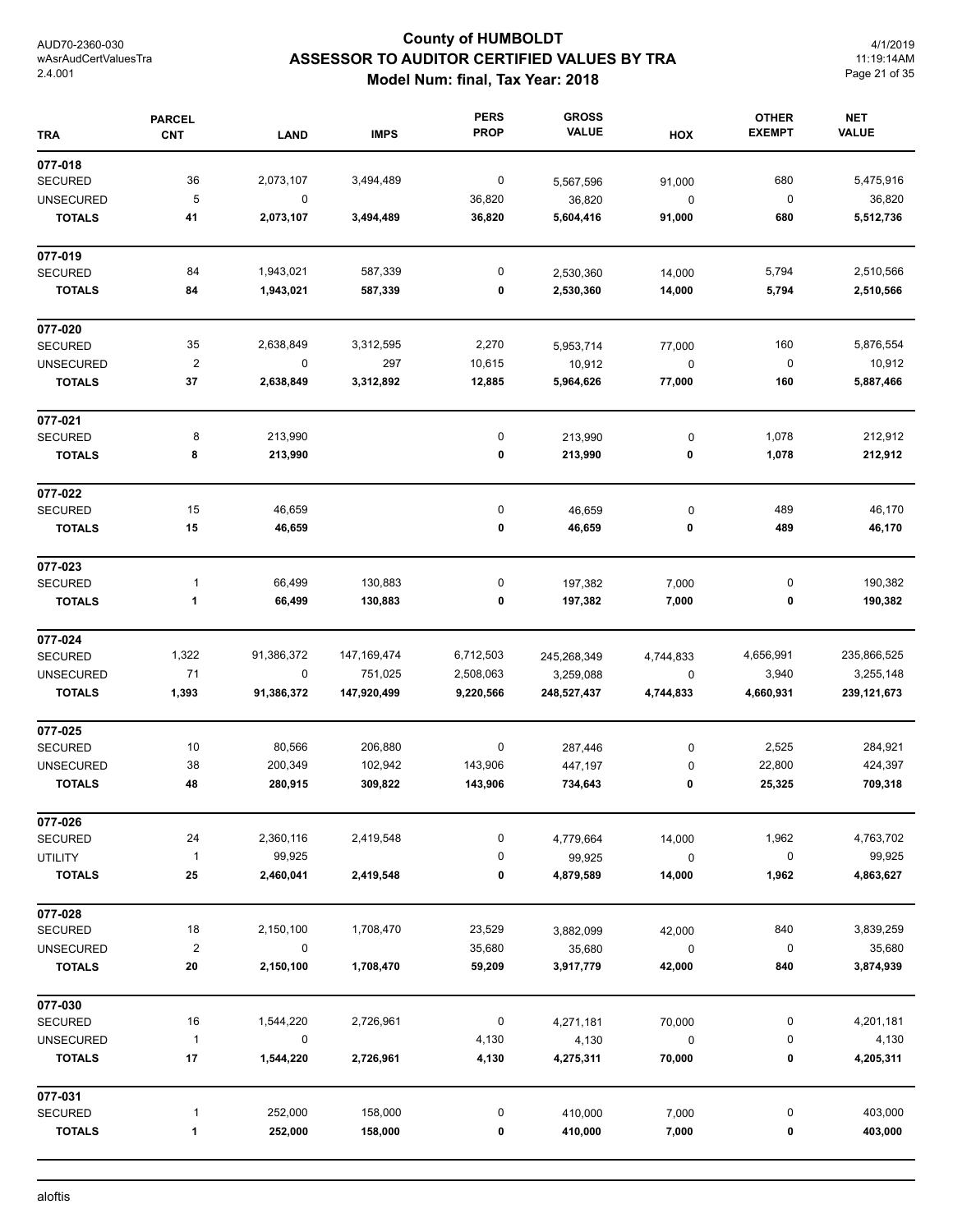# **County of HUMBOLDT ASSESSOR TO AUDITOR CERTIFIED VALUES BY TRA Model Num: final, Tax Year: 2018**

4/1/2019 11:19:14AM Page 22 of 35

| <b>TRA</b>       | <b>PARCEL</b><br><b>CNT</b> | <b>LAND</b> | <b>IMPS</b> | <b>PERS</b><br><b>PROP</b> | <b>GROSS</b><br><b>VALUE</b> | HOX       | <b>OTHER</b><br><b>EXEMPT</b> | <b>NET</b><br><b>VALUE</b> |
|------------------|-----------------------------|-------------|-------------|----------------------------|------------------------------|-----------|-------------------------------|----------------------------|
| 077-032          |                             |             |             |                            |                              |           |                               |                            |
| <b>SECURED</b>   | 9                           | 465,664     | 973,601     | 0                          | 1,439,265                    | 14,000    | 22,517                        | 1,402,748                  |
| <b>TOTALS</b>    | 9                           | 465,664     | 973,601     | 0                          | 1,439,265                    | 14,000    | 22,517                        | 1,402,748                  |
| 077-033          |                             |             |             |                            |                              |           |                               |                            |
| <b>SECURED</b>   | 14                          | 1,187,581   | 961,470     | $\boldsymbol{0}$           | 2,149,051                    | 35,000    | 132,004                       | 1,982,047                  |
| <b>UNSECURED</b> | $\overline{\mathbf{c}}$     | $\pmb{0}$   |             | 15,921                     | 15,921                       | $\pmb{0}$ | $\mathbf 0$                   | 15,921                     |
| <b>TOTALS</b>    | 16                          | 1,187,581   | 961,470     | 15,921                     | 2,164,972                    | 35,000    | 132,004                       | 1,997,968                  |
| 081-001          |                             |             |             |                            |                              |           |                               |                            |
| <b>UNSECURED</b> | $\overline{\mathbf{c}}$     | 84,635      | 3,802       | 0                          | 88,437                       | 0         | $\pmb{0}$                     | 88,437                     |
| <b>TOTALS</b>    | 3                           | 84,635      | 3,802       | 0                          | 88,437                       | 0         | 0                             | 88,437                     |
| 081-002          |                             |             |             |                            |                              |           |                               |                            |
| <b>SECURED</b>   | 291                         | 16,775,712  | 28,308,052  | 83,280                     | 45, 167, 044                 | 816,200   | 2,955,452                     | 41,395,392                 |
| <b>UNSECURED</b> | 13                          | $\pmb{0}$   | 126,670     | 608,371                    | 735,041                      | $\pmb{0}$ | 0                             | 735,041                    |
| <b>TOTALS</b>    | 304                         | 16,775,712  | 28,434,722  | 691,651                    | 45,902,085                   | 816,200   | 2,955,452                     | 42,130,433                 |
| 081-003          |                             |             |             |                            |                              |           |                               |                            |
| <b>SECURED</b>   | 84                          | 6,889,218   | 11,178,195  | 142,870                    | 18,210,283                   | 334,600   | 261,682                       | 17,614,001                 |
| <b>UNSECURED</b> | 9                           | 0           | 15,060      | 1,605,000                  | 1,620,060                    | $\pmb{0}$ | 1,910                         | 1,618,150                  |
| <b>TOTALS</b>    | 93                          | 6,889,218   | 11,193,255  | 1,747,870                  | 19,830,343                   | 334,600   | 263,592                       | 19,232,151                 |
| 081-004          |                             |             |             |                            |                              |           |                               |                            |
| <b>SECURED</b>   | 1                           | 1,265,280   | 3,244,810   | 0                          | 4,510,090                    | 0         | 0                             | 4,510,090                  |
| <b>TOTALS</b>    | 1                           | 1,265,280   | 3,244,810   | 0                          | 4,510,090                    | 0         | 0                             | 4,510,090                  |
| 081-005          |                             |             |             |                            |                              |           |                               |                            |
| <b>SECURED</b>   | 58                          | 4,304,342   | 17,282,373  | 224,560                    | 21,811,275                   | 21,000    | 16,248,945                    | 5,541,330                  |
| <b>UNSECURED</b> | 35                          | 195,056     | 297,944     | 244,410                    | 737,410                      | 0         | 0                             | 737,410                    |
| <b>TOTALS</b>    | 93                          | 4,499,398   | 17,580,317  | 468,970                    | 22,548,685                   | 21,000    | 16,248,945                    | 6,278,740                  |
| 081-006          |                             |             |             |                            |                              |           |                               |                            |
| <b>SECURED</b>   | 9                           | 569,432     | 843,063     | 0                          | 1,412,495                    | $\pmb{0}$ | 130,841                       | 1,281,654                  |
| <b>TOTALS</b>    | 9                           | 569,432     | 843,063     | 0                          | 1,412,495                    | 0         | 130,841                       | 1,281,654                  |
| 081-007          |                             |             |             |                            |                              |           |                               |                            |
| <b>SECURED</b>   | 4                           | 30,764      |             | 0                          | 30,764                       | $\pmb{0}$ | 0                             | 30,764                     |
| <b>TOTALS</b>    | 4                           | 30,764      |             | 0                          | 30,764                       | 0         | 0                             | 30,764                     |
| 081-008          |                             |             |             |                            |                              |           |                               |                            |
| <b>SECURED</b>   | 3                           | 69,024      |             | 0                          | 69,024                       | $\pmb{0}$ | $\pmb{0}$                     | 69,024                     |
| <b>TOTALS</b>    | 3                           | 69,024      |             | 0                          | 69,024                       | 0         | 0                             | 69,024                     |
| 081-009          |                             |             |             |                            |                              |           |                               |                            |
| <b>SECURED</b>   | 1,548                       | 123,230,529 | 250,095,421 | 3,656,528                  | 376,982,478                  | 4,890,200 | 23,360,670                    | 348,731,608                |
| <b>UNSECURED</b> | 180                         | $\pmb{0}$   | 5,533,263   | 8,494,813                  | 14,028,076                   | 0         | 2,965,363                     | 11,062,713                 |
| <b>TOTALS</b>    | 1,728                       | 123,230,529 | 255,628,684 | 12,151,341                 | 391,010,554                  | 4,890,200 | 26,326,033                    | 359,794,321                |
| 081-010          |                             |             |             |                            |                              |           |                               |                            |
| <b>SECURED</b>   | 1                           | 156,060     | 284,029     | $\boldsymbol{0}$           | 440,089                      | 7,000     | 0                             | 433,089                    |
| <b>UNSECURED</b> | 2                           | 0           |             | 8,920                      | 8,920                        | 0         | 0                             | 8,920                      |
| <b>TOTALS</b>    | 3                           | 156,060     | 284,029     | 8,920                      | 449,009                      | 7,000     | 0                             | 442,009                    |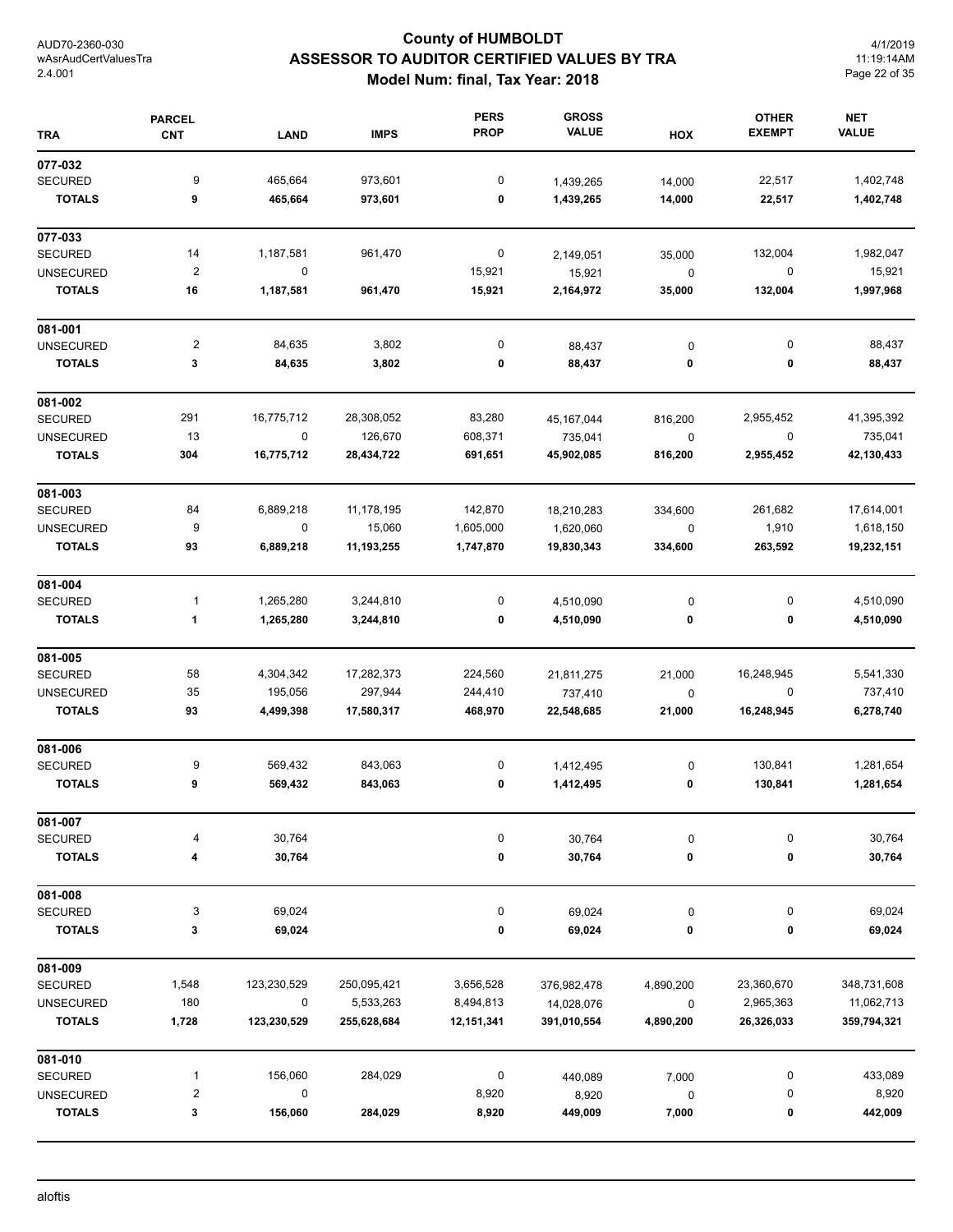# **County of HUMBOLDT ASSESSOR TO AUDITOR CERTIFIED VALUES BY TRA Model Num: final, Tax Year: 2018**

4/1/2019 11:19:14AM Page 23 of 35

|                  | <b>PARCEL</b>           |             |             | <b>PERS</b> | <b>GROSS</b> |           | <b>OTHER</b>  | <b>NET</b>   |
|------------------|-------------------------|-------------|-------------|-------------|--------------|-----------|---------------|--------------|
| <b>TRA</b>       | <b>CNT</b>              | <b>LAND</b> | <b>IMPS</b> | <b>PROP</b> | <b>VALUE</b> | HOX       | <b>EXEMPT</b> | <b>VALUE</b> |
| 081-012          |                         |             |             |             |              |           |               |              |
| <b>SECURED</b>   | 41                      | 2,860,822   | 5,587,442   | 480,790     | 8,929,054    | 182,000   | 1,839,070     | 6,907,984    |
| <b>UNSECURED</b> | 6                       | $\pmb{0}$   |             | 106,100     | 106,100      | $\pmb{0}$ | $\pmb{0}$     | 106,100      |
| <b>TOTALS</b>    | 47                      | 2,860,822   | 5,587,442   | 586,890     | 9,035,154    | 182,000   | 1,839,070     | 7,014,084    |
| 081-013          |                         |             |             |             |              |           |               |              |
| SECURED          | 6                       | 165,471     |             | 0           | 165,471      | $\pmb{0}$ | 200           | 165,271      |
| <b>UNSECURED</b> | $\mathbf{1}$            | 463,008     |             | 0           | 463,008      | 0         | $\pmb{0}$     | 463,008      |
| <b>TOTALS</b>    | $\overline{7}$          | 628,479     |             | 0           | 628,479      | 0         | 200           | 628,279      |
| 081-014          |                         |             |             |             |              |           |               |              |
| <b>SECURED</b>   | 22                      | 711,790     | 8,726       | 0           | 720,516      | 0         | 2,641         | 717,875      |
| <b>UNSECURED</b> | 5                       | 492,001     | 54,669      | 10,850      | 557,520      | 0         | 0             | 557,520      |
| <b>TOTALS</b>    | 27                      | 1,203,791   | 63,395      | 10,850      | 1,278,036    | 0         | 2,641         | 1,275,395    |
| 081-015          |                         |             |             |             |              |           |               |              |
| SECURED          | $\mathbf{1}$            | 18,629      |             | 0           | 18,629       | $\pmb{0}$ | 0             | 18,629       |
| <b>TOTALS</b>    | 1                       | 18,629      |             | 0           | 18,629       | 0         | 0             | 18,629       |
| 081-017          |                         |             |             |             |              |           |               |              |
| <b>SECURED</b>   | 873                     | 51,748,302  | 71,566,549  | 2,059,120   | 125,373,971  | 2,573,664 | 1,331,243     | 121,469,064  |
| <b>UNSECURED</b> | 36                      | 0           | 34,350      | 408,000     | 442,350      | 0         | 0             | 442,350      |
| <b>TOTALS</b>    | 909                     | 51,748,302  | 71,600,899  | 2,467,120   | 125,816,321  | 2,573,664 | 1,331,243     | 121,911,414  |
| 081-018          |                         |             |             |             |              |           |               |              |
| <b>SECURED</b>   | 1                       | 181,764     | 241,121     | 0           | 422,885      | 7,000     | 0             | 415,885      |
| <b>TOTALS</b>    | 1                       | 181,764     | 241,121     | 0           | 422,885      | 7,000     | 0             | 415,885      |
| 081-019          |                         |             |             |             |              |           |               |              |
| <b>SECURED</b>   | 5                       | 357,349     | 59,619      | 0           | 416,968      | 7,000     | 0             | 409,968      |
| <b>TOTALS</b>    | 5                       | 357,349     | 59,619      | 0           | 416,968      | 7,000     | 0             | 409,968      |
| 081-020          |                         |             |             |             |              |           |               |              |
| SECURED          | $\overline{\mathbf{c}}$ | 184,831     | 933,245     | 0           | 1,118,076    | 7,000     | 0             | 1,111,076    |
| <b>TOTALS</b>    | $\mathbf 2$             | 184,831     | 933,245     | 0           | 1,118,076    | 7,000     | 0             | 1,111,076    |
| 081-021          |                         |             |             |             |              |           |               |              |
| <b>SECURED</b>   | 41                      | 4,426,732   | 5,919,782   | 50,000      | 10,396,514   | 168,000   | 131,570       | 10,096,944   |
| <b>TOTALS</b>    | 42                      | 4,426,732   | 5,919,782   | 50,000      | 10,396,514   | 168,000   | 131,570       | 10,096,944   |
| 081-022          |                         |             |             |             |              |           |               |              |
| <b>SECURED</b>   | 44                      | 4,582,226   | 6,502,659   | 27,890      | 11, 112, 775 | 182,000   | 130,841       | 10,799,934   |
| <b>UNSECURED</b> | $\overline{7}$          | $\pmb{0}$   |             | 69,490      | 69,490       | $\pmb{0}$ | 1,850         | 67,640       |
| <b>TOTALS</b>    | 51                      | 4,582,226   | 6,502,659   | 97,380      | 11,182,265   | 182,000   | 132,691       | 10,867,574   |
| 081-023          |                         |             |             |             |              |           |               |              |
| <b>SECURED</b>   | 32                      | 2,291,225   | 6,944,879   | 0           | 9,236,104    | 119,000   | 1,483         | 9,115,621    |
| <b>TOTALS</b>    | 32                      | 2,291,225   | 6,944,879   | 0           | 9,236,104    | 119,000   | 1,483         | 9,115,621    |
| 081-024          |                         |             |             |             |              |           |               |              |
| <b>SECURED</b>   | 15                      | 1,471,284   | 2,209,200   | 18,530      | 3,699,014    | 35,000    | 3,996         | 3,660,018    |
| <b>UNSECURED</b> | $\mathbf{1}$            | 0           |             | 19,580      | 19,580       | $\pmb{0}$ | 0             | 19,580       |
| <b>TOTALS</b>    | 16                      | 1,471,284   | 2,209,200   | 38,110      | 3,718,594    | 35,000    | 3,996         | 3,679,598    |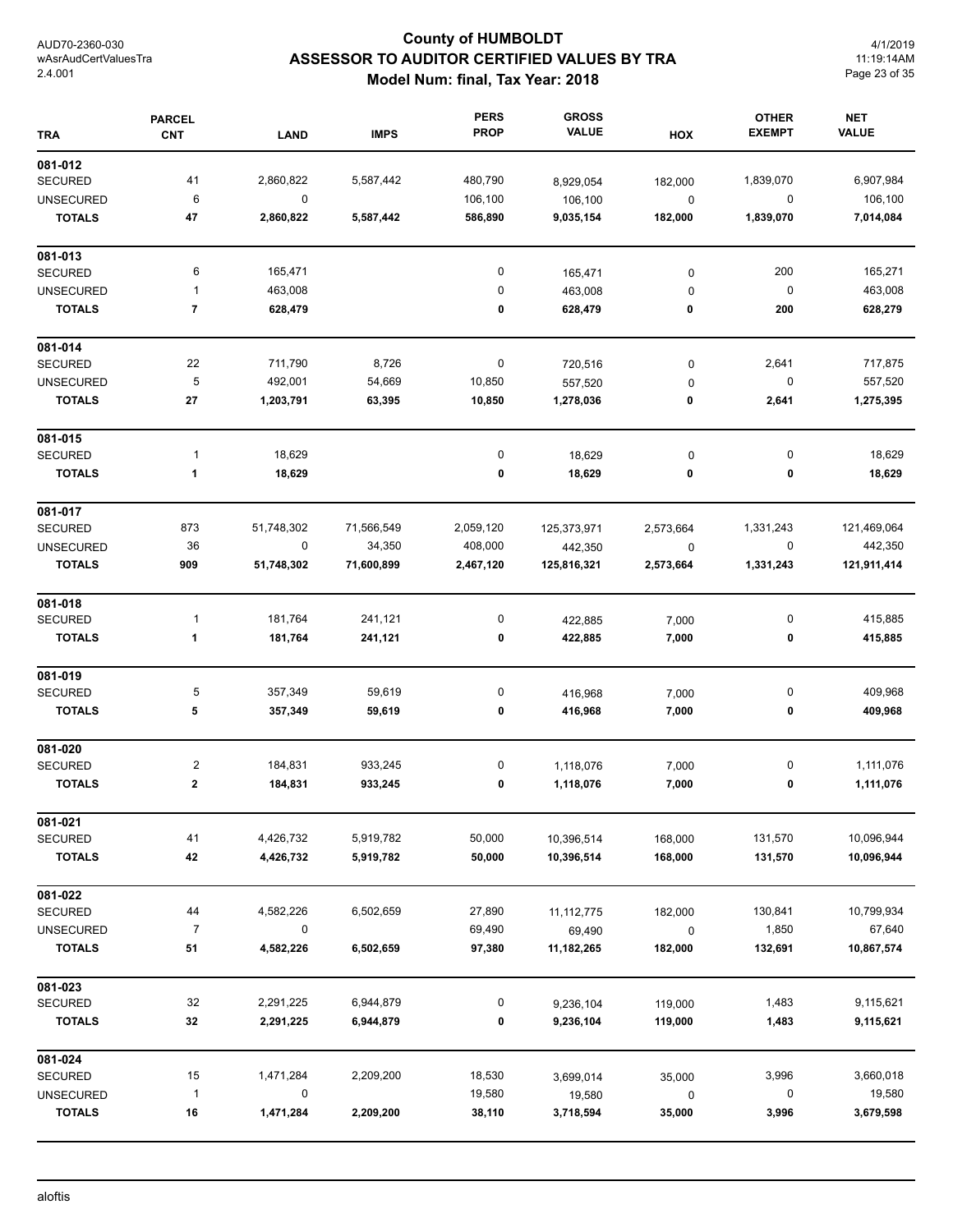# **County of HUMBOLDT ASSESSOR TO AUDITOR CERTIFIED VALUES BY TRA Model Num: final, Tax Year: 2018**

4/1/2019 11:19:14AM Page 24 of 35

| <b>TRA</b>       | <b>PARCEL</b><br><b>CNT</b> | <b>LAND</b> | <b>IMPS</b> | <b>PERS</b><br><b>PROP</b> | <b>GROSS</b><br><b>VALUE</b> | HOX       | <b>OTHER</b><br><b>EXEMPT</b> | <b>NET</b><br><b>VALUE</b> |
|------------------|-----------------------------|-------------|-------------|----------------------------|------------------------------|-----------|-------------------------------|----------------------------|
| 081-061          |                             |             |             |                            |                              |           |                               |                            |
| <b>UNSECURED</b> | $\mathbf{1}$                | 0           |             | 13,380                     | 13,380                       | 0         | 0                             | 13,380                     |
| <b>TOTALS</b>    | 1                           | 0           |             | 13,380                     | 13,380                       | 0         | 0                             | 13,380                     |
| 081-066          |                             |             |             |                            |                              |           |                               |                            |
| <b>SECURED</b>   | $\overline{\mathbf{c}}$     | 524,956     | 2,192,959   | 148,510                    | 2,866,425                    | $\pmb{0}$ | 0                             | 2,866,425                  |
| <b>TOTALS</b>    | 2                           | 524,956     | 2,192,959   | 148,510                    | 2,866,425                    | 0         | 0                             | 2,866,425                  |
| 083-000          |                             |             |             |                            |                              |           |                               |                            |
| <b>SECURED</b>   | 124                         | 10,417,430  | 10,435,882  | 277,930                    | 21, 131, 242                 | 224,000   | 327,362                       | 20,579,880                 |
| <b>UNSECURED</b> | 8                           | 18,199      | 630,090     | 533,840                    | 1,182,129                    | 5,600     | $\pmb{0}$                     | 1,176,529                  |
| <b>TOTALS</b>    | 132                         | 10,435,629  | 11,065,972  | 811,770                    | 22,313,371                   | 229,600   | 327,362                       | 21,756,409                 |
| 083-001          |                             |             |             |                            |                              |           |                               |                            |
| <b>SECURED</b>   | 504                         | 57,571,200  | 42,695,984  | 4,156,333                  | 104,423,517                  | 686,000   | 1,807,378                     | 101,930,139                |
| <b>UNSECURED</b> | 60                          | 0           | 1,296,738   | 6,097,739                  | 7,394,477                    | $\pmb{0}$ | 0                             | 7,394,477                  |
| <b>TOTALS</b>    | 564                         | 57,571,200  | 43,992,722  | 10,254,072                 | 111,817,994                  | 686,000   | 1,807,378                     | 109,324,616                |
| 083-002          |                             |             |             |                            |                              |           |                               |                            |
| <b>SECURED</b>   | 479                         | 24,215,522  | 14,933,201  | 1,182,427                  | 40,331,150                   | 203,000   | 27,051                        | 40,101,099                 |
| <b>UNSECURED</b> | 22                          | 2,366       | 247,577     | 1,259,118                  | 1,509,061                    | 7,000     | 790                           | 1,501,271                  |
| <b>TOTALS</b>    | 501                         | 24,217,888  | 15,180,778  | 2,441,545                  | 41,840,211                   | 210,000   | 27,841                        | 41,602,370                 |
| 083-003          |                             |             |             |                            |                              |           |                               |                            |
| <b>SECURED</b>   | 65                          | 249,885     | 112,284     | 0                          | 362,169                      | 0         | 11,031                        | 351,138                    |
| <b>TOTALS</b>    | 65                          | 249,885     | 112,284     | 0                          | 362,169                      | 0         | 11,031                        | 351,138                    |
| 083-004          |                             |             |             |                            |                              |           |                               |                            |
| <b>SECURED</b>   | 24                          | 2,299,177   | 1,206,153   | 11,000                     | 3,516,330                    | 7,000     | 3,178                         | 3,506,152                  |
| <b>UNSECURED</b> | $\boldsymbol{2}$            | 0           |             | 21,620                     | 21,620                       | 0         | 0                             | 21,620                     |
| <b>TOTALS</b>    | 26                          | 2,299,177   | 1,206,153   | 32,620                     | 3,537,950                    | 7,000     | 3,178                         | 3,527,772                  |
| 083-005          |                             |             |             |                            |                              |           |                               |                            |
| <b>SECURED</b>   | 106                         | 11,492,668  | 10,233,973  | 1,304,072                  | 23,030,713                   | 224,000   | 5,332                         | 22,801,381                 |
| <b>UNSECURED</b> | 14                          | 0           | 270,644     | 1,796,740                  | 2,067,384                    | $\pmb{0}$ | 0                             | 2,067,384                  |
| TOTALS           | 120                         | 11,492,668  | 10,504,617  | 3,100,812                  | 25,098,097                   | 224,000   | 5,332                         | 24,868,765                 |
| 083-006          |                             |             |             |                            |                              |           |                               |                            |
| <b>SECURED</b>   | 32                          | 1,565,447   | 2,736,097   | 149,112                    | 4,450,656                    | 70,000    | 576                           | 4,380,080                  |
| <b>UNSECURED</b> | $\mathbf{1}$                | 0           |             | 5,330                      | 5,330                        | 0         | 0                             | 5,330                      |
| <b>TOTALS</b>    | 33                          | 1,565,447   | 2,736,097   | 154,442                    | 4,455,986                    | 70,000    | 576                           | 4,385,410                  |
| 083-007          |                             |             |             |                            |                              |           |                               |                            |
| <b>SECURED</b>   | 10                          | 1,233,297   | 1,470,308   | 6,875                      | 2,710,480                    | 35,000    | 362                           | 2,675,118                  |
| <b>TOTALS</b>    | 10                          | 1,233,297   | 1,470,308   | 6,875                      | 2,710,480                    | 35,000    | 362                           | 2,675,118                  |
| 083-008          |                             |             |             |                            |                              |           |                               |                            |
| <b>SECURED</b>   | 144                         | 8,402,922   | 7,796,783   | 139,320                    | 16,339,025                   | 210,000   | 11,185                        | 16,117,840                 |
| <b>UNSECURED</b> | $\overline{7}$              | 0           | 57,826      | 501,477                    | 559,303                      | 0         | 0                             | 559,303                    |
| <b>TOTALS</b>    | 151                         | 8,402,922   | 7,854,609   | 640,797                    | 16,898,328                   | 210,000   | 11,185                        | 16,677,143                 |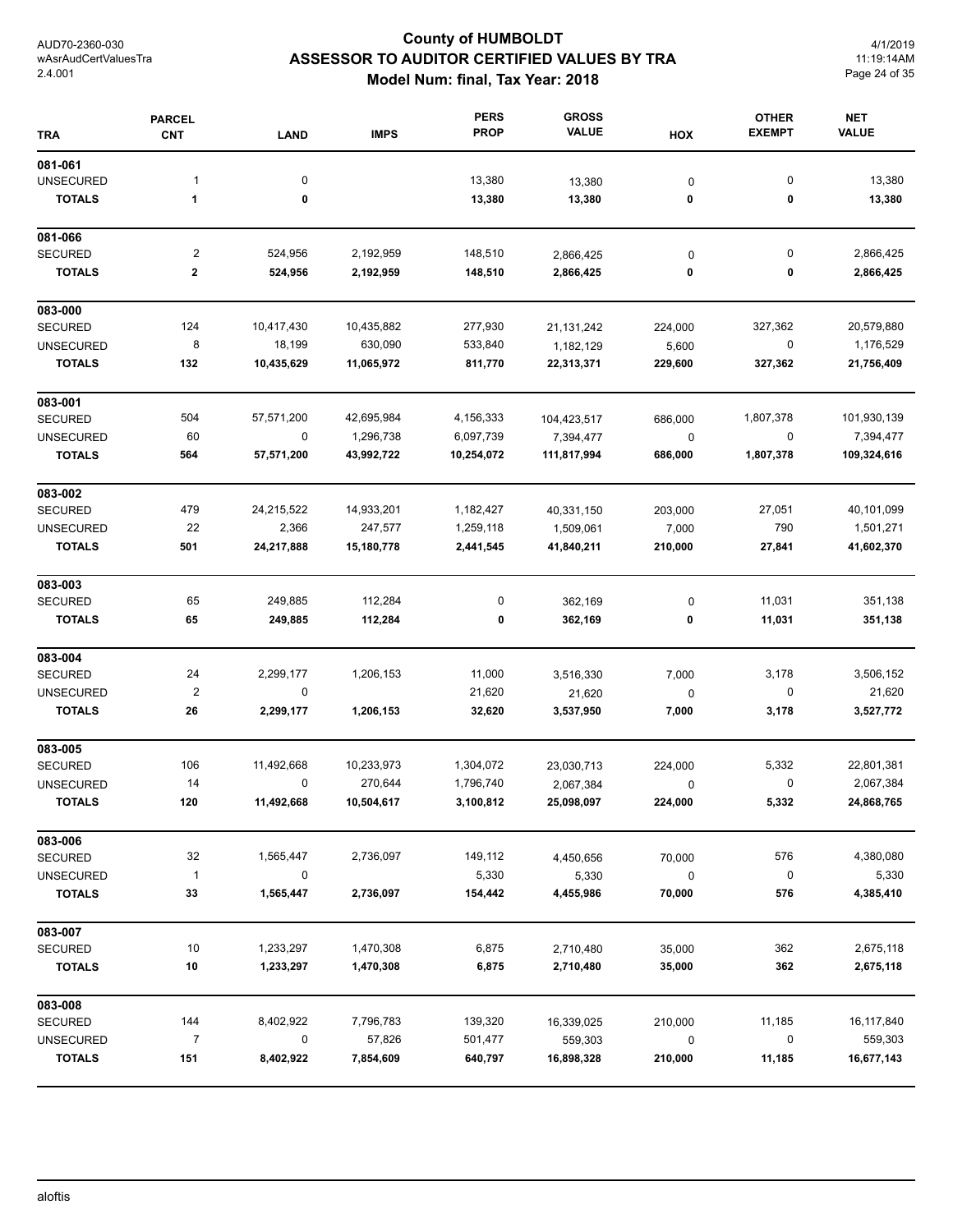# **County of HUMBOLDT ASSESSOR TO AUDITOR CERTIFIED VALUES BY TRA Model Num: final, Tax Year: 2018**

4/1/2019 11:19:14AM Page 25 of 35

| <b>TRA</b>       | <b>PARCEL</b><br><b>CNT</b> | <b>LAND</b> | <b>IMPS</b> | <b>PERS</b><br><b>PROP</b> | <b>GROSS</b><br><b>VALUE</b> | HOX         | <b>OTHER</b><br><b>EXEMPT</b> | <b>NET</b><br><b>VALUE</b> |
|------------------|-----------------------------|-------------|-------------|----------------------------|------------------------------|-------------|-------------------------------|----------------------------|
| 085-000          |                             |             |             |                            |                              |             |                               |                            |
| <b>SECURED</b>   | 412                         | 43,136,654  | 58,063,555  | 1,820,216                  | 103,020,425                  | 1,624,000   | 538,960                       | 100,857,465                |
| <b>UNSECURED</b> | 34                          | 0           | 132,636     | 730,788                    | 863,424                      | 0           | 1,836                         | 861,588                    |
| <b>TOTALS</b>    | 446                         | 43,136,654  | 58,196,191  | 2,551,004                  | 103,883,849                  | 1,624,000   | 540,796                       | 101,719,053                |
| 085-001          |                             |             |             |                            |                              |             |                               |                            |
| <b>SECURED</b>   | 22                          | 3,838,088   | 3,487,885   | 9,472                      | 7,335,445                    | 91,000      | 0                             | 7,244,445                  |
| <b>UNSECURED</b> | $\overline{\mathbf{c}}$     | 0           |             | 42,280                     | 42,280                       | $\mathbf 0$ | 0                             | 42,280                     |
| <b>TOTALS</b>    | 24                          | 3,838,088   | 3,487,885   | 51,752                     | 7,377,725                    | 91,000      | 0                             | 7,286,725                  |
| 095-001          |                             |             |             |                            |                              |             |                               |                            |
| <b>SECURED</b>   | 560                         | 29,099,656  | 20,611,337  | 350,817                    | 50,061,810                   | 336,000     | 552,153                       | 49,173,657                 |
| <b>UNSECURED</b> | 24                          | 194,461     | 93,699      | 304,290                    | 592,450                      | $\mathbf 0$ | 1,250                         | 591,200                    |
| <b>TOTALS</b>    | 584                         | 29,294,117  | 20,705,036  | 655,107                    | 50,654,260                   | 336,000     | 553,403                       | 49,764,857                 |
| 100-001          |                             |             |             |                            |                              |             |                               |                            |
| <b>SECURED</b>   | 50                          | 2,120,147   | 815,414     | 350,820                    | 3,286,381                    | 0           | 0                             | 3,286,381                  |
| <b>TOTALS</b>    | 50                          | 2,120,147   | 815,414     | 350,820                    | 3,286,381                    | 0           | 0                             | 3,286,381                  |
| 100-002          |                             |             |             |                            |                              |             |                               |                            |
| <b>SECURED</b>   | 96                          | 11,406,129  | 13,508,633  | 1,254,611                  | 26,169,373                   | 287,000     | 5,330                         | 25,877,043                 |
| <b>UNSECURED</b> | 9                           | 0           | 299,790     | 2,337,231                  | 2,637,021                    | 0           | 0                             | 2,637,021                  |
| <b>TOTALS</b>    | 105                         | 11,406,129  | 13,808,423  | 3,591,842                  | 28,806,394                   | 287,000     | 5,330                         | 28,514,064                 |
| 100-003          |                             |             |             |                            |                              |             |                               |                            |
| <b>SECURED</b>   | 137                         | 7,274,760   | 12,711,082  | 1,432,256                  | 21,418,098                   | 356,000     | 821,750                       | 20,240,348                 |
| <b>UNSECURED</b> | 9                           | 627,516     |             | 176,130                    | 803,646                      | 0           | 0                             | 803,646                    |
| <b>TOTALS</b>    | 146                         | 7,902,276   | 12,711,082  | 1,608,386                  | 22,221,744                   | 356,000     | 821,750                       | 21,043,994                 |
| 100-004          |                             |             |             |                            |                              |             |                               |                            |
| <b>SECURED</b>   | 22                          | 779,327     | 7,213       | 0                          | 786,540                      | 0           | 1,214                         | 785,326                    |
| <b>TOTALS</b>    | 22                          | 779,327     | 7,213       | 0                          | 786,540                      | 0           | 1,214                         | 785,326                    |
| 100-005          |                             |             |             |                            |                              |             |                               |                            |
| <b>SECURED</b>   | 59                          | 4,206,102   | 2,865,754   | 334,500                    | 7,406,356                    | 70,000      | 3,570                         | 7,332,786                  |
| <b>UNSECURED</b> | 3                           |             |             | 40,590                     | 40,590                       | 0           | $\Omega$                      | 40,590                     |
| <b>UTILITY</b>   | 1                           | 40,500      |             | 0                          | 40,500                       | 0           | 0                             | 40,500                     |
| <b>TOTALS</b>    | 63                          | 4,246,602   | 2,865,754   | 375,090                    | 7,487,446                    | 70,000      | 3,570                         | 7,413,876                  |
| 100-006          |                             |             |             |                            |                              |             |                               |                            |
| <b>SECURED</b>   | 4                           | 170,412     |             | 0                          | 170,412                      | 0           | 0                             | 170,412                    |
| <b>TOTALS</b>    | 4                           | 170,412     |             | 0                          | 170,412                      | 0           | 0                             | 170,412                    |
| 100-007          |                             |             |             |                            |                              |             |                               |                            |
| SECURED          | 242                         | 18,230,475  | 34,054,736  | 599,145                    | 52,884,356                   | 833,000     | 1,056,837                     | 50,994,519                 |
| <b>UNSECURED</b> | 26                          | 0           | 10,940      | 647,016                    | 657,956                      | 0           | 0                             | 657,956                    |
| <b>TOTALS</b>    | 268                         | 18,230,475  | 34,065,676  | 1,246,161                  | 53,542,312                   | 833,000     | 1,056,837                     | 51,652,475                 |
| 100-008          |                             |             |             |                            |                              |             |                               |                            |
| SECURED          | 151                         | 15,390,407  | 27,221,433  | 819,960                    | 43,431,800                   | 600,600     | 392,523                       | 42,438,677                 |
| <b>UNSECURED</b> | 18                          | 0           | 9,090       | 283,780                    | 292,870                      | $\mathbf 0$ | 0                             | 292,870                    |
| <b>TOTALS</b>    | 169                         | 15,390,407  | 27,230,523  | 1,103,740                  | 43,724,670                   | 600,600     | 392,523                       | 42,731,547                 |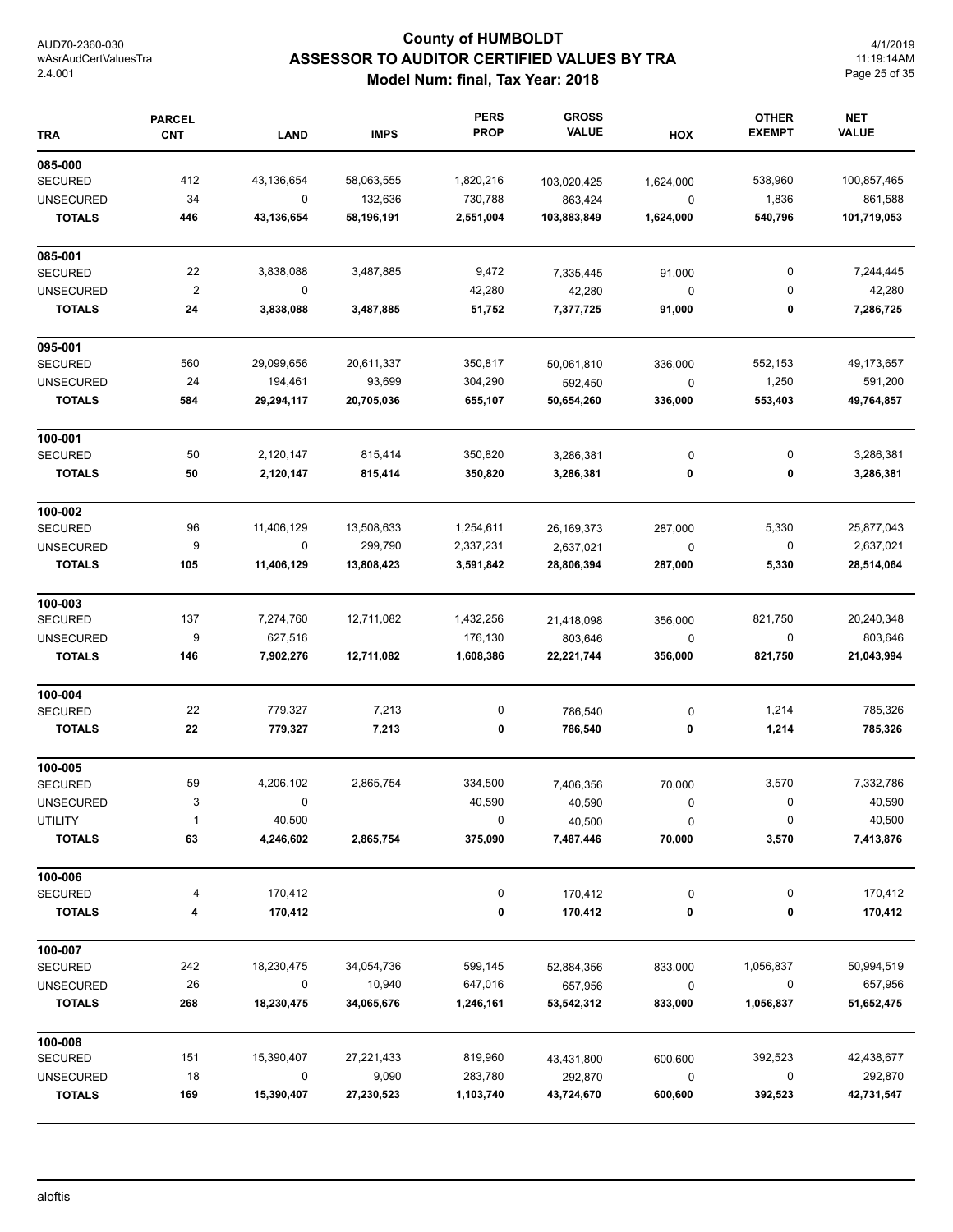# **County of HUMBOLDT ASSESSOR TO AUDITOR CERTIFIED VALUES BY TRA Model Num: final, Tax Year: 2018**

4/1/2019 11:19:14AM Page 26 of 35

| <b>TRA</b>       | <b>PARCEL</b><br><b>CNT</b> | LAND        | <b>IMPS</b> | <b>PERS</b><br><b>PROP</b> | <b>GROSS</b><br><b>VALUE</b> | HOX       | <b>OTHER</b><br><b>EXEMPT</b> | <b>NET</b><br><b>VALUE</b> |
|------------------|-----------------------------|-------------|-------------|----------------------------|------------------------------|-----------|-------------------------------|----------------------------|
| 100-009          |                             |             |             |                            |                              |           |                               |                            |
| <b>SECURED</b>   | 4                           | 471,160     | 862,970     | 0                          | 1,334,130                    | 7,000     | $\pmb{0}$                     | 1,327,130                  |
| <b>TOTALS</b>    | 4                           | 471,160     | 862,970     | 0                          | 1,334,130                    | 7,000     | 0                             | 1,327,130                  |
| 100-010          |                             |             |             |                            |                              |           |                               |                            |
| <b>SECURED</b>   | 2                           | 313,129     | 729,810     | 90,664                     | 1,133,603                    | 7,000     | $\mathbf 0$                   | 1,126,603                  |
| <b>TOTALS</b>    | $\mathbf 2$                 | 313,129     | 729,810     | 90,664                     | 1,133,603                    | 7,000     | 0                             | 1,126,603                  |
| 100-011          |                             |             |             |                            |                              |           |                               |                            |
| <b>SECURED</b>   | 1                           | 142,810     | 12,035      | 63,000                     | 217,845                      | 0         | $\pmb{0}$                     | 217,845                    |
| <b>TOTALS</b>    | $\mathbf{1}$                | 142,810     | 12,035      | 63,000                     | 217,845                      | 0         | 0                             | 217,845                    |
| 102-001          |                             |             |             |                            |                              |           |                               |                            |
| SECURED          | 41                          | 1,785,659   | 1,533,176   | 95,000                     | 3,413,835                    | 28,000    | 1,720                         | 3,384,115                  |
| <b>TOTALS</b>    | 41                          | 1,785,659   | 1,533,176   | 95,000                     | 3,413,835                    | 28,000    | 1,720                         | 3,384,115                  |
| 102-002          |                             |             |             |                            |                              |           |                               |                            |
| SECURED          | 4                           | 61,902      |             | 0                          | 61,902                       | $\pmb{0}$ | 0                             | 61,902                     |
| <b>TOTALS</b>    | 4                           | 61,902      |             | 0                          | 61,902                       | 0         | 0                             | 61,902                     |
| 102-003          |                             |             |             |                            |                              |           |                               |                            |
| SECURED          | 364                         | 49,259,919  | 64,458,787  | 927,847                    | 114,646,553                  | 1,204,000 | 530,441                       | 112,912,112                |
| <b>UNSECURED</b> | 37                          | 214,192     | 100,810     | 624,229                    | 939,231                      | $\pmb{0}$ | 0                             | 939,231                    |
| <b>TOTALS</b>    | 401                         | 49,474,111  | 64,559,597  | 1,552,076                  | 115,585,784                  | 1,204,000 | 530,441                       | 113,851,343                |
| 102-004          |                             |             |             |                            |                              |           |                               |                            |
| <b>SECURED</b>   | 2                           | 36,031      |             | 0                          | 36,031                       | 0         | 0                             | 36,031                     |
| <b>TOTALS</b>    | $\bf{2}$                    | 36,031      |             | 0                          | 36,031                       | 0         | 0                             | 36,031                     |
| 102-005          |                             |             |             |                            |                              |           |                               |                            |
| <b>SECURED</b>   | 74                          | 6,378,839   | 7,108,461   | 136,859                    | 13,624,159                   | 189,000   | 210,852                       | 13,224,307                 |
| <b>UNSECURED</b> | 5                           | $\mathbf 0$ |             | 48,020                     | 48,020                       | 0         | $\mathbf 0$                   | 48,020                     |
| <b>TOTALS</b>    | 79                          | 6,378,839   | 7,108,461   | 184,879                    | 13,672,179                   | 189,000   | 210,852                       | 13,272,327                 |
| 102-006          |                             |             |             |                            |                              |           |                               |                            |
| <b>SECURED</b>   | 60                          | 4,062,118   | 5,814,757   | 9,730                      | 9,886,605                    | 98,000    | 66,897                        | 9,721,708                  |
| <b>UNSECURED</b> | 4                           | 0           | 168,050     | 115,480                    | 283,530                      | 0         | 15,380                        | 268,150                    |
| <b>TOTALS</b>    | 64                          | 4,062,118   | 5,982,807   | 125,210                    | 10,170,135                   | 98,000    | 82,277                        | 9,989,858                  |
| 102-007          |                             |             |             |                            |                              |           |                               |                            |
| SECURED          | 2                           | 29,583      |             | 0                          | 29,583                       | 0         | 0                             | 29,583                     |
| <b>TOTALS</b>    | $\mathbf 2$                 | 29,583      |             | 0                          | 29,583                       | 0         | 0                             | 29,583                     |
| 102-008          |                             |             |             |                            |                              |           |                               |                            |
| <b>SECURED</b>   | 371                         | 41,192,891  | 59,518,192  | 1,098,553                  | 101,809,636                  | 1,460,200 | 3,323,653                     | 97,025,783                 |
| <b>UNSECURED</b> | 26                          | 0           | 108,393     | 366,074                    | 474,467                      | $\pmb{0}$ | 109,379                       | 365,088                    |
| <b>TOTALS</b>    | 397                         | 41,192,891  | 59,626,585  | 1,464,627                  | 102,284,103                  | 1,460,200 | 3,433,032                     | 97,390,871                 |
| 102-009          |                             |             |             |                            |                              |           |                               |                            |
| <b>SECURED</b>   | 3                           | 28,557      |             | 0                          | 28,557                       | 0         | 0                             | 28,557                     |
| <b>TOTALS</b>    | 3                           | 28,557      |             | 0                          | 28,557                       | 0         | 0                             | 28,557                     |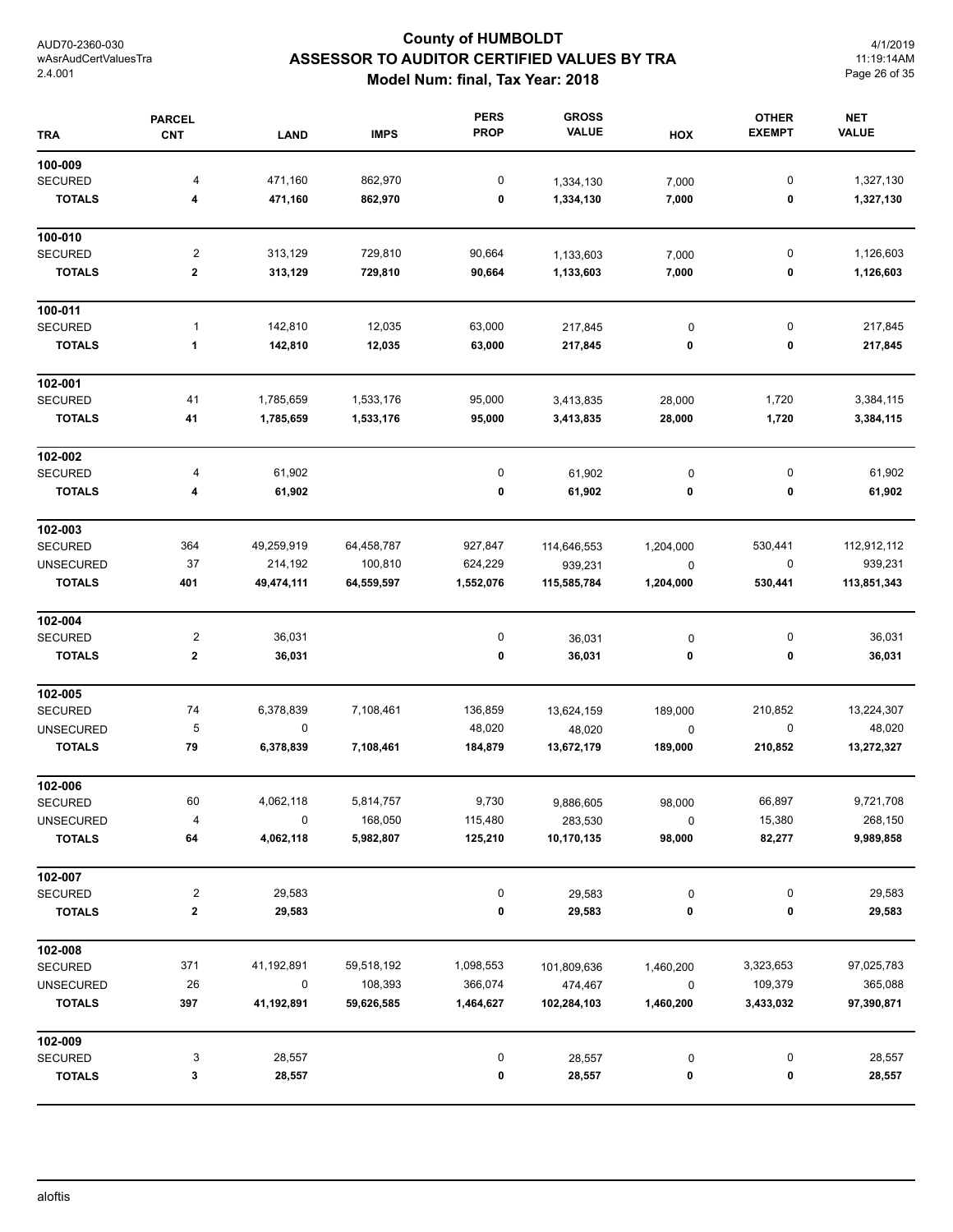# **County of HUMBOLDT ASSESSOR TO AUDITOR CERTIFIED VALUES BY TRA Model Num: final, Tax Year: 2018**

4/1/2019 11:19:14AM Page 27 of 35

| <b>TRA</b>       | <b>PARCEL</b><br><b>CNT</b> | <b>LAND</b> | <b>IMPS</b> | <b>PERS</b><br><b>PROP</b> | <b>GROSS</b><br><b>VALUE</b> | HOX       | <b>OTHER</b><br><b>EXEMPT</b> | <b>NET</b><br><b>VALUE</b> |
|------------------|-----------------------------|-------------|-------------|----------------------------|------------------------------|-----------|-------------------------------|----------------------------|
| 102-010          |                             |             |             |                            |                              |           |                               |                            |
| <b>SECURED</b>   | 10                          | 2,323,957   | 3,528,820   | 0                          | 5,852,777                    | 56,000    | $\pmb{0}$                     | 5,796,777                  |
| <b>TOTALS</b>    | 10                          | 2,323,957   | 3,528,820   | 0                          | 5,852,777                    | 56,000    | 0                             | 5,796,777                  |
| 102-011          |                             |             |             |                            |                              |           |                               |                            |
| <b>SECURED</b>   | 24                          | 4,372,372   | 7,748,661   | $\boldsymbol{0}$           | 12,121,033                   | 77,000    | 0                             | 12,044,033                 |
| <b>UNSECURED</b> | $\overline{\mathbf{c}}$     | 0           |             | 6,640                      | 6,640                        | 0         | 0                             | 6,640                      |
| <b>TOTALS</b>    | ${\bf 26}$                  | 4,372,372   | 7,748,661   | 6,640                      | 12,127,673                   | 77,000    | 0                             | 12,050,673                 |
| 102-013          |                             |             |             |                            |                              |           |                               |                            |
| <b>SECURED</b>   | 1                           | 10,078      |             | 0                          | 10,078                       | $\pmb{0}$ | 0                             | 10,078                     |
| <b>TOTALS</b>    | 1                           | 10,078      |             | 0                          | 10,078                       | 0         | 0                             | 10,078                     |
| 103-000          |                             |             |             |                            |                              |           |                               |                            |
| <b>SECURED</b>   | 132                         | 15,444,831  | 17,211,695  | 54,350                     | 32,710,876                   | 427,000   | 136,448                       | 32, 147, 428               |
| <b>UNSECURED</b> | 8                           | $\pmb{0}$   | 9,710       | 257,206                    | 266,916                      | $\pmb{0}$ | $\pmb{0}$                     | 266,916                    |
| <b>TOTALS</b>    | 140                         | 15,444,831  | 17,221,405  | 311,556                    | 32,977,792                   | 427,000   | 136,448                       | 32,414,344                 |
| 103-001          |                             |             |             |                            |                              |           |                               |                            |
| <b>SECURED</b>   | 222                         | 27,558,405  | 47,534,992  | 16,794,313                 | 91,887,710                   | 252,000   | 397,281                       | 91,238,429                 |
| <b>UNSECURED</b> | $10$                        | $\pmb{0}$   | 7,146       | 336,428                    | 343,574                      | $\pmb{0}$ | $\pmb{0}$                     | 343,574                    |
| <b>TOTALS</b>    | 232                         | 27,558,405  | 47,542,138  | 17,130,741                 | 92,231,284                   | 252,000   | 397,281                       | 91,582,003                 |
| 103-002          |                             |             |             |                            |                              |           |                               |                            |
| <b>SECURED</b>   | 6                           | 415,786     | 1,233,765   | 157,720                    | 1,807,271                    | 28,000    | 0                             | 1,779,271                  |
| <b>TOTALS</b>    | 6                           | 415,786     | 1,233,765   | 157,720                    | 1,807,271                    | 28,000    | 0                             | 1,779,271                  |
| 103-003          |                             |             |             |                            |                              |           |                               |                            |
| <b>SECURED</b>   | 1                           | 273,153     | 407,828     | 0                          | 680,981                      | 7,000     | 0                             | 673,981                    |
| <b>TOTALS</b>    | 1                           | 273,153     | 407,828     | 0                          | 680,981                      | 7,000     | 0                             | 673,981                    |
| 103-004          |                             |             |             |                            |                              |           |                               |                            |
| <b>SECURED</b>   | 8                           | 115,725     |             | 0                          | 115,725                      | 0         | 0                             | 115,725                    |
| <b>TOTALS</b>    | 8                           | 115,725     |             | 0                          | 115,725                      | 0         | 0                             | 115,725                    |
| 103-005          |                             |             |             |                            |                              |           |                               |                            |
| <b>SECURED</b>   | 49                          | 3,253,609   | 4,829,676   | 38,480                     | 8,121,765                    | 238,000   | 57,065                        | 7,826,700                  |
| <b>UNSECURED</b> | $\boldsymbol{2}$            | 0           |             | 3,720                      | 3,720                        | 0         | 0                             | 3,720                      |
| <b>TOTALS</b>    | 51                          | 3,253,609   | 4,829,676   | 42,200                     | 8,125,485                    | 238,000   | 57,065                        | 7,830,420                  |
| 103-006          |                             |             |             |                            |                              |           |                               |                            |
| <b>SECURED</b>   | 6                           | 9,101       |             | 0                          | 9,101                        | $\pmb{0}$ | 0                             | 9,101                      |
| <b>TOTALS</b>    | 6                           | 9,101       |             | 0                          | 9,101                        | 0         | 0                             | 9,101                      |
| 103-007          |                             |             |             |                            |                              |           |                               |                            |
| <b>SECURED</b>   | 1                           | 7,096       |             | 0                          | 7,096                        | $\pmb{0}$ | 0                             | 7,096                      |
| <b>TOTALS</b>    | 1                           | 7,096       |             | 0                          | 7,096                        | 0         | 0                             | 7,096                      |
| 103-008          |                             |             |             |                            |                              |           |                               |                            |
| <b>SECURED</b>   | 282                         | 24,846,636  | 43,501,486  | 420,171                    | 68,768,293                   | 882,000   | 394,901                       | 67,491,392                 |
| <b>UNSECURED</b> | 33                          | 0           | 869,589     | 4,665,343                  | 5,534,932                    | $\pmb{0}$ | $\mathbf 0$                   | 5,534,932                  |
| <b>TOTALS</b>    | 315                         | 24,846,636  | 44,371,075  | 5,085,514                  | 74,303,225                   | 882,000   | 394,901                       | 73,026,324                 |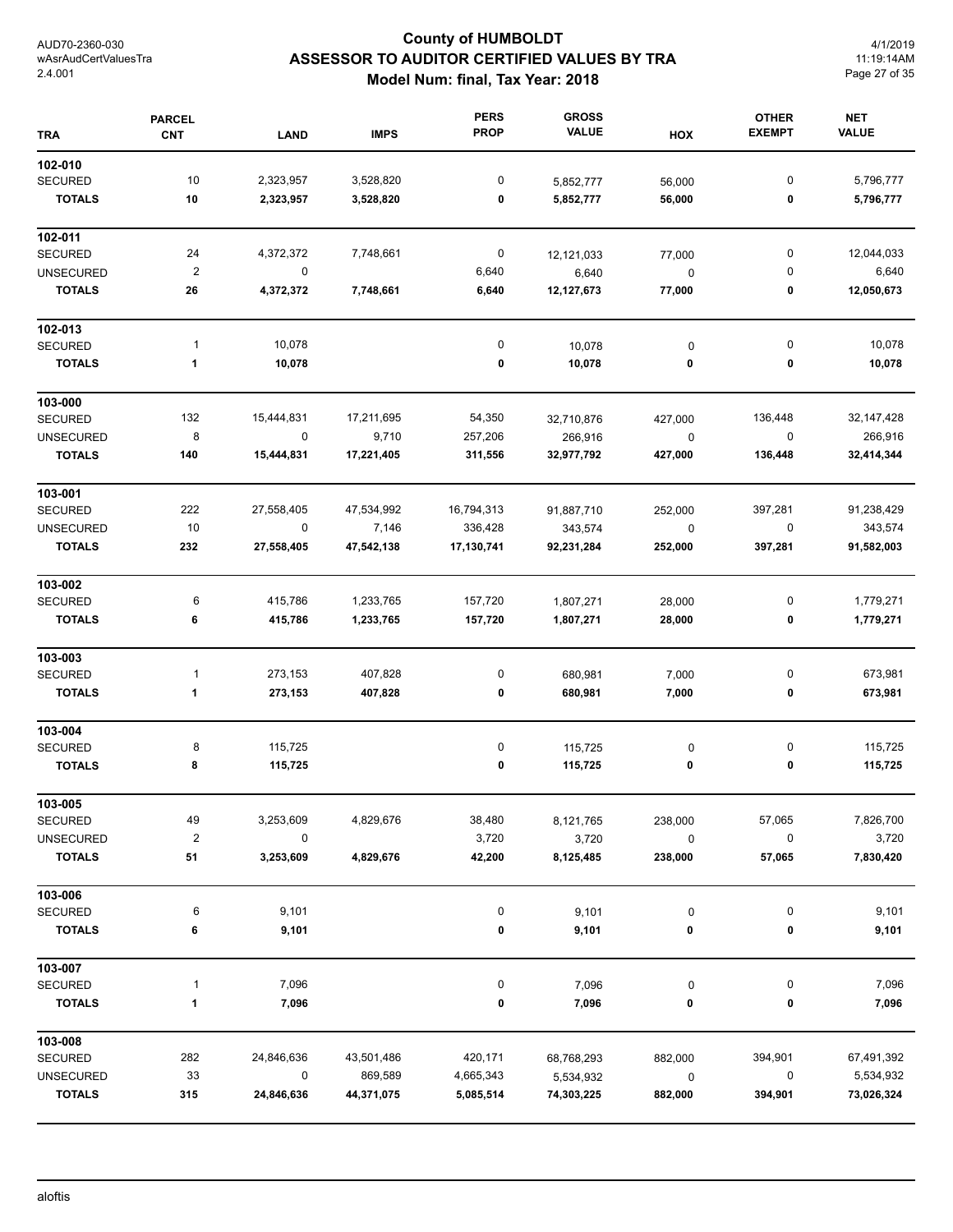# **County of HUMBOLDT ASSESSOR TO AUDITOR CERTIFIED VALUES BY TRA Model Num: final, Tax Year: 2018**

4/1/2019 11:19:14AM Page 28 of 35

| <b>TRA</b>       | <b>PARCEL</b><br><b>CNT</b> | <b>LAND</b> | <b>IMPS</b> | <b>PERS</b><br><b>PROP</b> | <b>GROSS</b><br><b>VALUE</b> | HOX         | <b>OTHER</b><br><b>EXEMPT</b> | <b>NET</b><br><b>VALUE</b> |
|------------------|-----------------------------|-------------|-------------|----------------------------|------------------------------|-------------|-------------------------------|----------------------------|
| 103-013          |                             |             |             |                            |                              |             |                               |                            |
| <b>SECURED</b>   | 21                          | 1,813,444   | 3,062,956   | $\mathbf 0$                | 4,876,400                    | 63,000      | 0                             | 4,813,400                  |
| <b>UNSECURED</b> | $\overline{\mathbf{r}}$     | 0           | 24,480      | 16,010                     | 40,490                       | $\pmb{0}$   | 0                             | 40,490                     |
| <b>TOTALS</b>    | 25                          | 1,813,444   | 3,087,436   | 16,010                     | 4,916,890                    | 63,000      | 0                             | 4,853,890                  |
| 103-014          |                             |             |             |                            |                              |             |                               |                            |
| <b>SECURED</b>   | 2                           | 384,233     | 127,712     | $\boldsymbol{0}$           | 511,945                      | 7,000       | 0                             | 504,945                    |
| <b>UNSECURED</b> | $\mathbf{1}$                | 0           | 5,440       | 28,920                     | 34,360                       | $\pmb{0}$   | 0                             | 34,360                     |
| <b>TOTALS</b>    | 3                           | 384,233     | 133,152     | 28,920                     | 546,305                      | 7,000       | 0                             | 539,305                    |
| 103-015          |                             |             |             |                            |                              |             |                               |                            |
| <b>SECURED</b>   | 37                          | 4,845,550   | 7,713,496   | 3,300                      | 12,562,346                   | 161,000     | 132,306                       | 12,269,040                 |
| <b>UNSECURED</b> | $\overline{\mathbf{c}}$     | $\mathsf 0$ |             | 5,190                      | 5,190                        | $\pmb{0}$   | $\pmb{0}$                     | 5,190                      |
| <b>TOTALS</b>    | 39                          | 4,845,550   | 7,713,496   | 8,490                      | 12,567,536                   | 161,000     | 132,306                       | 12,274,230                 |
| 109-001          |                             |             |             |                            |                              |             |                               |                            |
| <b>SECURED</b>   | 214                         | 13,226,296  | 19,270,366  | 470,816                    | 32,967,478                   | 654,600     | 520,172                       | 31,792,706                 |
| <b>UNSECURED</b> | 13                          | $\mathsf 0$ | 180,620     | 466,350                    | 646,970                      | $\mathsf 0$ | 0                             | 646,970                    |
| <b>TOTALS</b>    | 227                         | 13,226,296  | 19,450,986  | 937,166                    | 33,614,448                   | 654,600     | 520,172                       | 32,439,676                 |
| 109-003          |                             |             |             |                            |                              |             |                               |                            |
| <b>SECURED</b>   | 14                          | 527,670     | 763,948     | 120,740                    | 1,412,358                    | 7,000       | 1,447                         | 1,403,911                  |
| <b>TOTALS</b>    | 14                          | 527,670     | 763,948     | 120,740                    | 1,412,358                    | 7,000       | 1,447                         | 1,403,911                  |
| 109-004          |                             |             |             |                            |                              |             |                               |                            |
| <b>SECURED</b>   | 112                         | 12,883,578  | 6,017,327   | 551,475                    | 19,452,380                   | 35,000      | 11,342                        | 19,406,038                 |
| <b>UNSECURED</b> | 5                           | $\mathbf 0$ | 16,890      | 318,590                    | 335,480                      | $\pmb{0}$   | 0                             | 335,480                    |
| <b>TOTALS</b>    | 117                         | 12,883,578  | 6,034,217   | 870,065                    | 19,787,860                   | 35,000      | 11,342                        | 19,741,518                 |
| 109-005          |                             |             |             |                            |                              |             |                               |                            |
| <b>SECURED</b>   | 2                           | 473,771     | 6,833,717   | 187,090                    | 7,494,578                    | $\pmb{0}$   | 0                             | 7,494,578                  |
| <b>UNSECURED</b> | 2                           | 0           |             | 598,550                    | 598,550                      | 0           | 0                             | 598,550                    |
| <b>TOTALS</b>    | 4                           | 473,771     | 6,833,717   | 785,640                    | 8,093,128                    | 0           | 0                             | 8,093,128                  |
| 109-006          |                             |             |             |                            |                              |             |                               |                            |
| <b>SECURED</b>   | 422                         | 35,466,057  | 32,358,928  | 621,123                    | 68,446,108                   | 663,600     | 290,668                       | 67,491,840                 |
| <b>UNSECURED</b> | 26                          | 0           | 190,714     | 1,091,811                  | 1,282,525                    | 0           | 0                             | 1,282,525                  |
| <b>TOTALS</b>    | 448                         | 35,466,057  | 32,549,642  | 1,712,934                  | 69,728,633                   | 663,600     | 290,668                       | 68,774,365                 |
| 109-007          |                             |             |             |                            |                              |             |                               |                            |
| SECURED          | $\mathbf{1}$                | 6,928       | 28,789      | 0                          | 35,717                       | 7,000       | 0                             | 28,717                     |
| <b>TOTALS</b>    | $\mathbf{1}$                | 6,928       | 28,789      | 0                          | 35,717                       | 7,000       | 0                             | 28,717                     |
| 109-008          |                             |             |             |                            |                              |             |                               |                            |
| <b>SECURED</b>   | 2                           | 10,892      | 40,808      | 0                          | 51,700                       | 0           | 0                             | 51,700                     |
| <b>TOTALS</b>    | 2                           | 10,892      | 40,808      | 0                          | 51,700                       | 0           | 0                             | 51,700                     |
| 109-011          |                             |             |             |                            |                              |             |                               |                            |
| <b>SECURED</b>   | 2                           | 19,963      | 146,362     | 0                          | 166,325                      | 0           | 0                             | 166,325                    |
| <b>TOTALS</b>    | 2                           | 19,963      | 146,362     | 0                          | 166,325                      | 0           | 0                             | 166,325                    |
| 109-012          |                             |             |             |                            |                              |             |                               |                            |
| SECURED          | 5                           | 316,994     | 765,572     | 0                          | 1,082,566                    | 28,000      | 0                             | 1,054,566                  |
| <b>TOTALS</b>    | 5                           | 316,994     | 765,572     | 0                          | 1,082,566                    | 28,000      | 0                             | 1,054,566                  |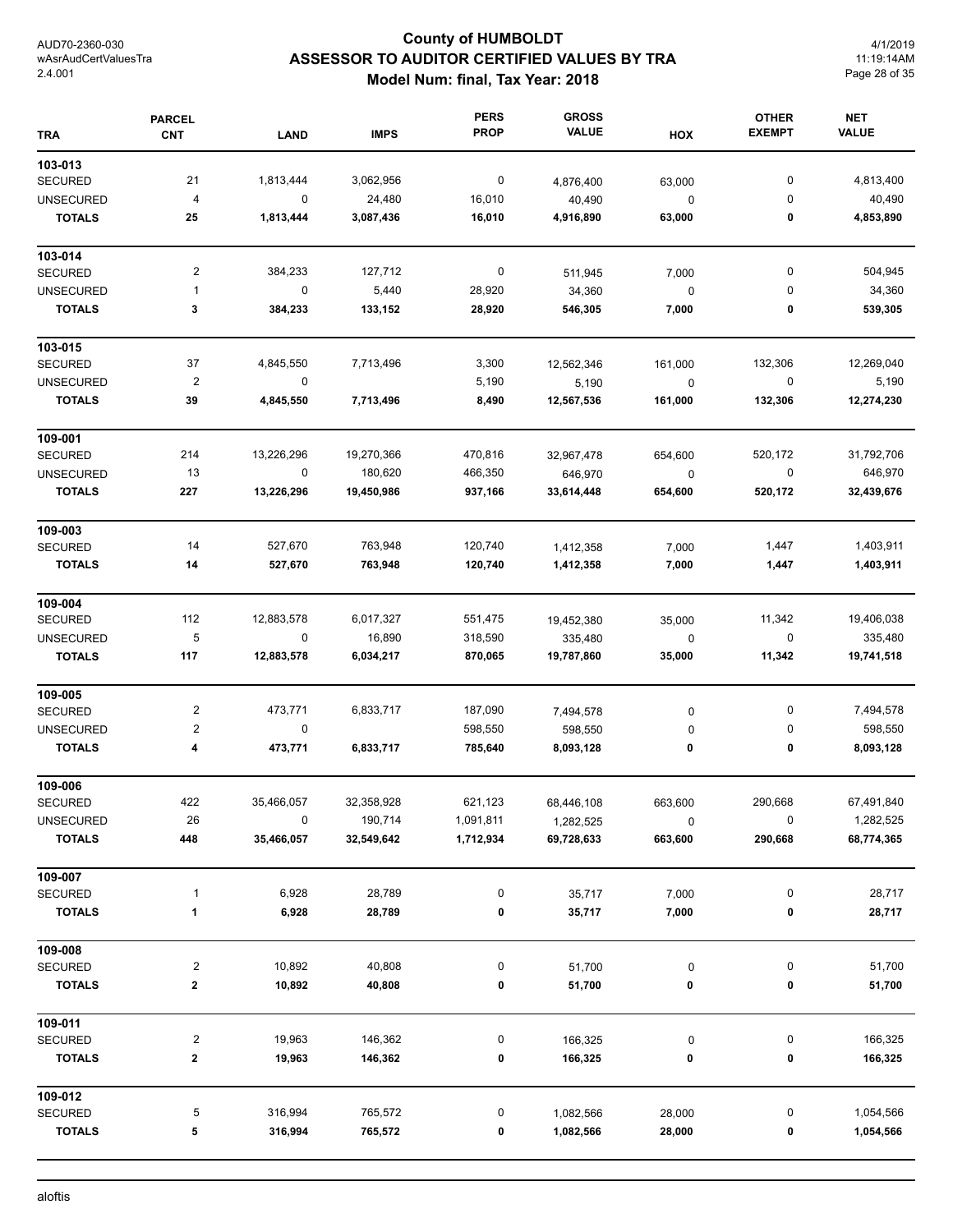# **County of HUMBOLDT ASSESSOR TO AUDITOR CERTIFIED VALUES BY TRA Model Num: final, Tax Year: 2018**

4/1/2019 11:19:14AM Page 29 of 35

| <b>TRA</b>       | <b>PARCEL</b><br><b>CNT</b> | <b>LAND</b> | <b>IMPS</b> | <b>PERS</b><br><b>PROP</b> | <b>GROSS</b><br><b>VALUE</b> | HOX        | <b>OTHER</b><br><b>EXEMPT</b> | <b>NET</b><br><b>VALUE</b> |
|------------------|-----------------------------|-------------|-------------|----------------------------|------------------------------|------------|-------------------------------|----------------------------|
| 109-013          |                             |             |             |                            |                              |            |                               |                            |
| <b>SECURED</b>   | 49                          | 4,771,628   | 7,137,967   | 0                          | 11,909,595                   | 189,000    | 130,841                       | 11,589,754                 |
| <b>UNSECURED</b> | $\overline{\mathbf{c}}$     | 0           |             | 17,160                     | 17,160                       | 0          | 0                             | 17,160                     |
| <b>TOTALS</b>    | 51                          | 4,771,628   | 7,137,967   | 17,160                     | 11,926,755                   | 189,000    | 130,841                       | 11,606,914                 |
| 111-000          |                             |             |             |                            |                              |            |                               |                            |
| <b>SECURED</b>   | 422                         | 19,238,659  | 6,211,018   | 194,040                    | 25,643,717                   | 28,000     | 3,940                         | 25,611,777                 |
| <b>UNSECURED</b> | 8                           | 16,281      | 16,281      | 53,650                     | 86,212                       | 0          | 0                             | 86,212                     |
| <b>TOTALS</b>    | 430                         | 19,254,940  | 6,227,299   | 247,690                    | 25,729,929                   | 28,000     | 3,940                         | 25,697,989                 |
| 111-001          |                             |             |             |                            |                              |            |                               |                            |
| <b>SECURED</b>   | 85                          | 3,011,358   | 2,662,471   | 123,580                    | 5,797,409                    | 28,000     | 516,844                       | 5,252,565                  |
| <b>UNSECURED</b> | $\overline{\mathbf{c}}$     | 11,239      |             | 4,690                      | 15,929                       | 0          | 0                             | 15,929                     |
| <b>TOTALS</b>    | 87                          | 3,022,597   | 2,662,471   | 128,270                    | 5,813,338                    | 28,000     | 516,844                       | 5,268,494                  |
| 112-000          |                             |             |             |                            |                              |            |                               |                            |
| <b>SECURED</b>   | 829                         | 29,897,136  | 28,146,203  | 1,483,687                  | 59,527,026                   | 119,000    | 15,280,058                    | 44,127,968                 |
| <b>UNSECURED</b> | 13                          | 13,633      | 119,112     | 179,950                    | 312,695                      | 10,258     | 3,247                         | 299,190                    |
| <b>TOTALS</b>    | 842                         | 29,910,769  | 28,265,315  | 1,663,637                  | 59,839,721                   | 129,258    | 15,283,305                    | 44,427,158                 |
| 112-001          |                             |             |             |                            |                              |            |                               |                            |
| <b>SECURED</b>   | 301                         | 19,097,584  | 18,743,673  | 407,998                    | 38,249,255                   | 329,000    | 357,588                       | 37,562,667                 |
| <b>UNSECURED</b> | 17                          | 3,110       | 975,908     | 466,590                    | 1,445,608                    | 0          | 157,970                       | 1,287,638                  |
| <b>TOTALS</b>    | 318                         | 19,100,694  | 19,719,581  | 874,588                    | 39,694,863                   | 329,000    | 515,558                       | 38,850,305                 |
| 112-002          |                             |             |             |                            |                              |            |                               |                            |
| <b>SECURED</b>   | 696                         | 40,282,884  | 36,216,537  | 655,229                    | 77,154,650                   | 364,000    | 845,235                       | 75,945,415                 |
| <b>UNSECURED</b> | 16                          | 12,462      | 340,173     | 801,090                    | 1,153,725                    | 7,000      | 14,002                        | 1,132,723                  |
| <b>UTILITY</b>   | $\overline{1}$              | 6,534       |             | 0                          | 6,534                        | 0          | 0                             | 6,534                      |
| <b>TOTALS</b>    | 713                         | 40,301,880  | 36,556,710  | 1,456,319                  | 78,314,909                   | 371,000    | 859,237                       | 77,084,672                 |
| 115-001          |                             |             |             |                            |                              |            |                               |                            |
| <b>SECURED</b>   | 47                          | 3,098,879   | 774,041     | 0                          | 3,872,920                    | $\pmb{0}$  | 0                             | 3,872,920                  |
| <b>UNSECURED</b> | 3                           | 0           | 259,269     | 136,460                    | 395,729                      | 7,000      | 0                             | 388,729                    |
| <b>TOTALS</b>    | 50                          | 3,098,879   | 1,033,310   | 136,460                    | 4,268,649                    | 7,000      | 0                             | 4,261,649                  |
| 115-002          |                             |             |             |                            |                              |            |                               |                            |
| <b>SECURED</b>   | 6,167                       | 550,939,435 | 945,368,498 | 25,647,777                 | 1,521,955,710                | 21,062,994 | 30,106,743                    | 1,470,785,973              |
| <b>UNSECURED</b> | 588                         | 2,951,526   | 14,447,437  | 34,921,068                 | 52,320,031                   | 14,000     | 983,160                       | 51,322,871                 |
| <b>TOTALS</b>    | 6,755                       | 553,890,961 | 959,815,935 | 60,568,845                 | 1,574,275,741                | 21,076,994 | 31,089,903                    | 1,522,108,844              |
| 115-004          |                             |             |             |                            |                              |            |                               |                            |
| <b>SECURED</b>   | 67                          | 5,473,596   | 9,198,951   | 10,305                     | 14,682,852                   | 196,000    | 283,527                       | 14,203,325                 |
| <b>UNSECURED</b> | $\mathbf{1}$                | 0           |             | 3,470                      | 3,470                        | 0          | 0                             | 3,470                      |
| <b>TOTALS</b>    | 68                          | 5,473,596   | 9,198,951   | 13,775                     | 14,686,322                   | 196,000    | 283,527                       | 14,206,795                 |
| 115-005          |                             |             |             |                            |                              |            |                               |                            |
| <b>SECURED</b>   | 1                           | 52,488      |             | $\pmb{0}$                  | 52,488                       | 0          | 0                             | 52,488                     |
| <b>TOTALS</b>    | 1                           | 52,488      |             | 0                          | 52,488                       | 0          | 0                             | 52,488                     |
| 115-006          |                             |             |             |                            |                              |            |                               |                            |
| <b>SECURED</b>   | 16                          | 1,785,308   | 2,023,442   | 0                          | 3,808,750                    | 42,000     | 130,841                       | 3,635,909                  |
| <b>UNSECURED</b> | $\overline{\mathbf{c}}$     | 0           |             | 7,890                      | 7,890                        | 0          | 0                             | 7,890                      |
| <b>TOTALS</b>    | 18                          | 1,785,308   | 2,023,442   | 7,890                      | 3,816,640                    | 42,000     | 130,841                       | 3,643,799                  |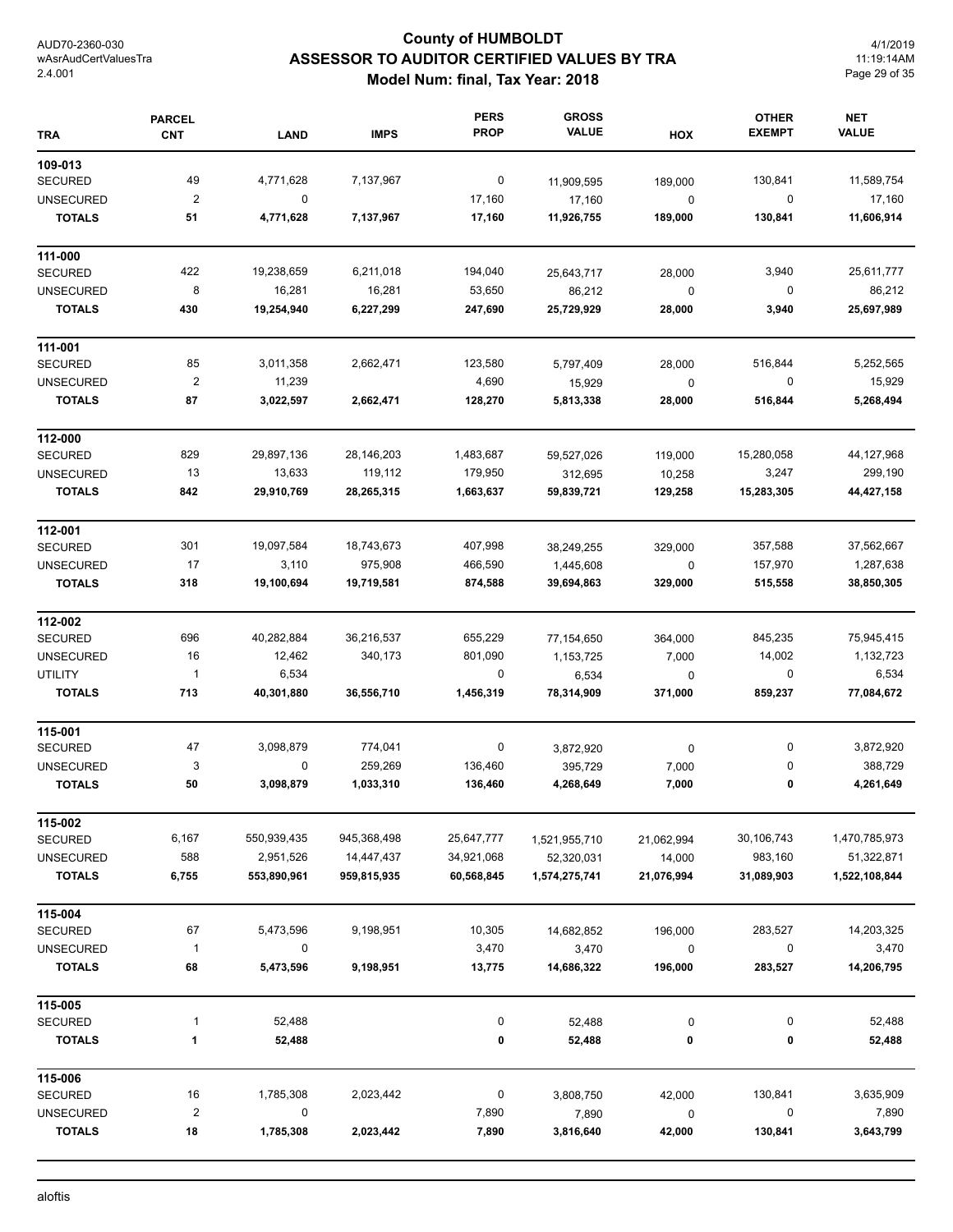# **County of HUMBOLDT ASSESSOR TO AUDITOR CERTIFIED VALUES BY TRA Model Num: final, Tax Year: 2018**

4/1/2019 11:19:14AM Page 30 of 35

| <b>TRA</b>               | <b>PARCEL</b><br><b>CNT</b> | <b>LAND</b> | <b>IMPS</b> | <b>PERS</b><br><b>PROP</b> | <b>GROSS</b><br><b>VALUE</b> | HOX         | <b>OTHER</b><br><b>EXEMPT</b> | <b>NET</b><br><b>VALUE</b> |
|--------------------------|-----------------------------|-------------|-------------|----------------------------|------------------------------|-------------|-------------------------------|----------------------------|
| 115-008                  |                             |             |             |                            |                              |             |                               |                            |
| <b>SECURED</b>           | 21                          | 755,001     | 883,532     | 9,310                      | 1,647,843                    | 21,000      | 1,040                         | 1,625,803                  |
| <b>UNSECURED</b>         | 8                           | 54,280      | 24,838      | 626,852                    | 705,970                      | 0           | 0                             | 705,970                    |
| <b>TOTALS</b>            | 29                          | 809,281     | 908,370     | 636,162                    | 2,353,813                    | 21,000      | 1,040                         | 2,331,773                  |
| 115-009                  |                             |             |             |                            |                              |             |                               |                            |
| <b>SECURED</b>           | 5                           | 1,009,426   | 694,397     | 3,860                      | 1,707,683                    | 21,000      | 0                             | 1,686,683                  |
| <b>TOTALS</b>            | 5                           | 1,009,426   | 694,397     | 3,860                      | 1,707,683                    | 21,000      | 0                             | 1,686,683                  |
| 121-000                  |                             |             |             |                            |                              |             |                               |                            |
| <b>SECURED</b>           | 210                         | 2,697,737   | 2,409,272   | 191,659                    | 5,298,668                    | 49,000      | 0                             | 5,249,668                  |
| <b>UNSECURED</b>         | 4                           | 9,002       | 27,008      | 17,380                     | 53,390                       | 0           | 0                             | 53,390                     |
| <b>TOTALS</b>            | 214                         | 2,706,739   | 2,436,280   | 209,039                    | 5,352,058                    | 49,000      | 0                             | 5,303,058                  |
| 121-001                  |                             |             |             |                            |                              |             |                               |                            |
| <b>SECURED</b>           | 34                          | 1,498,778   | 551,483     | 4,785                      | 2,055,046                    | $\mathsf 0$ | 624                           | 2,054,422                  |
| <b>UNSECURED</b>         | $\overline{\mathbf{c}}$     | 0           | 230,578     | $\pmb{0}$                  | 230,578                      | 14,000      | 0                             | 216,578                    |
| <b>TOTALS</b>            | 36                          | 1,498,778   | 782,061     | 4,785                      | 2,285,624                    | 14,000      | 624                           | 2,271,000                  |
| 121-002                  |                             |             |             |                            |                              |             |                               |                            |
| <b>SECURED</b>           | 48                          | 2,503,791   | 1,651,070   | 50,000                     | 4,204,861                    | 28,000      | 132,231                       | 4,044,630                  |
| <b>UNSECURED</b>         | $\mathbf{1}$                | $\pmb{0}$   |             | 2,050                      | 2,050                        | 0           | 0                             | 2,050                      |
| <b>TOTALS</b>            | 49                          | 2,503,791   | 1,651,070   | 52,050                     | 4,206,911                    | 28,000      | 132,231                       | 4,046,680                  |
| 121-003                  |                             |             |             |                            |                              |             |                               |                            |
| <b>SECURED</b>           | 224                         | 8,030,103   | 11,826,912  | 239,191                    | 20,096,206                   | 238,000     | 353,709                       | 19,504,497                 |
| <b>UNSECURED</b>         | 10                          | 1,958       | 100,791     | 191,020                    | 293,769                      | 0           | 0                             | 293,769                    |
| <b>TOTALS</b>            | 234                         | 8,032,061   | 11,927,703  | 430,211                    | 20,389,975                   | 238,000     | 353,709                       | 19,798,266                 |
| 121-004                  |                             |             |             |                            |                              |             |                               |                            |
| <b>SECURED</b>           | 17                          | 1,618,928   | 422,564     | 0                          | 2,041,492                    | 0           | 0                             | 2,041,492                  |
| <b>UNSECURED</b>         | $\overline{\mathbf{c}}$     | 6,982       | 193,689     | 1,613,350                  | 1,814,021                    | 0           | 0                             | 1,814,021                  |
| <b>TOTALS</b>            | 19                          | 1,625,910   | 616,253     | 1,613,350                  | 3,855,513                    | 0           | 0                             | 3,855,513                  |
| 123-001                  |                             |             |             |                            |                              |             |                               |                            |
| <b>SECURED</b>           | 17                          | 4,428,023   | 5,315,288   | 82,980                     | 9,826,291                    | 0           | 965                           | 9,825,326                  |
| <b>UNSECURED</b>         | $\overline{7}$              | 25,305      | 1,123,630   | 230,400                    | 1,379,335                    | 0           | 0                             | 1,379,335                  |
| UTILITY<br><b>TOTALS</b> | $\mathbf{1}$                | 31,799      |             | 0                          | 31,799                       | 0           | 0                             | 31,799                     |
|                          | 25                          | 4,485,127   | 6,438,918   | 313,380                    | 11,237,425                   | 0           | 965                           | 11,236,460                 |
| 123-002                  |                             |             |             |                            |                              |             |                               |                            |
| <b>SECURED</b>           | 7                           | 43,700      |             | 0                          | 43,700                       | 0           | 0                             | 43,700                     |
| <b>TOTALS</b>            | 7                           | 43,700      |             | 0                          | 43,700                       | 0           | 0                             | 43,700                     |
| 123-004                  |                             |             |             |                            |                              |             |                               |                            |
| <b>SECURED</b>           | 253                         | 7,939,758   | 15,061,505  | 1,903,817                  | 24,905,080                   | 210,000     | 51,244                        | 24,643,836                 |
| <b>UNSECURED</b>         | 28                          | 60,909      | 2,764,574   | 3,331,830                  | 6,157,313                    | 0           | 0                             | 6,157,313                  |
| <b>UTILITY</b>           | 1                           | 76,062      |             | 0                          | 76,062                       | 0           | 0                             | 76,062                     |
| <b>TOTALS</b>            | 282                         | 8,076,729   | 17,826,079  | 5,235,647                  | 31,138,455                   | 210,000     | 51,244                        | 30,877,211                 |
| 123-005                  |                             |             |             |                            |                              |             |                               |                            |
| <b>SECURED</b>           | 24                          | 3,376,559   | 793,289     | 0                          | 4,169,848                    | 28,000      | 0                             | 4,141,848                  |
| <b>TOTALS</b>            | 24                          | 3,376,559   | 793,289     | 0                          | 4,169,848                    | 28,000      | 0                             | 4,141,848                  |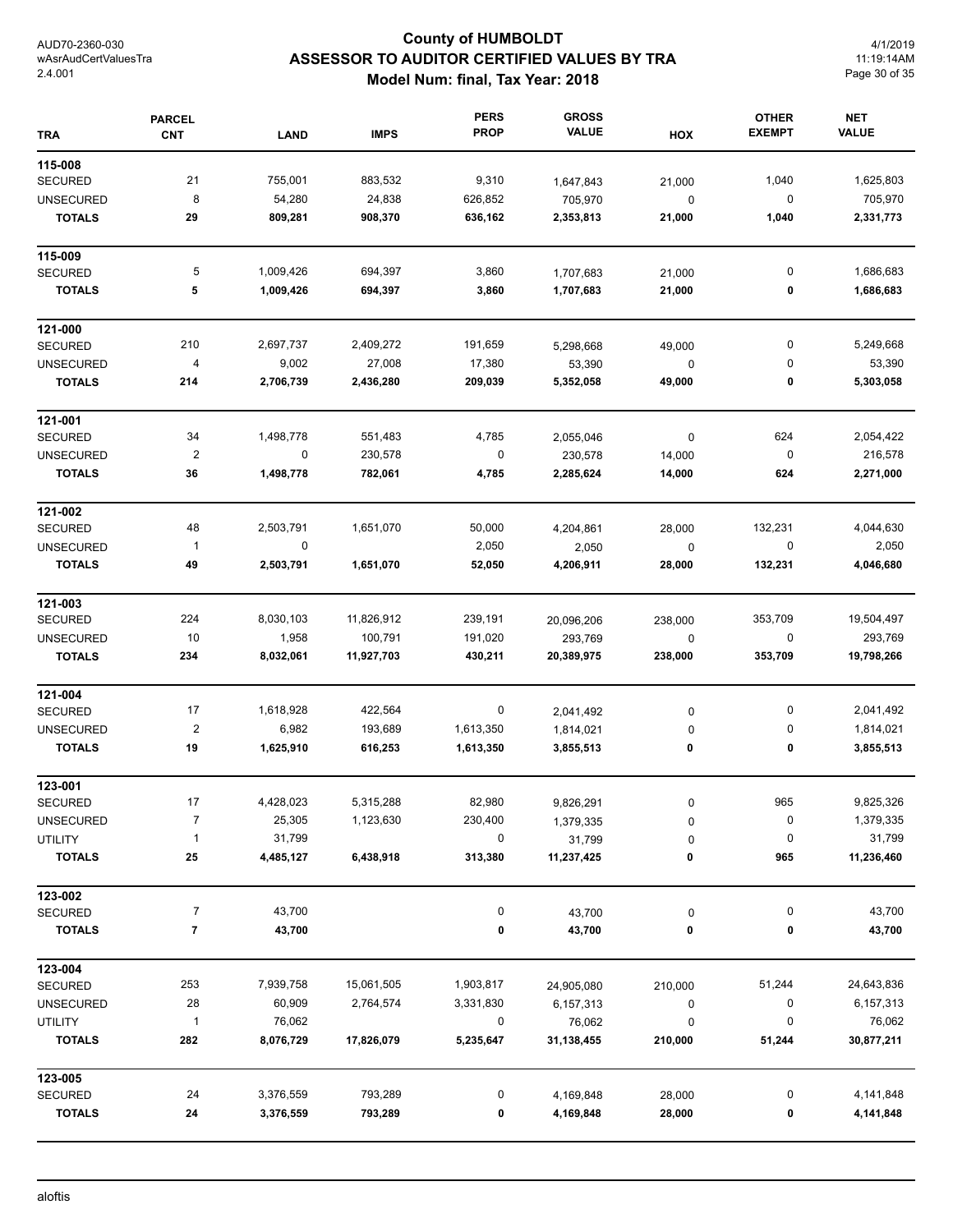# **County of HUMBOLDT ASSESSOR TO AUDITOR CERTIFIED VALUES BY TRA Model Num: final, Tax Year: 2018**

4/1/2019 11:19:14AM Page 31 of 35

| <b>TRA</b>       | <b>PARCEL</b><br><b>CNT</b> | <b>LAND</b> | <b>IMPS</b> | <b>PERS</b><br><b>PROP</b> | <b>GROSS</b><br><b>VALUE</b> | HOX       | <b>OTHER</b><br><b>EXEMPT</b> | <b>NET</b><br><b>VALUE</b> |
|------------------|-----------------------------|-------------|-------------|----------------------------|------------------------------|-----------|-------------------------------|----------------------------|
| 123-006          |                             |             |             |                            |                              |           |                               |                            |
| <b>SECURED</b>   | 11                          | 5,198,880   | 9,612,496   | 63,899                     | 14,875,275                   | 0         | $\pmb{0}$                     | 14,875,275                 |
| <b>UNSECURED</b> | 6                           | 203,949     | 70,370      | 1,453,930                  | 1,728,249                    | 0         | 0                             | 1,728,249                  |
| <b>TOTALS</b>    | 17                          | 5,402,829   | 9,682,866   | 1,517,829                  | 16,603,524                   | 0         | 0                             | 16,603,524                 |
| 123-007          |                             |             |             |                            |                              |           |                               |                            |
| <b>SECURED</b>   | $\overline{c}$              | 1,837       |             | 0                          | 1,837                        | $\pmb{0}$ | 1,837                         | 0                          |
| <b>TOTALS</b>    | 2                           | 1,837       |             | 0                          | 1,837                        | 0         | 1,837                         | 0                          |
| 123-009          |                             |             |             |                            |                              |           |                               |                            |
| <b>UNSECURED</b> | 5                           | 0           |             | 991,090                    | 991,090                      | $\pmb{0}$ | 940,032                       | 51,058                     |
| <b>TOTALS</b>    | $\overline{7}$              | 0           |             | 991,090                    | 991,090                      | 0         | 940,032                       | 51,058                     |
| 131-001          |                             |             |             |                            |                              |           |                               |                            |
| <b>SECURED</b>   | $\mathbf{1}$                | 37,876      |             | 0                          | 37,876                       | $\pmb{0}$ | 0                             | 37,876                     |
| <b>TOTALS</b>    | 1                           | 37,876      |             | 0                          | 37,876                       | 0         | 0                             | 37,876                     |
| 131-002          |                             |             |             |                            |                              |           |                               |                            |
| <b>SECURED</b>   | 80                          | 4,408,989   | 1,676,409   | 1,500                      | 6,086,898                    | 35,000    | 132,368                       | 5,919,530                  |
| <b>UNSECURED</b> | 5                           | 0           | 125,450     | 5,800                      | 131,250                      | 0         | $\pmb{0}$                     | 131,250                    |
| <b>TOTALS</b>    | 85                          | 4,408,989   | 1,801,859   | 7,300                      | 6,218,148                    | 35,000    | 132,368                       | 6,050,780                  |
| 131-003          |                             |             |             |                            |                              |           |                               |                            |
| <b>SECURED</b>   | 31                          | 2,164,700   | 1,629,294   | 31,510                     | 3,825,504                    | 28,000    | 1,774                         | 3,795,730                  |
| <b>UNSECURED</b> | $\boldsymbol{2}$            | 0           |             | 3,250                      | 3,250                        | 0         | 0                             | 3,250                      |
| <b>TOTALS</b>    | 33                          | 2,164,700   | 1,629,294   | 34,760                     | 3,828,754                    | 28,000    | 1,774                         | 3,798,980                  |
| 131-007          |                             |             |             |                            |                              |           |                               |                            |
| <b>SECURED</b>   | 25                          | 2,004,212   | 3,484,591   | 68,750                     | 5,557,553                    | 84,000    | 399,378                       | 5,074,175                  |
| <b>UNSECURED</b> | $\mathbf{1}$                | 0           |             | 14,060                     | 14,060                       | 0         | 0                             | 14,060                     |
| <b>TOTALS</b>    | 26                          | 2,004,212   | 3,484,591   | 82,810                     | 5,571,613                    | 84,000    | 399,378                       | 5,088,235                  |
| 136-000          |                             |             |             |                            |                              |           |                               |                            |
| <b>SECURED</b>   | 606                         | 41,177,294  | 79,243,744  | 3,668,662                  | 124,089,700                  | 578,200   | 463,215                       | 123,048,285                |
| <b>UNSECURED</b> | 36                          | 0           | 1,455,802   | 1,377,662                  | 2,833,464                    | $\pmb{0}$ | 138,928                       | 2,694,536                  |
| TOTALS           | 642                         | 41,177,294  | 80,699,546  | 5,046,324                  | 126,923,164                  | 578,200   | 602,143                       | 125,742,821                |
| 136-001          |                             |             |             |                            |                              |           |                               |                            |
| SECURED          | 42                          | 1,517,248   | 2,939,276   | 251,780                    | 4,708,304                    | 77,000    | 1,452                         | 4,629,852                  |
| <b>UNSECURED</b> | $\boldsymbol{2}$            | 0           |             | 14,900                     | 14,900                       | $\pmb{0}$ | 0                             | 14,900                     |
| <b>TOTALS</b>    | 44                          | 1,517,248   | 2,939,276   | 266,680                    | 4,723,204                    | 77,000    | 1,452                         | 4,644,752                  |
| 141-000          |                             |             |             |                            |                              |           |                               |                            |
| <b>SECURED</b>   | 96                          | 6,477,597   | 523,469     | 4,320                      | 7,005,386                    | 0         | 150                           | 7,005,236                  |
| <b>UNSECURED</b> | 3                           | 0           | 14,850      | 901,540                    | 916,390                      | 0         | 0                             | 916,390                    |
| <b>TOTALS</b>    | 99                          | 6,477,597   | 538,319     | 905,860                    | 7,921,776                    | 0         | 150                           | 7,921,626                  |
| 141-001          |                             |             |             |                            |                              |           |                               |                            |
| <b>SECURED</b>   | 409                         | 54,204,116  | 50,905,216  | 1,132,022                  | 106,241,354                  | 1,062,600 | 1,279,784                     | 103,898,970                |
| <b>UNSECURED</b> | 20                          | 243,953     | 85,260      | 468,470                    | 797,683                      | $\pmb{0}$ | 8,333                         | 789,350                    |
| <b>TOTALS</b>    | 429                         | 54,448,069  | 50,990,476  | 1,600,492                  | 107,039,037                  | 1,062,600 | 1,288,117                     | 104,688,320                |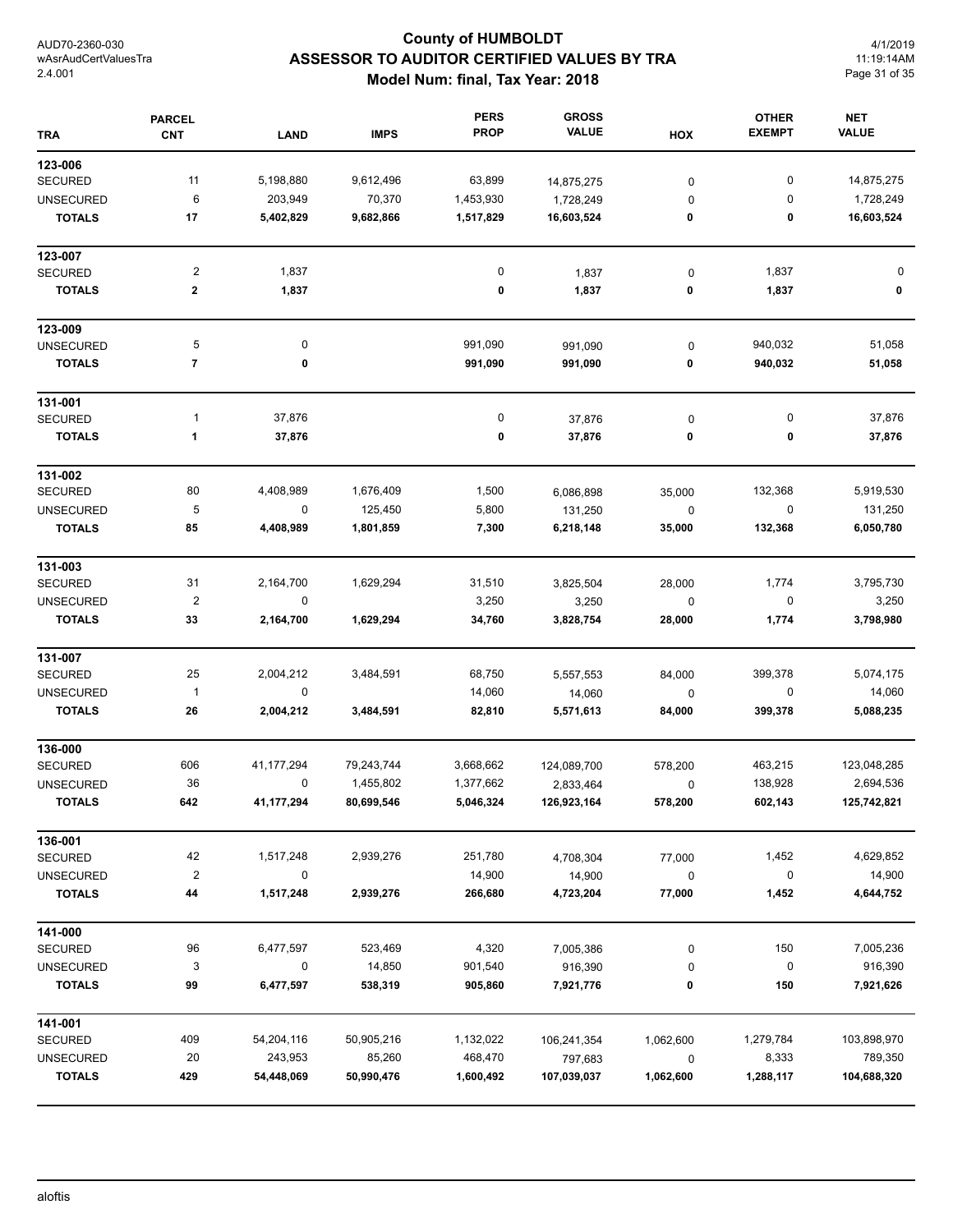# **County of HUMBOLDT ASSESSOR TO AUDITOR CERTIFIED VALUES BY TRA Model Num: final, Tax Year: 2018**

4/1/2019 11:19:14AM Page 32 of 35

| <b>TRA</b>       | <b>PARCEL</b><br><b>CNT</b> | <b>LAND</b>  | <b>IMPS</b> | <b>PERS</b><br><b>PROP</b> | <b>GROSS</b><br><b>VALUE</b> | HOX         | <b>OTHER</b><br><b>EXEMPT</b> | <b>NET</b><br><b>VALUE</b> |
|------------------|-----------------------------|--------------|-------------|----------------------------|------------------------------|-------------|-------------------------------|----------------------------|
| 141-002          |                             |              |             |                            |                              |             |                               |                            |
| <b>SECURED</b>   | 208                         | 27,614,529   | 26,334,478  | 606,352                    | 54,555,359                   | 482,805     | 546,070                       | 53,526,484                 |
| <b>UNSECURED</b> | 10                          | 0            | 10,440      | 228,740                    | 239,180                      | 0           | 59,203                        | 179,977                    |
| <b>TOTALS</b>    | 218                         | 27,614,529   | 26,344,918  | 835,092                    | 54,794,539                   | 482,805     | 605,273                       | 53,706,461                 |
| 141-003          |                             |              |             |                            |                              |             |                               |                            |
| <b>SECURED</b>   | 427                         | 31,384,783   | 35,949,801  | 480,146                    | 67,814,730                   | 973,000     | 855,613                       | 65,986,117                 |
| <b>UNSECURED</b> | 11                          | $\mathbf 0$  |             | 73,970                     | 73,970                       | 0           | 19,561                        | 54,409                     |
| <b>TOTALS</b>    | 438                         | 31,384,783   | 35,949,801  | 554,116                    | 67,888,700                   | 973,000     | 875,174                       | 66,040,526                 |
| 156-001          |                             |              |             |                            |                              |             |                               |                            |
| <b>SECURED</b>   | 5,606                       | 390,548,871  | 307,676,833 | 10,610,024                 | 708,835,728                  | 5,180,044   | 5,378,061                     | 698,277,623                |
| <b>UNSECURED</b> | 341                         | 141,857      | 6,083,404   | 12,148,608                 | 18,373,869                   | 98,000      | 37,868                        | 18,238,001                 |
| <b>TOTALS</b>    | 5,947                       | 390,690,728  | 313,760,237 | 22,758,632                 | 727,209,597                  | 5,278,044   | 5,415,929                     | 716,515,624                |
| 156-002          |                             |              |             |                            |                              |             |                               |                            |
| <b>SECURED</b>   | 72                          | 9,640,513    | 12,798,362  | 385,778                    | 22,824,653                   | 217,000     | 802                           | 22,606,851                 |
| <b>UNSECURED</b> | 9                           | 0            |             | 150,990                    | 150,990                      | $\mathbf 0$ | 0                             | 150,990                    |
| <b>TOTALS</b>    | 81                          | 9,640,513    | 12,798,362  | 536,768                    | 22,975,643                   | 217,000     | 802                           | 22,757,841                 |
| 156-003          |                             |              |             |                            |                              |             |                               |                            |
| <b>SECURED</b>   | 21                          | 434,801      | 537,710     | 5,300                      | 977,811                      | 0           | 0                             | 977,811                    |
| <b>TOTALS</b>    | 21                          | 434,801      | 537,710     | 5,300                      | 977,811                      | 0           | 0                             | 977,811                    |
| 156-004          |                             |              |             |                            |                              |             |                               |                            |
| <b>SECURED</b>   | 1                           | 367,756      | 431,664     | 13,750                     | 813,170                      | 0           | 0                             | 813,170                    |
| <b>TOTALS</b>    | 1                           | 367,756      | 431,664     | 13,750                     | 813,170                      | 0           | 0                             | 813,170                    |
| 156-005          |                             |              |             |                            |                              |             |                               |                            |
| <b>SECURED</b>   | 153                         | 7,966,427    | 4,245,962   | 213,490                    | 12,425,879                   | 70,000      | 2,914                         | 12,352,965                 |
| <b>UNSECURED</b> | 11                          | $\mathbf 0$  | 60,755      | 365,325                    | 426,080                      | 0           | 0                             | 426,080                    |
| <b>TOTALS</b>    | 164                         | 7,966,427    | 4,306,717   | 578,815                    | 12,851,959                   | 70,000      | 2,914                         | 12,779,045                 |
| 156-006          |                             |              |             |                            |                              |             |                               |                            |
| <b>SECURED</b>   | 231                         | 11,558,224   | 13,771,730  | 510,269                    | 25,840,223                   | 285,536     | 2,302,021                     | 23,252,666                 |
| <b>UNSECURED</b> | $\prime$                    | $\mathbf{0}$ | 8,789       | 387,603                    | 396,392                      | 0           | 0                             | 396,392                    |
| <b>TOTALS</b>    | 238                         | 11,558,224   | 13,780,519  | 897,872                    | 26,236,615                   | 285,536     | 2,302,021                     | 23,649,058                 |
| 156-007          |                             |              |             |                            |                              |             |                               |                            |
| SECURED          | 238                         | 23,272,244   | 40,161,714  | 843,269                    | 64,277,227                   | 224,000     | 5,840,610                     | 58,212,617                 |
| <b>UNSECURED</b> | 80                          | 76,791       | 1,736,243   | 1,324,528                  | 3,137,562                    | 0           | 2,300                         | 3,135,262                  |
| <b>TOTALS</b>    | 318                         | 23,349,035   | 41,897,957  | 2,167,797                  | 67,414,789                   | 224,000     | 5,842,910                     | 61,347,879                 |
| 156-008          |                             |              |             |                            |                              |             |                               |                            |
| SECURED          | 1                           | 35,897       | 135,220     | 0                          | 171,117                      | 0           | 0                             | 171,117                    |
| <b>UNSECURED</b> | 1                           | 0            | 10,580      | 2,130                      | 12,710                       | 0           | 0                             | 12,710                     |
| <b>TOTALS</b>    | $\mathbf 2$                 | 35,897       | 145,800     | 2,130                      | 183,827                      | 0           | 0                             | 183,827                    |
| 156-009          |                             |              |             |                            |                              |             |                               |                            |
| <b>SECURED</b>   | 130                         | 3,225,477    | 3,828,843   | 580,155                    | 7,634,475                    | 201,722     | 264,880                       | 7,167,873                  |
| <b>UNSECURED</b> | 11                          | 0            | 3,300       | 117,930                    | 121,230                      | 0           | 1,970                         | 119,260                    |
| <b>TOTALS</b>    | 141                         | 3,225,477    | 3,832,143   | 698,085                    | 7,755,705                    | 201,722     | 266,850                       | 7,287,133                  |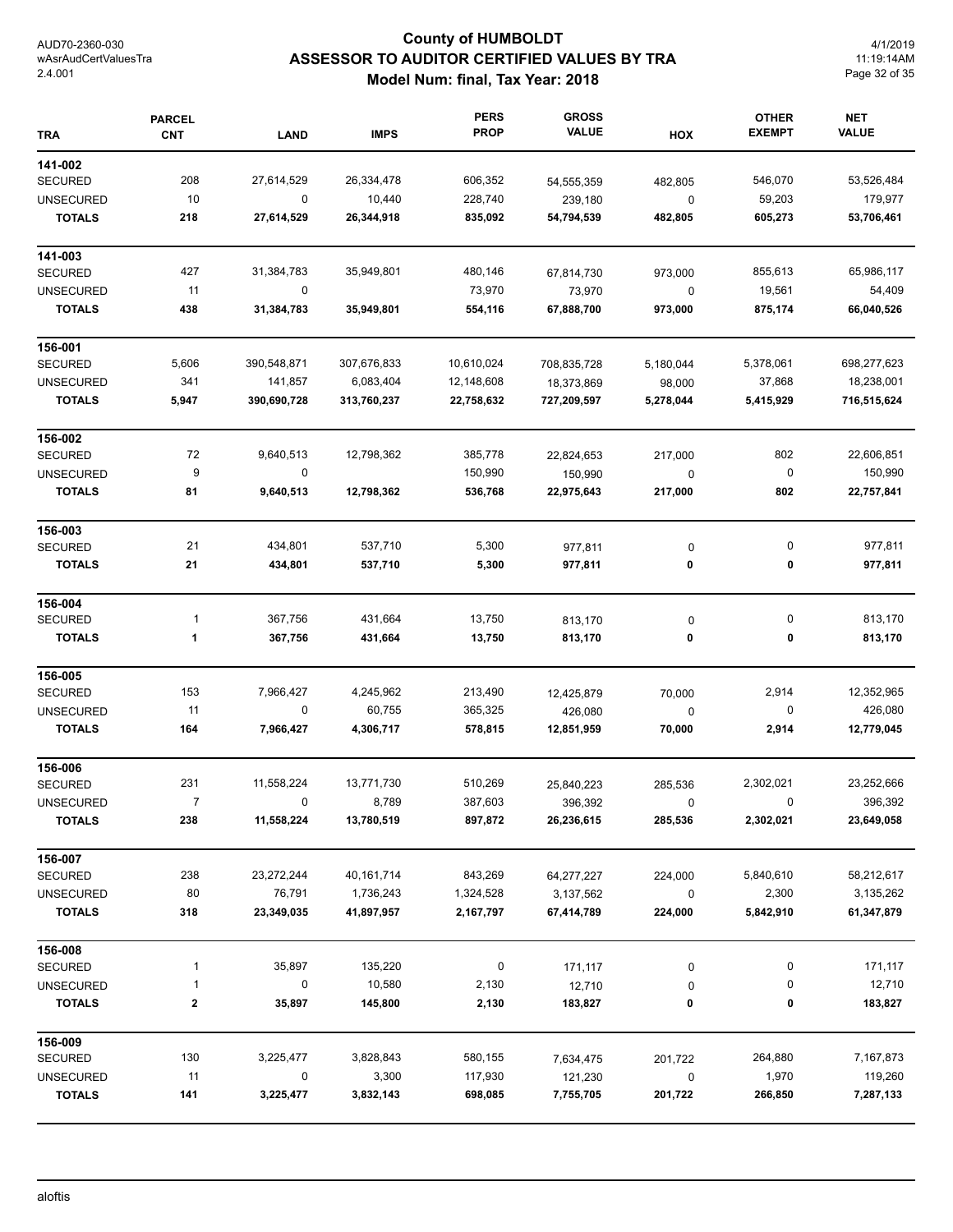# **County of HUMBOLDT ASSESSOR TO AUDITOR CERTIFIED VALUES BY TRA Model Num: final, Tax Year: 2018**

4/1/2019 11:19:14AM Page 33 of 35

| <b>TRA</b>       | <b>PARCEL</b><br><b>CNT</b> | <b>LAND</b>      | <b>IMPS</b> | <b>PERS</b><br><b>PROP</b> | <b>GROSS</b><br><b>VALUE</b> | HOX       | <b>OTHER</b><br><b>EXEMPT</b> | <b>NET</b><br><b>VALUE</b> |
|------------------|-----------------------------|------------------|-------------|----------------------------|------------------------------|-----------|-------------------------------|----------------------------|
| 156-010          |                             |                  |             |                            |                              |           |                               |                            |
| <b>SECURED</b>   | 30                          | 1,644,816        | 1,732,891   | 0                          | 3,377,707                    | 14,000    | 248                           | 3,363,459                  |
| <b>UNSECURED</b> | $\mathbf{1}$                | $\mathbf 0$      |             | 1,200                      | 1,200                        | 0         | 1,200                         | 0                          |
| <b>TOTALS</b>    | 31                          | 1,644,816        | 1,732,891   | 1,200                      | 3,378,907                    | 14,000    | 1,448                         | 3,363,459                  |
| 156-011          |                             |                  |             |                            |                              |           |                               |                            |
| <b>SECURED</b>   | 453                         | 40,057,110       | 53,496,672  | 1,659,692                  | 95,213,474                   | 1,013,186 | 5,804,297                     | 88,395,991                 |
| <b>UNSECURED</b> | 62                          | $\mathbf 0$      | 1,790,398   | 3,286,857                  | 5,077,255                    | 0         | 0                             | 5,077,255                  |
| <b>TOTALS</b>    | 515                         | 40,057,110       | 55,287,070  | 4,946,549                  | 100,290,729                  | 1,013,186 | 5,804,297                     | 93,473,246                 |
| 156-012          |                             |                  |             |                            |                              |           |                               |                            |
| <b>SECURED</b>   | 194                         | 12,409,123       | 22,706,642  | 1,363,506                  | 36,479,271                   | 385,000   | 1,037,350                     | 35,056,921                 |
| <b>UNSECURED</b> | 16                          | $\pmb{0}$        | 4,280       | 435,651                    | 439,931                      | $\pmb{0}$ | 0                             | 439,931                    |
| <b>TOTALS</b>    | 210                         | 12,409,123       | 22,710,922  | 1,799,157                  | 36,919,202                   | 385,000   | 1,037,350                     | 35,496,852                 |
| 156-013          |                             |                  |             |                            |                              |           |                               |                            |
| <b>SECURED</b>   | 4,225                       | 134,891,437      | 122,775,201 | 868,665                    | 258,535,303                  | 1,055,600 | 2,072,339                     | 255,407,364                |
| <b>UNSECURED</b> | 66                          | 0                | 77,540      | 1,559,865                  | 1,637,405                    | $\pmb{0}$ | 6,740                         | 1,630,665                  |
| <b>TOTALS</b>    | 4,291                       | 134,891,437      | 122,852,741 | 2,428,530                  | 260,172,708                  | 1,055,600 | 2,079,079                     | 257,038,029                |
| 156-014          |                             |                  |             |                            |                              |           |                               |                            |
| <b>SECURED</b>   | 187                         | 7,339,362        | 12,645,666  | 378,659                    | 20,363,687                   | 308,000   | 423,076                       | 19,632,611                 |
| <b>UNSECURED</b> | $\overline{7}$              | $\pmb{0}$        | 19,239      | 127,438                    | 146,677                      | $\pmb{0}$ | 0                             | 146,677                    |
| <b>TOTALS</b>    | 194                         | 7,339,362        | 12,664,905  | 506,097                    | 20,510,364                   | 308,000   | 423,076                       | 19,779,288                 |
| 156-015          |                             |                  |             |                            |                              |           |                               |                            |
| <b>SECURED</b>   | 230                         | 18,184,537       | 18,305,193  | 752,154                    | 37,241,884                   | 364,000   | 941,978                       | 35,935,906                 |
| <b>UNSECURED</b> | 58                          | $\mathbf 0$      | 1,142,011   | 1,643,999                  | 2,786,010                    | 4,714     | 998,392                       | 1,782,904                  |
| <b>TOTALS</b>    | 288                         | 18,184,537       | 19,447,204  | 2,396,153                  | 40,027,894                   | 368,714   | 1,940,370                     | 37,718,810                 |
| 156-016          |                             |                  |             |                            |                              |           |                               |                            |
| <b>SECURED</b>   | 34                          | 620,000          | 505,347     | 1,213,692                  | 2,339,039                    | 124,829   | 0                             | 2,214,210                  |
| <b>UNSECURED</b> | $\mathbf{1}$                | $\boldsymbol{0}$ | 80          | 8,860                      | 8,940                        | 0         | 0                             | 8,940                      |
| <b>TOTALS</b>    | 35                          | 620,000          | 505,427     | 1,222,552                  | 2,347,979                    | 124,829   | 0                             | 2,223,150                  |
| 156-017          |                             |                  |             |                            |                              |           |                               |                            |
| <b>SECURED</b>   | 38                          | 1,797,172        | 2,755,498   | 87,200                     | 4,639,870                    | 28,000    | 0                             | 4,611,870                  |
| <b>UNSECURED</b> | 13                          | 0                | 97,669      | 837,725                    | 935,394                      | 7,000     | 729,183                       | 199,211                    |
| <b>TOTALS</b>    | 51                          | 1,797,172        | 2,853,167   | 924,925                    | 5,575,264                    | 35,000    | 729,183                       | 4,811,081                  |
| 156-018          |                             |                  |             |                            |                              |           |                               |                            |
| <b>SECURED</b>   | 35                          | 1,702,589        | 2,222,423   | 21,650                     | 3,946,662                    | 56,000    | 685,755                       | 3,204,907                  |
| <b>UNSECURED</b> | 5                           | $\mathbf 0$      | 630         | 191,910                    | 192,540                      | $\pmb{0}$ | 0                             | 192,540                    |
| <b>TOTALS</b>    | 40                          | 1,702,589        | 2,223,053   | 213,560                    | 4,139,202                    | 56,000    | 685,755                       | 3,397,447                  |
| 156-019          |                             |                  |             |                            |                              |           |                               |                            |
| <b>SECURED</b>   | 116                         | 5,907,126        | 6,529,526   | 406,421                    | 12,843,073                   | 112,000   | 305,924                       | 12,425,149                 |
| <b>UNSECURED</b> | 9                           | 0                | 6,710       | 132,030                    | 138,740                      | $\pmb{0}$ | 0                             | 138,740                    |
| <b>TOTALS</b>    | 125                         | 5,907,126        | 6,536,236   | 538,451                    | 12,981,813                   | 112,000   | 305,924                       | 12,563,889                 |
| 156-020          |                             |                  |             |                            |                              |           |                               |                            |
| <b>SECURED</b>   | 256                         | 25,293,494       | 16,946,140  | 722,509                    | 42,962,143                   | 377,489   | 114,479                       | 42,470,175                 |
| <b>UNSECURED</b> | 21                          | 0                | 291,875     | 324,850                    | 616,725                      | 7,000     | 28,725                        | 581,000                    |
| <b>TOTALS</b>    | 277                         | 25,293,494       | 17,238,015  | 1,047,359                  | 43,578,868                   | 384,489   | 143,204                       | 43,051,175                 |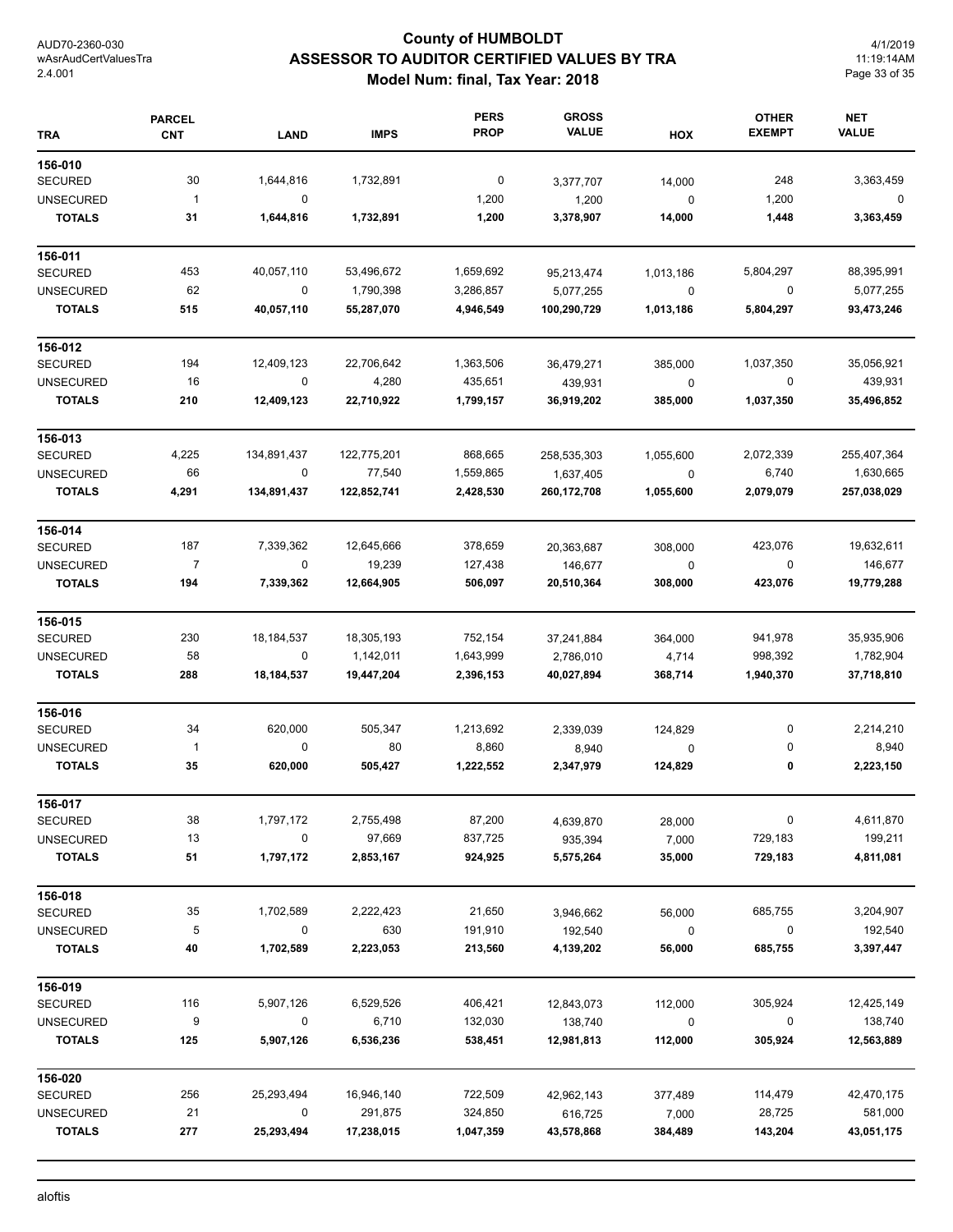# **County of HUMBOLDT ASSESSOR TO AUDITOR CERTIFIED VALUES BY TRA Model Num: final, Tax Year: 2018**

4/1/2019 11:19:14AM Page 34 of 35

| <b>TRA</b>       | <b>PARCEL</b><br><b>CNT</b> | <b>LAND</b> | <b>IMPS</b> | <b>PERS</b><br><b>PROP</b> | <b>GROSS</b><br><b>VALUE</b> | HOX       | <b>OTHER</b><br><b>EXEMPT</b> | <b>NET</b><br><b>VALUE</b> |
|------------------|-----------------------------|-------------|-------------|----------------------------|------------------------------|-----------|-------------------------------|----------------------------|
| 156-021          |                             |             |             |                            |                              |           |                               |                            |
| <b>SECURED</b>   | 41                          | 8,052,929   | 8,357,692   | 62,970                     | 16,473,591                   | 0         | $\boldsymbol{0}$              | 16,473,591                 |
| <b>UNSECURED</b> | 32                          | $\mathbf 0$ | 322,628     | 726,466                    | 1,049,094                    | 0         | 5,240                         | 1,043,854                  |
| <b>TOTALS</b>    | 73                          | 8,052,929   | 8,680,320   | 789,436                    | 17,522,685                   | 0         | 5,240                         | 17,517,445                 |
| 156-022          |                             |             |             |                            |                              |           |                               |                            |
| <b>SECURED</b>   | 1                           | 93,710      | 709,976     | 161,700                    | 965,386                      | 0         | 0                             | 965,386                    |
| <b>TOTALS</b>    | 1                           | 93,710      | 709,976     | 161,700                    | 965,386                      | 0         | 0                             | 965,386                    |
| 156-023          |                             |             |             |                            |                              |           |                               |                            |
| <b>SECURED</b>   | 18                          | 1,437,926   | 1,514,777   | 0                          | 2,952,703                    | 35,000    | 1,547                         | 2,916,156                  |
| <b>TOTALS</b>    | 18                          | 1,437,926   | 1,514,777   | 0                          | 2,952,703                    | 35,000    | 1,547                         | 2,916,156                  |
| 156-024          |                             |             |             |                            |                              |           |                               |                            |
| <b>SECURED</b>   | 20                          | 1,121,418   | 1,619,327   | $\pmb{0}$                  | 2,740,745                    | 14,000    | 1,603                         | 2,725,142                  |
| <b>UNSECURED</b> | $\mathbf{1}$                | $\mathbf 0$ |             | 4,200                      | 4,200                        | 0         | $\boldsymbol{0}$              | 4,200                      |
| <b>TOTALS</b>    | 21                          | 1,121,418   | 1,619,327   | 4,200                      | 2,744,945                    | 14,000    | 1,603                         | 2,729,342                  |
| 157-000          |                             |             |             |                            |                              |           |                               |                            |
| <b>SECURED</b>   | 1,259                       | 11,105,277  | 18,577,379  | 1,256,021                  | 30,938,677                   | 718,200   | 3,409,895                     | 26,810,582                 |
| <b>UNSECURED</b> | 10                          | 27,873      | 100,833     | 195,630                    | 324,336                      | 0         | 0                             | 324,336                    |
| <b>UTILITY</b>   | 1                           | 2,810       |             | 0                          | 2,810                        | 0         | 0                             | 2,810                      |
| <b>TOTALS</b>    | 1,270                       | 11,135,960  | 18,678,212  | 1,451,651                  | 31,265,823                   | 718,200   | 3,409,895                     | 27, 137, 728               |
| 157-001          |                             |             |             |                            |                              |           |                               |                            |
| <b>SECURED</b>   | 5                           | 1,040,400   | 137,700     | 0                          | 1,178,100                    | 0         | 0                             | 1,178,100                  |
| <b>TOTALS</b>    | 5                           | 1,040,400   | 137,700     | 0                          | 1,178,100                    | 0         | 0                             | 1,178,100                  |
| 157-002          |                             |             |             |                            |                              |           |                               |                            |
| <b>SECURED</b>   | 242                         | 7,989,233   | 10,228,418  | 2,032,951                  | 20,250,602                   | 343,000   | 494,523                       | 19,413,079                 |
| <b>UNSECURED</b> | 15                          | 11,658      | 32,629      | 262,630                    | 306,917                      | 0         | 32,927                        | 273,990                    |
| <b>TOTALS</b>    | 257                         | 8,000,891   | 10,261,047  | 2,295,581                  | 20,557,519                   | 343,000   | 527,450                       | 19,687,069                 |
| 157-003          |                             |             |             |                            |                              |           |                               |                            |
| <b>SECURED</b>   | 2,025                       | 41,685,153  | 21,900,847  | 646,123                    | 64,232,123                   | 644,000   | 1,751,086                     | 61,837,037                 |
| UNSECURED        | 34                          | 61,979      | 652,569     | 287,797                    | 1,002,345                    | 14,000    | 10,721                        | 977,624                    |
| <b>TOTALS</b>    | 2,059                       | 41,747,132  | 22,553,416  | 933,920                    | 65,234,468                   | 658,000   | 1,761,807                     | 62,814,661                 |
| 157-006          |                             |             |             |                            |                              |           |                               |                            |
| <b>SECURED</b>   | 554                         | 18,935,814  | 18,302,220  | 410,563                    | 37,648,597                   | 210,000   | 87,137                        | 37,351,460                 |
| <b>UNSECURED</b> | 9                           | $\mathbf 0$ | 38,317      | 124,750                    | 163,067                      | 7,000     | 0                             | 156,067                    |
| <b>TOTALS</b>    | 563                         | 18,935,814  | 18,340,537  | 535,313                    | 37,811,664                   | 217,000   | 87,137                        | 37,507,527                 |
| 157-008          |                             |             |             |                            |                              |           |                               |                            |
| <b>SECURED</b>   | 1,292                       | 78,959,555  | 116,409,441 | 3,980,515                  | 199,349,511                  | 2,228,612 | 7,506,301                     | 189,614,598                |
| <b>UNSECURED</b> | 88                          | 42,750      | 1,327,506   | 3,467,409                  | 4,837,665                    | 7,000     | 61,513                        | 4,769,152                  |
| <b>TOTALS</b>    | 1,380                       | 79,002,305  | 117,736,947 | 7,447,924                  | 204, 187, 176                | 2,235,612 | 7,567,814                     | 194,383,750                |
| 158-000          |                             |             |             |                            |                              |           |                               |                            |
| <b>SECURED</b>   | 345                         | 29,118,058  | 11,559,169  | 660,452                    | 41,337,679                   | 68,574    | 1,575                         | 41,267,530                 |
| <b>UNSECURED</b> | 6                           | 0           |             | 132,780                    | 132,780                      | 0         | 0                             | 132,780                    |
| <b>TOTALS</b>    | 351                         | 29,118,058  | 11,559,169  | 793,232                    | 41,470,459                   | 68,574    | 1,575                         | 41,400,310                 |